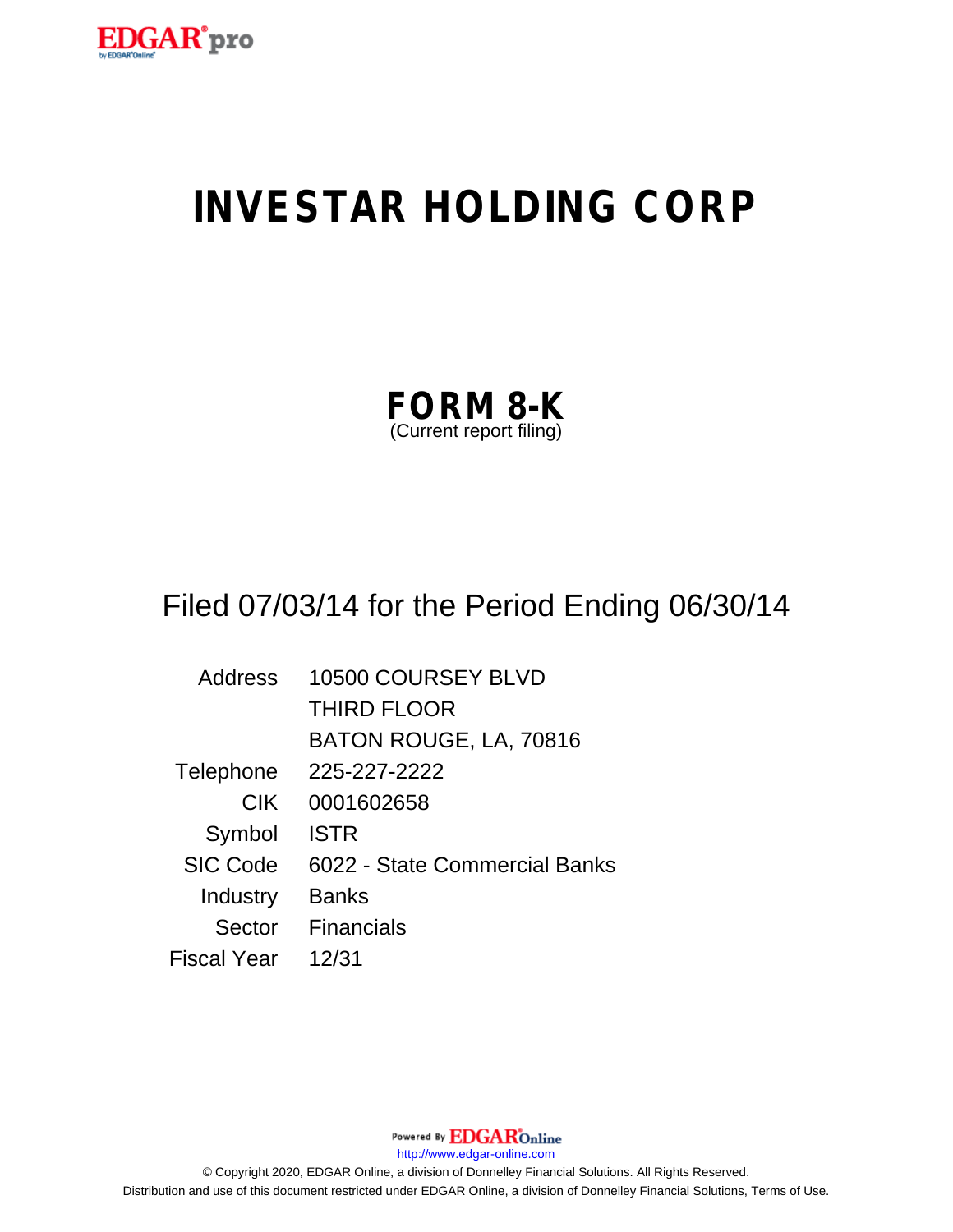## **UNITED STATES SECURITIES AND EXCHANGE COMMISSION**

**Washington, D.C. 20549** 

L

### **FORM 8-K**

L

**CURRENT REPORT Pursuant to Section 13 OR 15(d) of the Securities Exchange Act of 1934** 

> **June 30, 2014**  L

**Date of report (Date of earliest event reported)** 

L

### **INVESTAR HOLDING CORPORATION**  L

**(Exact name of registrant as specified in its charter)** 

L

**(State or other jurisdiction of incorporation)** 

 $\overline{a}$ Ē

 $\overline{a}$ Ē **(Commission File Number)** 

**Louisiana 001-36522 27-1560715 (I.R.S. Employer Identification No.)** 

**7244 Perkins Road, Baton Rouge, Louisiana 70808** 

**(Address of principal executive offices)(Zip Code)**  L

**Registrant's telephone number, including area code: (225) 227-2222** 

Check the appropriate box below if the Form 8-K filing is intended to simultaneously satisfy the filing obligation of the registrant under any of the following provisions:

 $\Box$  Written communications pursuant to Rule 425 under the Securities Act (17 CFR 230.425)

 $\Box$  Soliciting material pursuant to Rule 14a-12 under the Exchange Act (17 CFR 240.14a-12)

 $\Box$  Pre-commencement communications pursuant to Rule 14d-2(b) under the Exchange Act (17 CFR 240.14d-2(b))

 $\Box$  Pre-commencement communications pursuant to Rule 13e-4(c) under the Exchange Act (17 CFR 240.13e-4(c))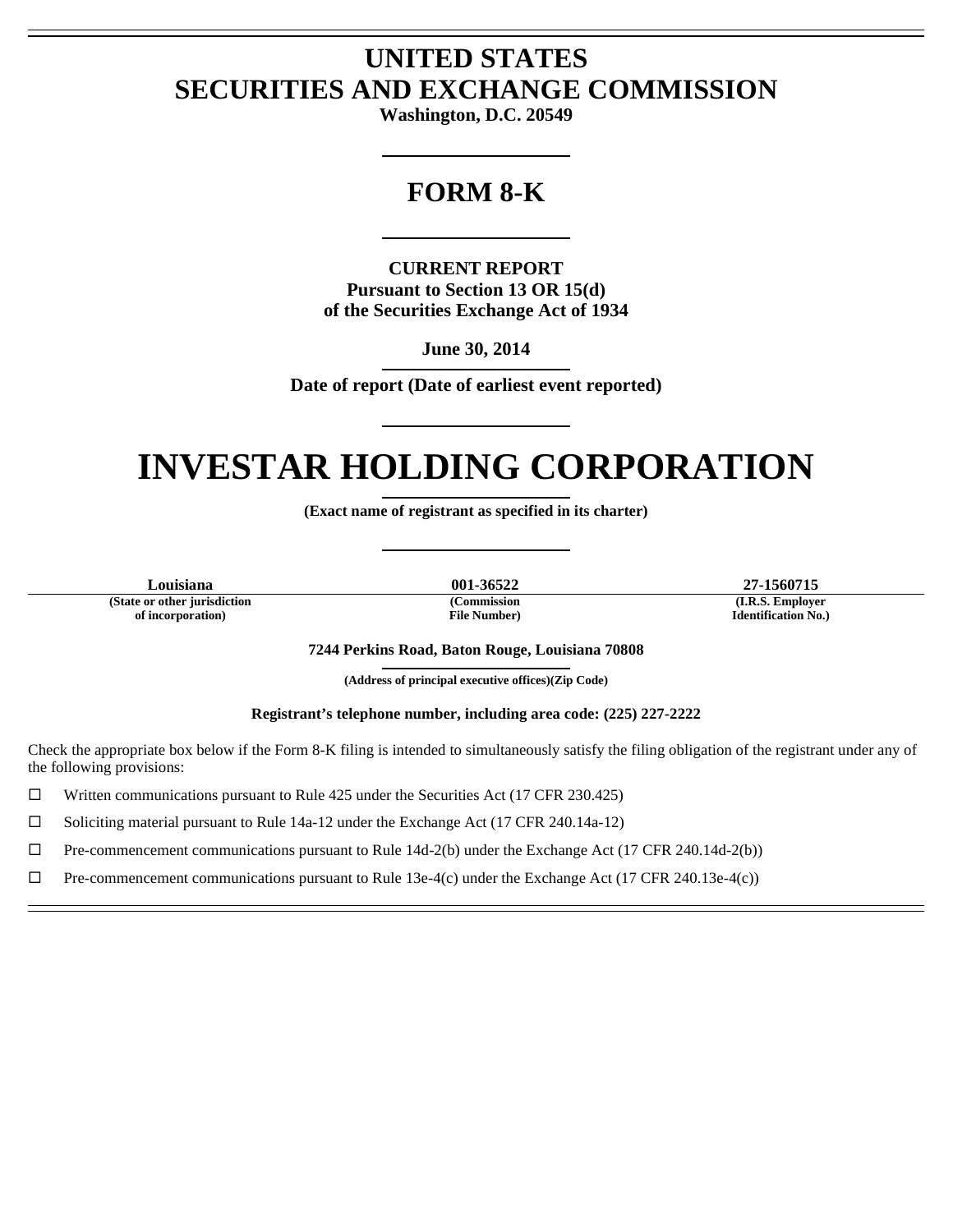#### **Item 1.01. Entry into a Material Definitive Agreement.**

On June 30, 2014, Investar Holding Corporation (the "Company") and Investar Bank, a Louisiana-chartered bank and wholly-owned subsidiary of the Company (the "Bank"), entered into an underwriting agreement (the "Underwriting Agreement") with Sandler O'Neill & Partners, L.P., as representative (the "Representative") of the several underwriters named in Schedule I attached thereto (the "Underwriters"), related to the public offering (the "Offering"), pursuant to the Company's Registration Statement on Form S-1 (File No. 333-196014), which was initially filed with the Securities and Exchange Commission (the "Commission") on May 16, 2014, subsequently amended thereafter, and declared effective by the Commission on June 30, 2014 (the "Registration Statement"), of an aggregate of 2,875,000 shares of the Company's common stock, par value \$1.00 per share (the "Common Stock"), at a public offering price of \$14.00 per share. Pursuant to the Underwriting Agreement, the Company also granted the Underwriters an option (the "Purchase Option"), exercisable not later than 30 days after the effective date of the Registration Statement, to purchase up to 431,250 additional shares of Common Stock.

The Underwriting Agreement contains customary representations, warranties and agreements by the Company and the Bank, and customary conditions to closing, indemnification obligations of the Company, the Bank and the Underwriters, including for liabilities under the Securities Act of 1933, as amended, other obligations of the parties, and termination provisions.

Pursuant to the Underwriting Agreement, the Company and each of its officers and directors (including its advisory directors) have agreed, subject to certain exceptions, not to offer, issue, sell, contract to sell, encumber, grant any option for the sale of or otherwise dispose of any shares of Common Stock or other securities convertible into or exercisable or exchangeable for shares of Common Stock for a period of 180 days after the closing date of the Offering without the prior written consent of the Representative.

The Underwriting Agreement has been attached hereto as an exhibit to provide investors and security holders with information regarding its terms. It is not intended to provide any other factual information about the Company. The representations, warranties and covenants contained in the Underwriting Agreement were made only for purposes of the Underwriting Agreement and as of specific dates, were solely for the benefit of the parties to the Underwriting Agreement, and may be subject to limitations agreed upon by the contracting parties, including being qualified by confidential disclosures exchanged between the parties in connection with the execution of the Underwriting Agreement.

The closing occurred on July 3, 2014, following satisfaction of the closing conditions set forth in the Underwriting Agreement. At the closing, the Company issued 2,875,000 shares of Common Stock. The Company received net proceeds of approximately \$37.6 million after deducting underwriting discounts and commissions payable by the Company in connection with the Offering.

A copy of the Underwriting Agreement is filed herewith as exhibit 1.1. The foregoing descriptions of the Offering and the documentation related thereto do not purport to be complete and are qualified in their entirety by reference to such exhibit.

#### **Item 8.01. Other Events.**

On June 30, 2014, the Company issued a press release announcing the pricing of the Offering. On July 3, 2014, the Company issued a press release announcing the closing of the Offering. A copy of these press releases are furnished as exhibits 99.1 and 99.2 hereto, respectively, and are incorporated by reference herein.

#### **Item 9.01. Financial Statements and Exhibits.**

(d) Exhibits .

| Exhibit<br>Number | Description of Exhibit                                            |
|-------------------|-------------------------------------------------------------------|
| 1.1               | Underwriting Agreement dated June 30, 2014                        |
| 99.1              | Press Release of Investar Holding Corporation dated June 30, 2014 |
| 99.2              | Press Release of Investar Holding Corporation dated July 3, 2014  |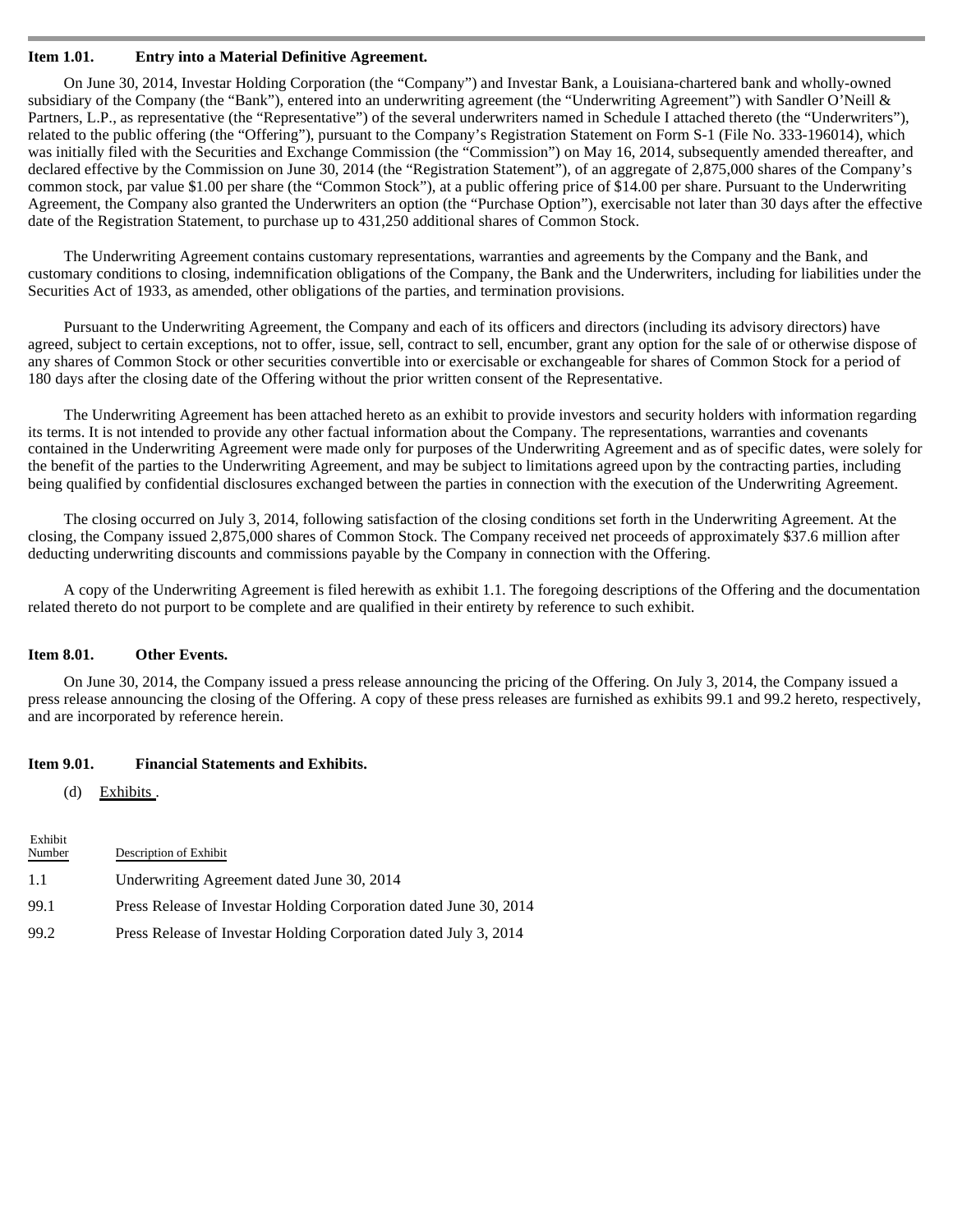Pursuant to the requirements of the Securities Exchange Act of 1934, the registrant has duly caused this report to be signed on its behalf by the undersigned hereunto duly authorized.

#### **INVESTAR HOLDING CORPORATION**

Date: July 3, 2014 By: /s/ John J. D'Angelo

 John. J. D'Angelo President and Chief Executive Officer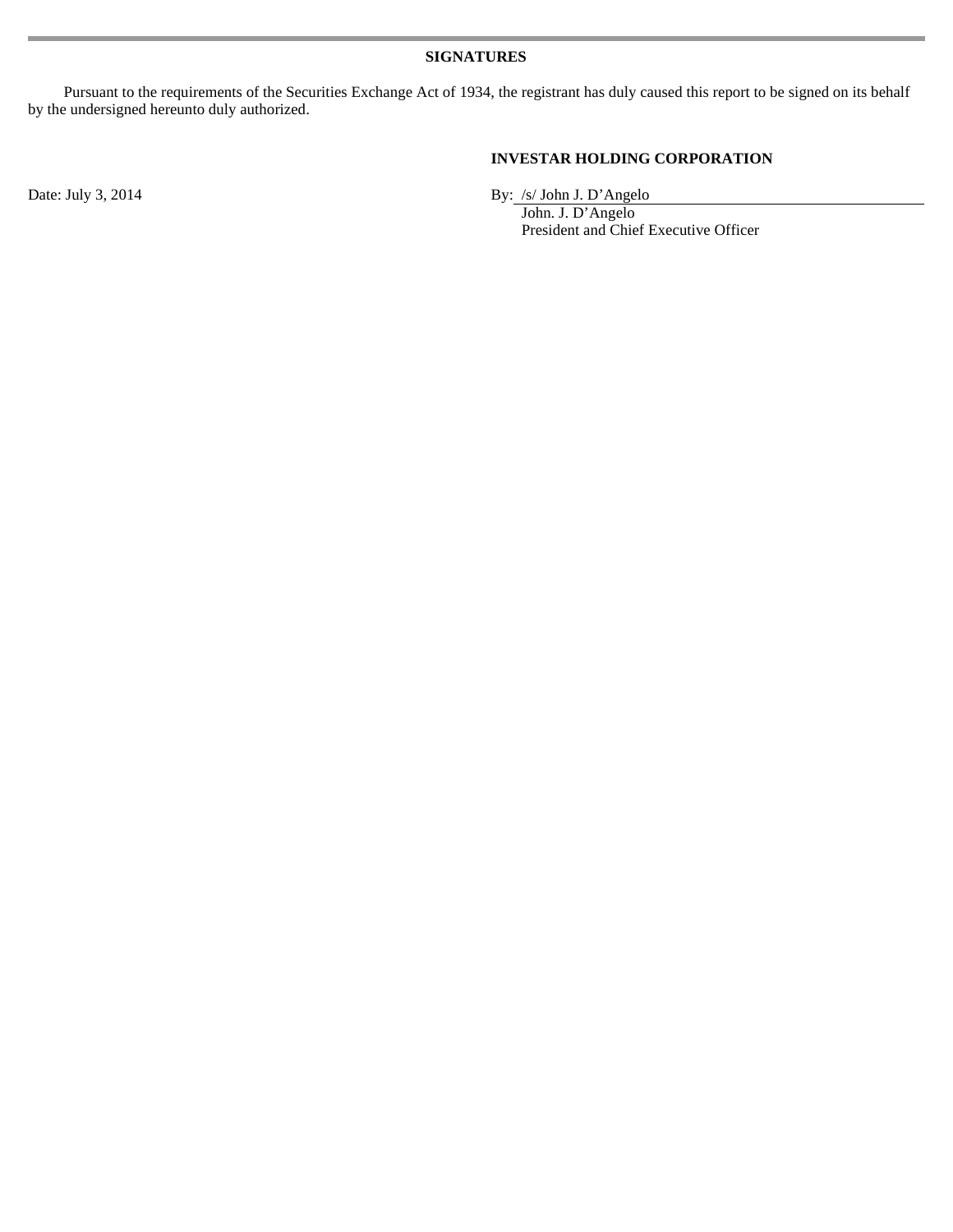#### **EXHIBIT INDEX**

| Exhibit<br>Number | Description of Exhibit                                            |
|-------------------|-------------------------------------------------------------------|
| -1.1              | Underwriting Agreement dated June 30, 2014                        |
| 99.1              | Press Release of Investar Holding Corporation dated June 30, 2014 |
| 99.2              | Press Release of Investar Holding Corporation dated July 3, 2014  |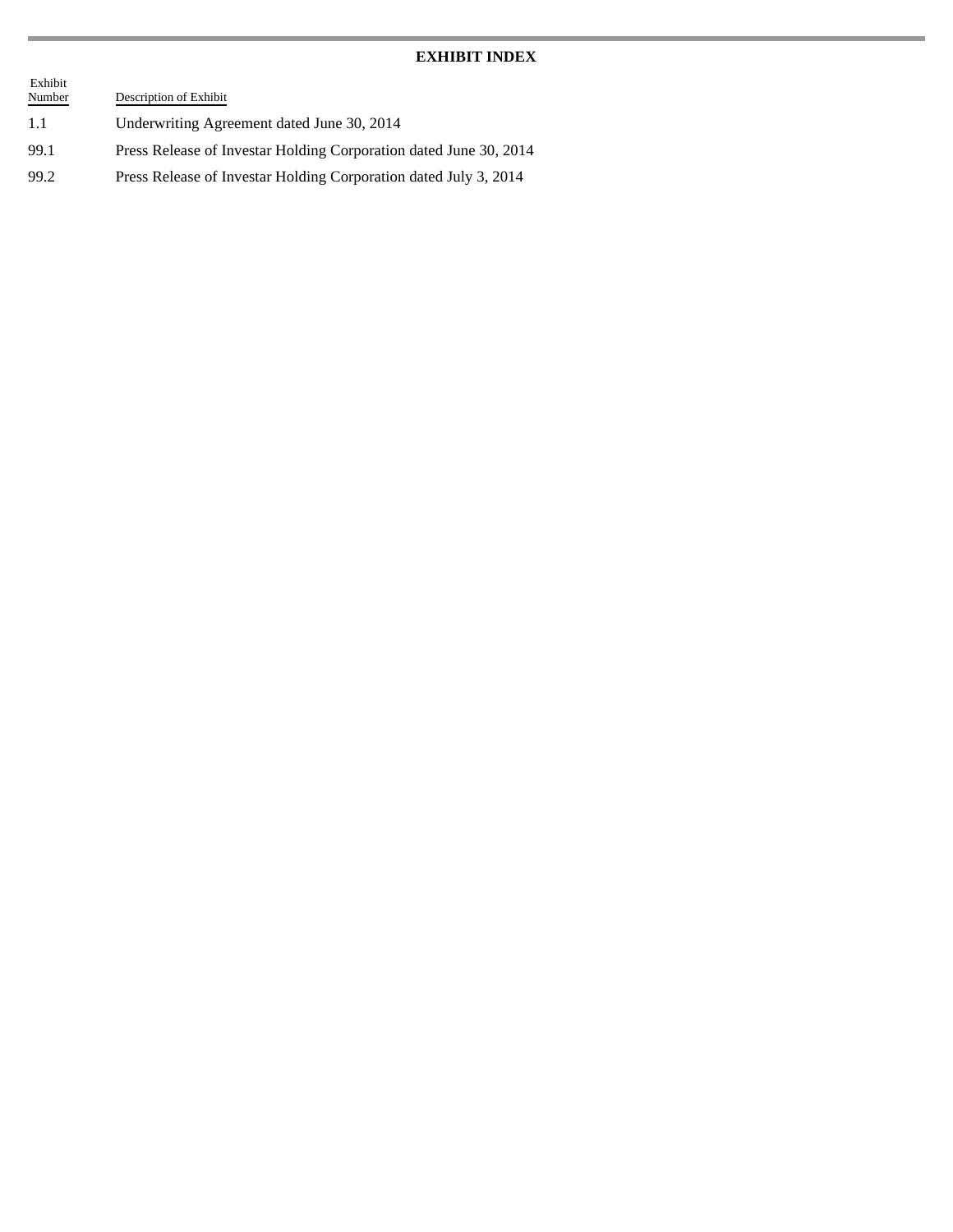#### **2,875,000 Shares**

#### **Investar Holding Corporation**

#### **Common Stock \$1.00 par value per share**

#### **Underwriting Agreement**

June 30, 2014

Sandler O'Neill & Partners, L.P. 1251 Avenue of the Americas, 6 th Floor New York, New York 10020 as representative of the Underwriters named in Schedule I hereto

#### Ladies and Gentlemen:

Investar Holding Company, a Louisiana corporation (the "Company"), proposes, subject to the terms and conditions stated herein, to issue and sell to the Underwriters named in Schedule I hereto (the "Underwriters"), for whom Sandler O'Neill & Partners, L.P. is acting as Representative (the "Representative"), an aggregate of 2,875,000 shares (the "Firm Shares") of common stock, \$1.00 par value per share, of the Company (the "Common Stock") and all or any part of 431,250 additional shares of Common Stock (the "Optional Shares") pursuant to the option described in Section 2 hereof to cover over-allotments, if any (the Firm Shares and the Optional Shares that the Underwriter elects to purchase pursuant to Section 2 hereof being collectively called the "Shares"). A primary purpose of the proposed offering is to support the long-term growth of the Company and Investar Bank (the "Bank"), a Louisiana-chartered bank, as set forth in the Registration Statement (as defined below).

The Underwriters have agreed to reserve 115,000 Firm Shares to be purchased under this Agreement for sale at the public offering price to the Company's directors, officers and certain other persons (collectively, "Directed Share Purchasers") pursuant to a directed share program (the "Directed Share Program"). The Firm Shares to be sold under the Company's Directed Share Program by the Underwriters are referred to hereinafter as the "Directed Shares." Any Directed Shares not purchased through the Directed Share Program will be offered to the public by the Underwriters as Firm Shares.

The Company has filed with the Securities and Exchange Commission (the "Commission") a registration statement on Form S-1 (No. 333-196014), including the related preliminary prospectus or prospectuses, covering the registration of the Shares under the Securities Act of 1933,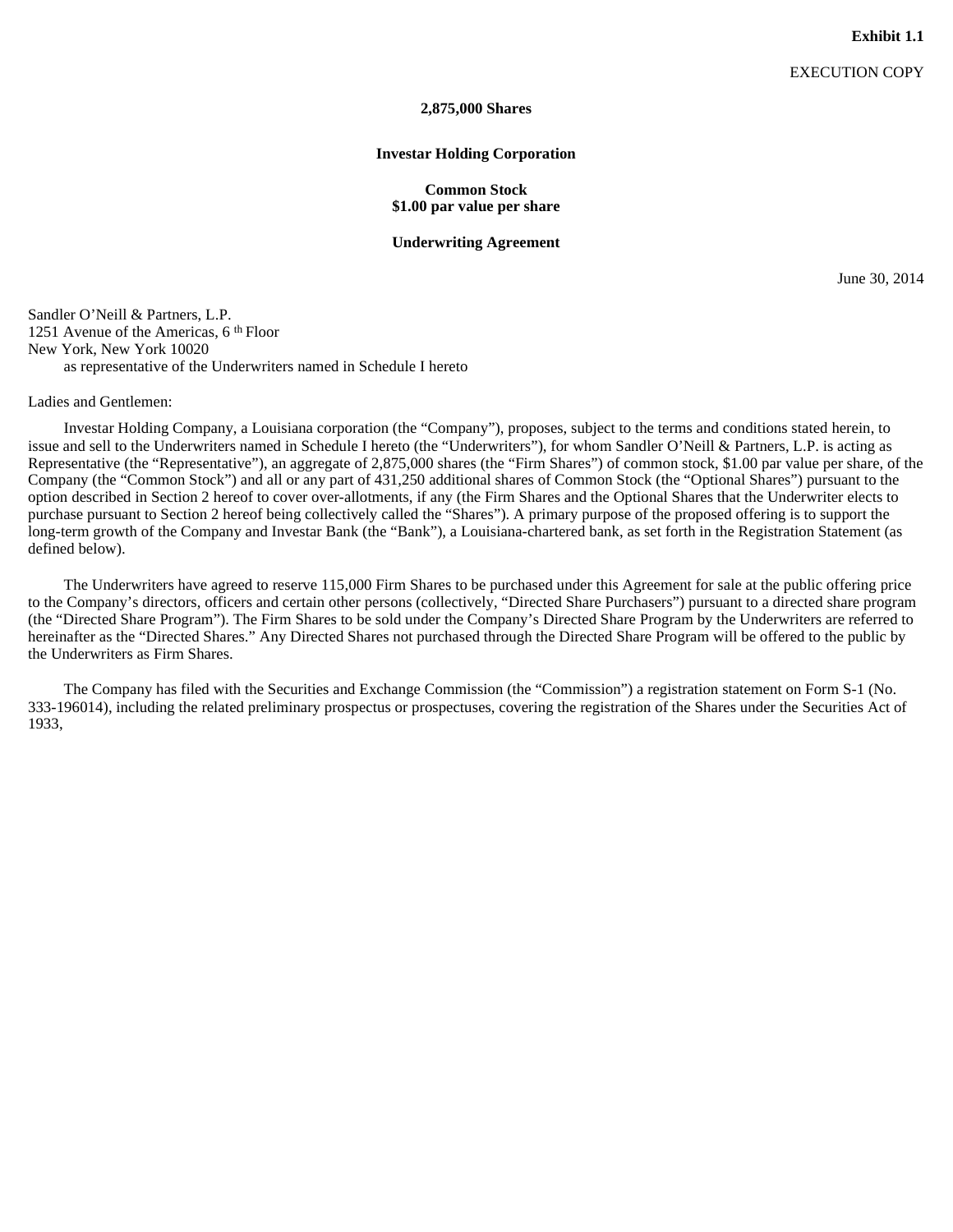as amended (the "1933 Act"). Promptly after execution and delivery of this Agreement, the Company will prepare and file a prospectus in accordance with the provisions of Rule 430A ("Rule 430A") of the rules and regulations of the Commission under the 1933 Act (the "1933 Act Regulations") and paragraph (b) of Rule 424 ("Rule 424(b)") of the 1933 Act Regulations. The information included in such prospectus that was omitted from such registration statement at the time it became effective but that is deemed to be part of such registration statement at the time it became effective pursuant to paragraph (b) of Rule 430A is referred to as "Rule 430A Information." Each prospectus used before such registration statement became effective, and any prospectus that omitted the Rule 430A Information, that was used after such effectiveness and prior to the execution and delivery of this Agreement, is herein called a "preliminary prospectus." Such registration statement, including the amendments thereto, the exhibits and any schedules thereto, at the time it became effective, and including the Rule 430A Information, is herein called the "Registration Statement." The term "Effective Date" shall mean each date that the Registration Statement and any post-effective amendment or amendments thereto became or become effective. Any registration statement filed pursuant to Rule 462(b) of the 1933 Act Regulations is herein referred to as the "Rule 462(b) Registration Statement," and after such filing the term "Registration Statement" shall include the Rule 462(b) Registration Statement. The final prospectus in the form first filed with the Commission pursuant to Rule 424(b) under the 1933 Act is herein called the "Prospectus."

For purposes of this Agreement, all references to the Registration Statement, any preliminary prospectus, the Prospectus or any amendment or supplement to any of the foregoing shall be deemed to include the copy filed with the Commission pursuant to its Electronic Data Gathering, Analysis and Retrieval system ("EDGAR").

All references in this Agreement to financial statements and schedules and other information which is "contained," "included" or "stated" in the Registration Statement, any preliminary prospectus or the Prospectus (or other references of like import) shall be deemed to mean and include all such financial statements and schedules and other information which is incorporated by reference in the Registration Statement, any preliminary prospectus or the Prospectus, as the case may be.

1. (a) The Company and the Bank, jointly and severally, represent and warrant to each Underwriter as of the date hereof, as of the Applicable Time referred to in Section 1(a)(i) hereof, as of the Closing Time referred to in Section 4(a) hereof, and as of each Date of Delivery (if any) referred to in Section 2 hereof, and agrees with each Underwriter, as follows:

(i) Each of the Registration Statement, any Rule 462(b) Registration Statement and any post-effective amendment thereto has become effective under the 1933 Act and no stop order suspending the effectiveness of the Registration Statement, any Rule 462(b) Registration Statement or any post-effective amendment thereto has been issued under the 1933 Act and no proceedings for that purpose have been instituted or are pending or, to the actual knowledge of the Company, are threatened by the Commission, and any request on the part of the Commission for additional information has been complied with.

At the respective times the Registration Statement, any Rule 462(b) Registration Statement and any post-effective amendments thereto became effective and at the Closing Time (and, if any

- 2 -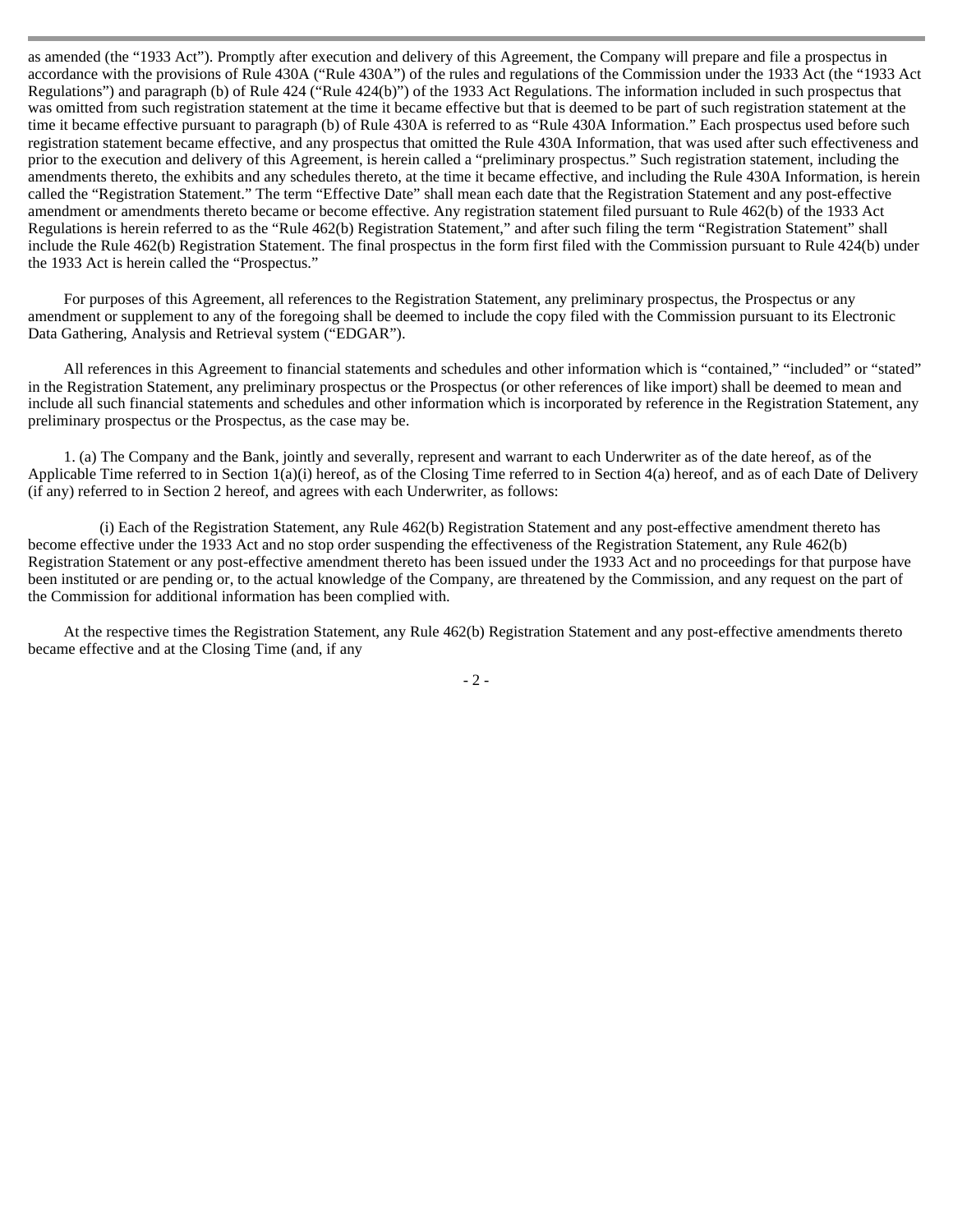Optional Shares are purchased, at the Date of Delivery), the Registration Statement, the Rule 462(b) Registration Statement and any amendments and supplements thereto complied and will comply in all material respects with the requirements of the 1933 Act and the 1933 Act Regulations and did not and will not contain an untrue statement of a material fact or omit to state a material fact required to be stated therein or necessary to make the statements therein not misleading. The General Disclosure Package (as hereinafter defined) as of the Applicable Time did not, and as of the Closing Time and each additional Date of Delivery, as the case may be, will not, contain any untrue statement of a material fact or omit to state a material fact necessary in order to make the statements therein, in the light of the circumstances under which they were made, not misleading. Neither the Prospectus nor any amendments or supplements thereto (including any prospectus wrapper), at the time the Prospectus or any such amendment or supplement was issued and at the Closing Time (and, if any Optional Shares are purchased, at the Date of Delivery), included or will include an untrue statement of a material fact or omitted or will omit to state a material fact necessary in order to make the statements therein, in the light of the circumstances under which they were made, not misleading; *provided* , *however* , that this representation and warranty shall not apply to any statements or omissions made in reliance upon and in conformity with information furnished in writing to the Company by an Underwriter through the Representative expressly for use therein, it being understood and agreed that the only such information furnished by the Underwriters consists of information described in Section 8(b) hereof.

As used in this subsection and elsewhere in this Agreement:

"Applicable Time" means 3:00 p.m. (Eastern Time) on June 30, 2014.

"General Disclosure Package" means (i) the preliminary prospectus dated June 18, 2014 (as defined in Section 4 hereof), (ii) the pricing information set forth on Schedule II hereto, (iii) the Issuer-Represented Free Writing Prospectuses, if any, identified in Schedule II hereto, and (iv) Written Testing-the-Waters Communication (as hereinafter defined) if any, identified in Schedule II.

"Issuer-Represented Free Writing Prospectus" means any "issuer free writing prospectus," as defined in Rule 433 of the 1933 Act Regulations ("Rule 433"), relating to the Shares that (i) is required to be filed with the Commission by the Company or (ii) is exempt from filing pursuant to Rule 433(d)(5)(i) because it contains a description of the Shares or of the offering that does not reflect the final terms, in each case in the form filed or required to be filed with the Commission or, if not required to be filed, in the form retained in the Company's records pursuant to Rule 433(g).

"Testing-the-Waters Communication" means any oral or written communication with potential investors undertaken in reliance on Section 5(d) of the 1933 Act.

"Written Testing-the-Waters Communication" means any Testing-the-Waters Communication that is a written communication within the meaning of Rule 405 under the 1933 Act.

Each (A) Issuer-Represented Free Writing Prospectus and Testing-the-Waters Communication, when considered together with the General Disclosure Package as of its issue

- 3 -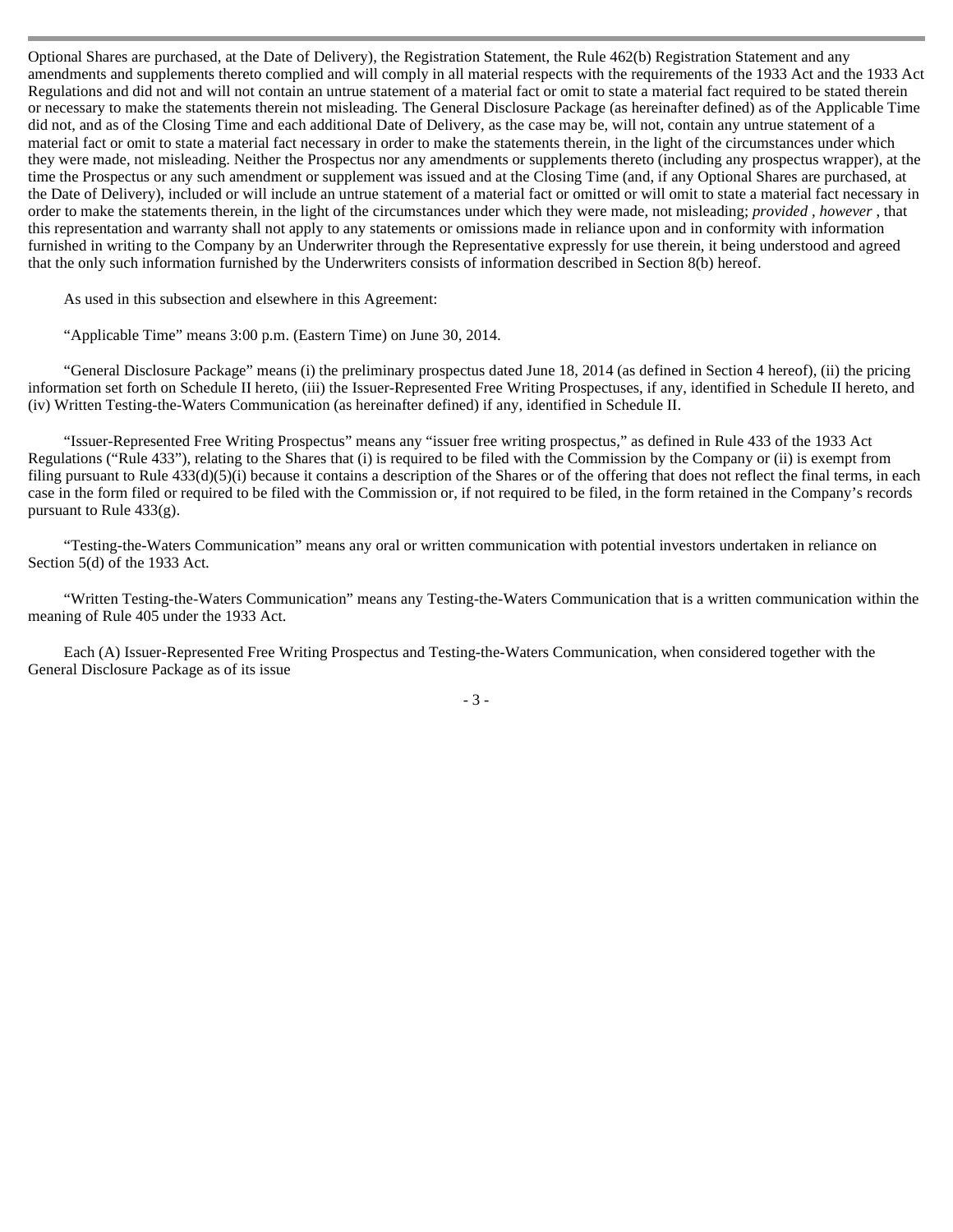date and at all subsequent times through the completion of the public offer and sale of the Shares or until any earlier date that the issuer notified or notifies the Representative, did not contain any untrue statement of material fact or omit to state a material fact necessary to make the statements therein, in the light of the circumstances under which they were made, not misleading and, did not, does not and will not include any information that conflicted, conflicts or will conflict with the information contained in the Registration Statement or the Prospectus, including any document incorporated by reference therein and any preliminary or other prospectus deemed to be a part thereof that, in each case, has not been superseded or modified; *provided* , *however* , that this representation and warranty shall not apply to any statements or omissions made in reliance upon and in conformity with information furnished in writing to the Company by an Underwriter through the Representative expressly for use therein, it being understood and agreed that the only such information furnished by the Underwriters consists of the information described as such in Section 8(b) hereof.

(ii) Any preliminary prospectus, the Prospectus and each Issuer-Represented Free Writing Prospectus when filed, if filed by electronic transmission, pursuant to EDGAR (except as may be permitted by Regulation S-T under the 1933 Act), was identical to the copy thereof delivered to the Representative for use in connection with the offer and sale of the Shares.

(iii) From the time of initial confidential submission of the Registration Statement to the Commission (or, if earlier, the first date on which the Company engaged directly or through any person authorized to act on its behalf in any Testing-the-Waters Communication through the date hereof, the Company has been and is an "emerging growth company," as defined in Section 2(a) of the 1933 Act (an "Emerging Growth Company").

(iv) The financial statements, including the related schedules and notes, filed with the Commission as a part of the Registration Statement and included in any preliminary prospectus and the Prospectus (the "Financial Statements") present fairly the consolidated financial position of the Company and its subsidiary as of and at the dates indicated and the results of their operations and cash flows for the periods specified. Such Financial Statements, unless otherwise noted therein have been prepared in conformity with generally accepted accounting principles as applied in the United States ("GAAP") applied on a consistent basis throughout the periods involved, provided, however, that the unaudited financial statements do not contain footnotes required by GAAP. No other financial statements or supporting schedules are required to be included in the Registration Statement, any preliminary prospectus and the Prospectus. The statement of income data, balance sheet data and earnings per share data set forth in the Prospectus under the caption "Selected Financial Information" fairly present the information therein on a basis consistent with that of the audited financial statements contained in the Registration Statement, any preliminary prospectus and the Prospectus. To the extent applicable, all disclosures contained in the Prospectus regarding "non-GAAP financial measures" as such term is defined by the rules and regulations of the Commission comply with Regulation G of the Securities Exchange Act of 1934, as amended ("1934 Act"), the rules and regulations of the Commission under the 1934 Act (the "1934 Act Regulations") and Item 10 of Regulation S-K.

(v) Postlewaite & Netterville, APAC, the independent registered public accounting firm that audited the financial statements of the Company and its subsidiary, that

- 4 -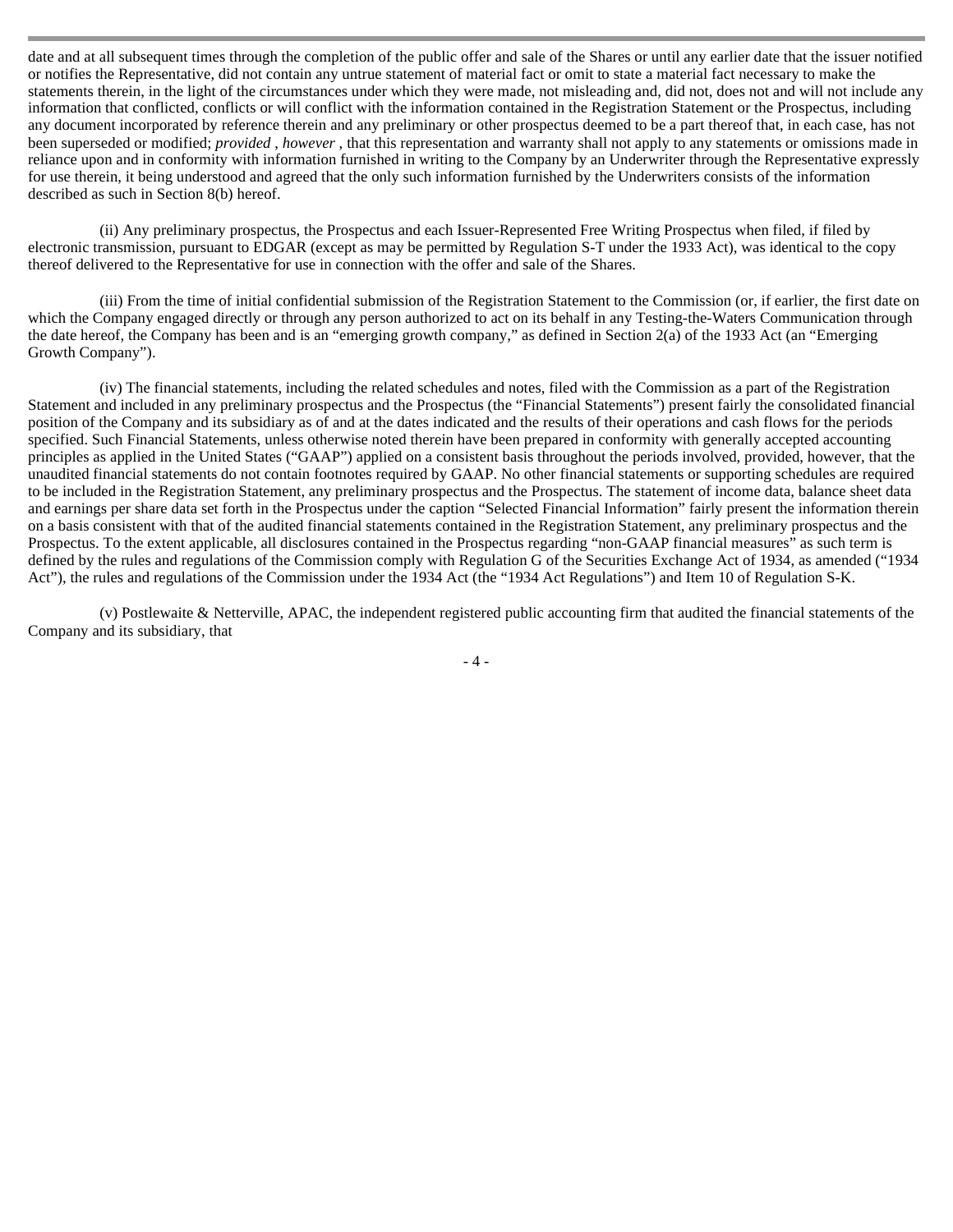are included in the Registration Statement and the Prospectus, is an independent registered public accounting firm as required by the 1933 Act and the 1933 Act Regulations, and, to the actual knowledge of the Company, such accountants are not in violation of the auditor independence requirements of the Sarbanes-Oxley Act of 2002 (the "Sarbanes-Oxley Act") and the related rules and regulations of the Commission.

(vi) The statistical and market related data contained in the Registration Statement, the General Disclosure Package and the Prospectus are based on or derived from sources which the Company believes are reliable and accurate.

(vii) This Agreement has been duly authorized, executed and delivered by the Company and, when duly executed by the Representative, will constitute the valid and binding agreement of the Company enforceable against the Company in accordance with its terms, except as enforcement thereof may be limited by bankruptcy, insolvency, reorganization, moratorium or other similar laws relating to or affecting creditors' rights generally or by general equitable principles and except as the indemnification or contribution provisions in Section 8 below may be limited under applicable securities laws and the public policy underlying such laws.

(viii) Since the date of the latest audited financial statements included in the Registration Statement, the General Disclosure Package and the Prospectus, (A) the Company and its subsidiary, considered as one enterprise, have not sustained any material loss or interference with its business from fire, explosion, flood or other calamity, whether or not covered by insurance, or from any labor dispute or court or governmental action, order or decree, otherwise than as set forth or contemplated in the Registration Statement, the General Disclosure Package and the Prospectus and there has not been any material change in the capital stock or long-term debt of the Company and its subsidiary or any material adverse change, or any development known to the Company that is reasonably expected to cause a prospective material adverse change, in or affecting the general affairs, management, earnings, business, properties, assets, consolidated financial position, business prospects, consolidated shareholders' equity or consolidated results of operations of the Company and its subsidiary considered as one enterprise, whether or not arising in the ordinary course of business (a "Material Adverse Effect") other than as set forth or contemplated in the Registration Statement, the General Disclosure Package and the Prospectus, (B) there have been no transactions entered into by the Company or its subsidiary which are material with respect to the Company and its subsidiary considered as one enterprise, otherwise than as set forth or contemplated in the Registration Statement, the General Disclosure Package and the Prospectus and (C) there has been no dividend or distribution of any kind declared, paid or made by the Company on any class of its capital stock, otherwise than as set forth or contemplated in the Registration Statement, the General Disclosure Package and the Prospectus.

(ix) The Company and its subsidiary have good and marketable title in fee simple to all real property and good and marketable title to all personal property owned by them, in each case free and clear of all mortgages, pledges, security interests, claims, restrictions, liens, encumbrances and defects except such as are described generally in the Registration Statement, the General Disclosure Package and the Prospectus or such as do not materially affect the value of such property and do not materially interfere with the use made and proposed to be made of such property by the Company and its subsidiary and any real property and buildings held under lease by the Company and its subsidiary are held by them under valid, subsisting and

- 5 -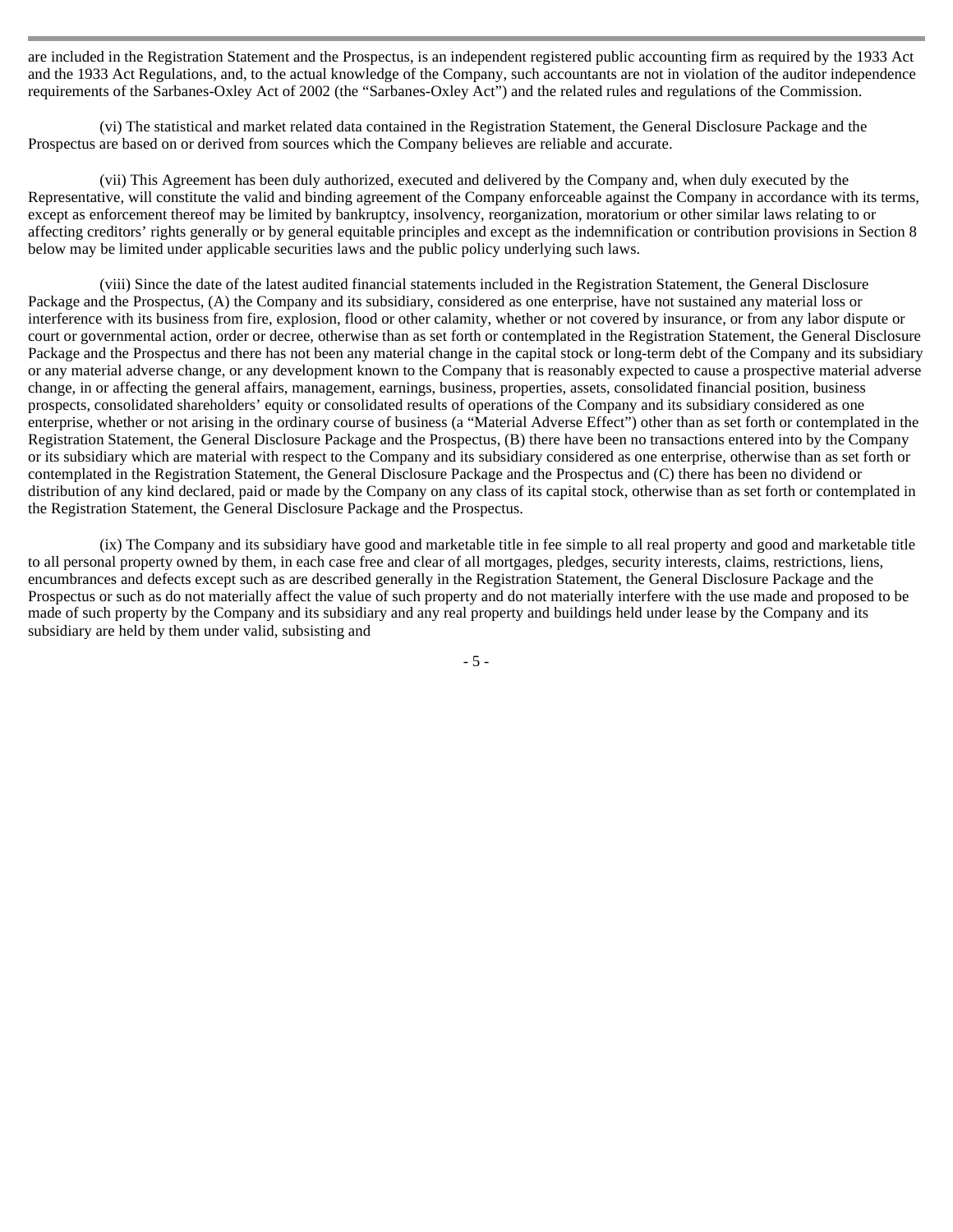enforceable leases with such exceptions as are not material and do not materially interfere with the use made and proposed to be made of such property and buildings by the Company and its subsidiary, and neither the Company nor its subsidiary has any written or oral notice of any material claim of any sort that has been asserted by anyone adverse to the rights of the Company or its subsidiary under any of the leases or subleases mentioned above, or affecting or questioning the rights of the Company or such subsidiary to the continued possession of the leased or subleased premises under any such lease or sublease.

(x) The Company is a registered bank holding company under the Bank Holding Company Act of 1956, as amended ("BHCA"), and has been duly incorporated and is validly existing as a corporation in good standing under the laws of the State of Louisiana, with the corporate power and authority to own, lease and operate its properties and to conduct its business as described in the Registration Statement, the General Disclosure Package and the Prospectus and to enter into and perform its obligations under this Agreement. The Company is duly qualified as a foreign corporation to transact business and is in good standing under the laws of each other jurisdiction in which such qualification is required, whether by reason of the ownership or leasing of property or the conduct of business, except where the failure to so qualify or to be in good standing would not reasonably be expected to result in a Material Adverse Effect.

(xi) The only direct subsidiary of the Company is the Bank. Neither the Company nor the Bank, directly or indirectly, control any other corporation, limited liability company, partnership, joint venture, association, trust or other business organization. Except as otherwise disclosed in the Registration Statement, the General Disclosure Package and the Prospectus, all of the issued and outstanding capital stock of the Bank has been duly authorized and validly issued, is fully paid and is owned by the Company, directly or through a subsidiary, free and clear of any security interest, mortgage, pledge, lien, encumbrance, claim or equity. None of the outstanding shares of capital stock of the Bank was issued in violation of the preemptive or similar rights of any securityholder of the Bank. There are no outstanding rights, warrants or options to acquire or instruments convertible into or exchangeable for any capital stock or equity securities of the Bank. Except as otherwise disclosed in the Registration Statement, the General Disclosure Package and the Prospectus, the Bank is not currently prohibited, directly or indirectly, from paying any dividends to the Company, from making any other distributions on its capital stock, from repaying to the Company any loans or advances to the Bank from the Company or from transferring any of the Bank's property or assets to the Company

(xii) The Company has an authorized capitalization as set forth in the Registration Statement, the General Disclosure Package and the Prospectus under the heading "Capitalization," and all of the issued shares of capital stock of the Company have been duly and validly authorized and issued, are fully paid and non-assessable and have been issued in compliance with federal and state securities laws. None of the outstanding shares of capital stock were issued in violation of any preemptive rights, rights of first refusal or other similar rights to subscribe for or purchase securities of the Company. The description of the Company's stock option, warrant, stock bonus, restricted stock unit and other stock plans or compensation arrangements and the options, warrants, restricted stock units or other rights granted thereunder, set forth in the Registration Statement, the General Disclosure Package and the Prospectus, accurately and fairly presents, in all material respects, the information required to be shown with respect to such plans, arrangements, options, warrants and rights.

- 6 -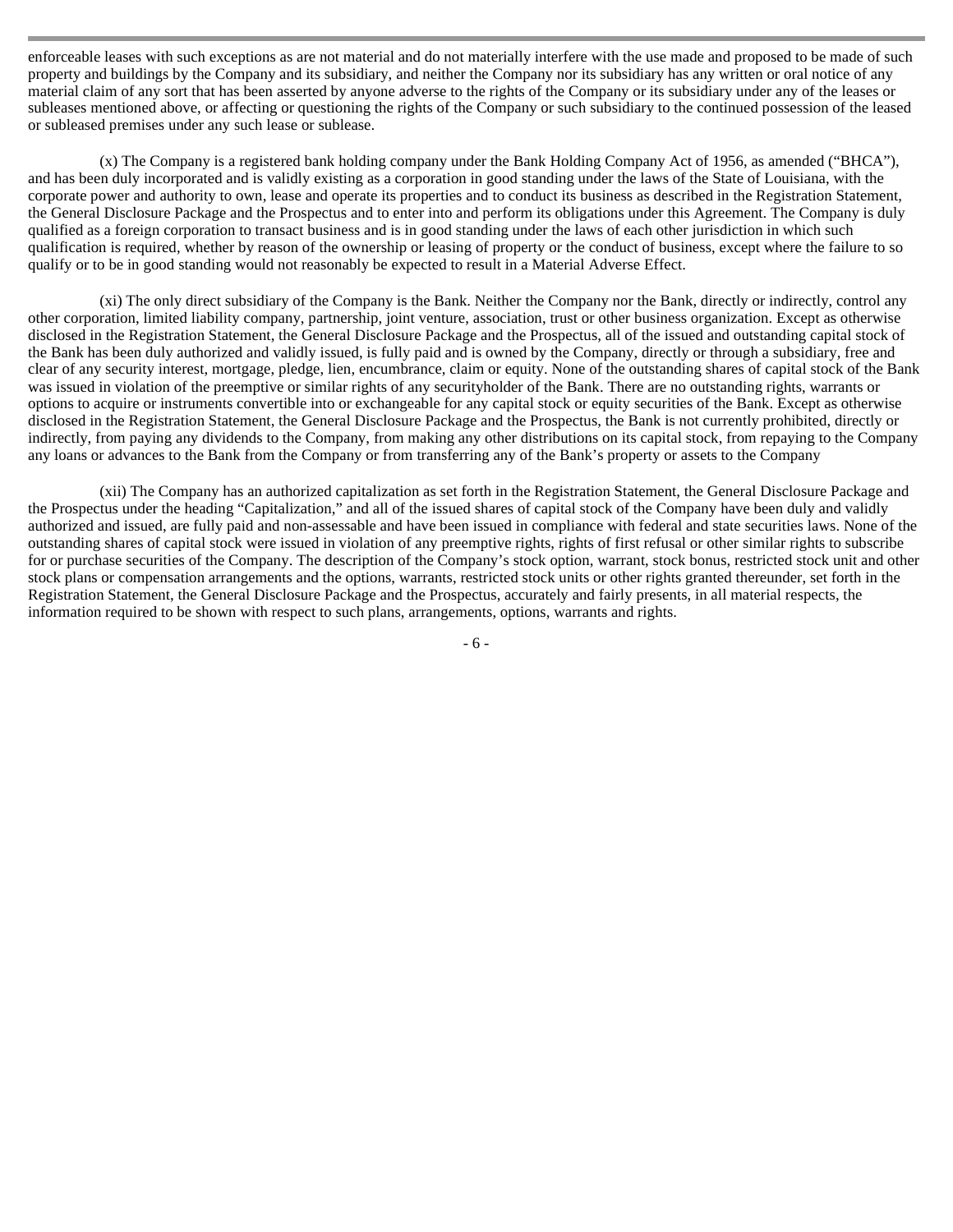(xiii) The Shares to be issued and sold by the Company to the Underwriters hereunder have been duly and validly authorized and, when issued and delivered against payment therefor as provided herein, will be duly and validly issued and fully paid and non-assessable and will conform to the description of the capital stock contained in the Registration Statement, the General Disclosure Package and the Prospectus. The issuance of the Shares is not subject to the preemptive or other similar rights of any securityholder of the Company.

(xiv) Except as disclosed in the Registration Statement, the General Disclosure Package and the Prospectus, (A) there are no outstanding rights (contractual or otherwise), warrants or options to acquire, or instruments convertible into or exchangeable for, or agreements or understandings with respect to the sale or issuance of, any shares of capital stock of or other equity interest in the Company and (B) there are no contracts, agreements or understandings between the Company and any person granting such person the right to require the Company to file a registration statement under the 1933 Act or otherwise register any securities of the Company owned or to be owned by such person.

(xv) The issue and sale of the Shares by the Company and the compliance by the Company with all of the provisions of this Agreement and the consummation of the transactions herein contemplated have been duly authorized by all necessary corporate action and do not and will not, whether with or without the giving of notice or passage of time or both, (A) conflict with or result in a breach or violation of any of the terms or provisions of, or constitute a default or result in a Repayment Event (as defined below) under, any indenture, mortgage, deed of trust, loan agreement or other agreement or instrument to which the Company or its subsidiary is a party or by which the Company or its subsidiary is bound or to which any of the property or assets of the Company or its subsidiary is subject, (B) result in any violation of the provisions of the articles of incorporation or bylaws of the Company or its subsidiary, or (C) result in any violation of any statute or any order, rule or regulation of any federal, state, local or foreign court, arbitrator, regulatory authority or governmental agency (each a "Governmental Entity") or body having jurisdiction over the Company or its subsidiary or any of their properties, except for in the case of clauses (A) and (C) those conflicts, breaches, violations, defaults or Repayment Events that would not result in a Material Adverse Effect; no consent, approval, authorization, order, registration or qualification of or with any such court or governmental agency or body is required for the issue and sale of the Shares, the performance by the Company of its obligations hereunder or the consummation by the Company of the transactions contemplated by this Agreement, except the registration under the 1933 Act of the Shares and except as may be required under the rules and regulations of the Nasdaq Stock Market ("Nasdaq") or the Financial Industry Regulatory Authority ("FINRA") and such consents, approvals, authorizations, registrations or qualifications as may be required under state securities or Blue Sky laws in connection with the purchase and distribution of the Shares by the Underwriters. As used herein, a "Repayment Event" means any event or condition that gives the holder of any note, debenture or other evidence of indebtedness (or any person acting on such holder's behalf) the right to require the repurchase, redemption or repayment of all or a portion of such indebtedness by the Company or its subsidiary.

(xvi) Neither the Company nor its subsidiary is (A) in violation of its articles of incorporation or bylaws or (B) in breach, violation or default (with or without notice or lapse of time or both) in the performance or observance of any obligation, agreement, covenant or

- 7 -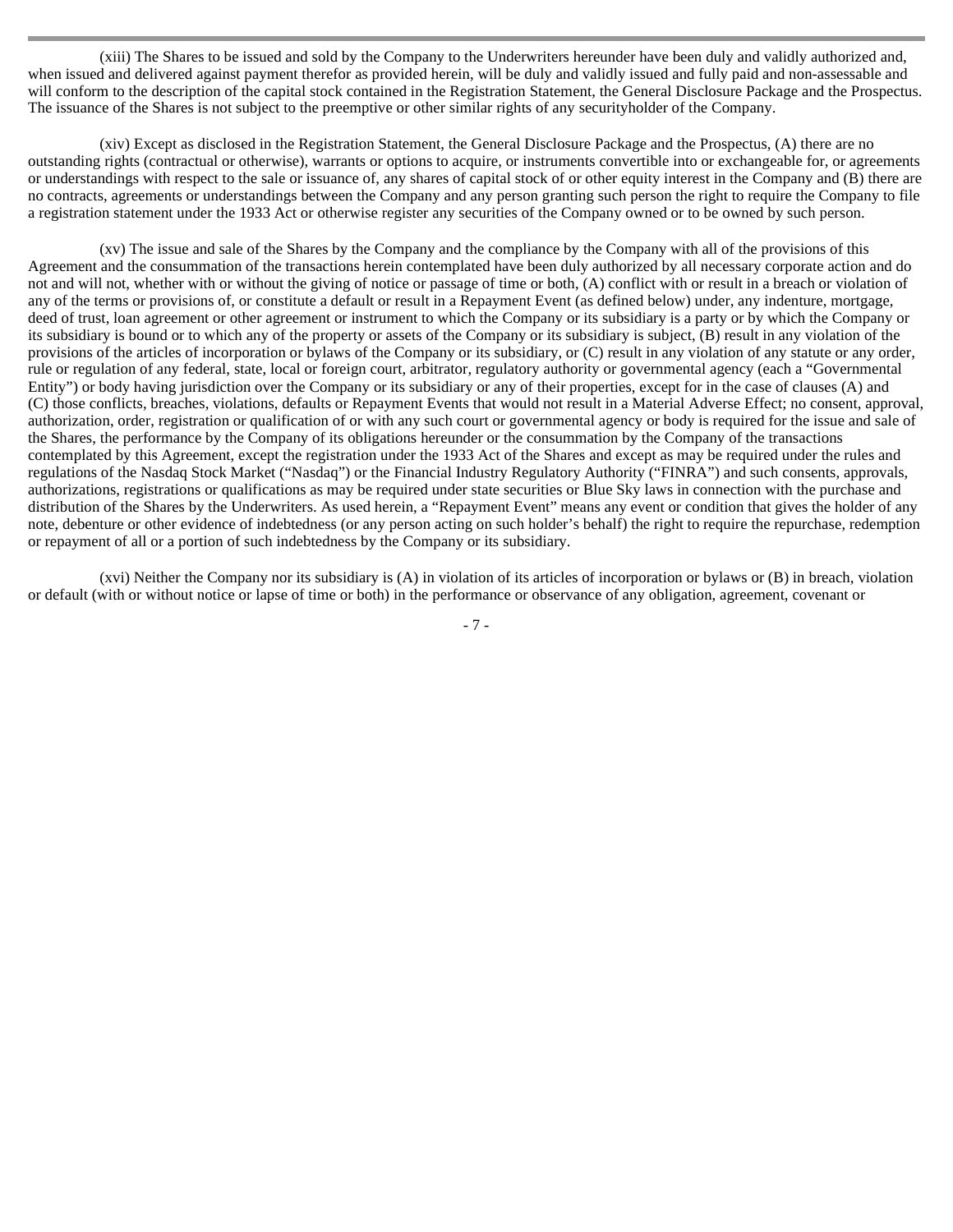condition contained in any indenture, mortgage, deed of trust, loan or credit agreement, note, lease or other agreement or instrument to which it is a party or by which it or any of its properties may be bound or to which any of the property or assets of the Company or its subsidiary is subject except for such breaches, violations or defaults that would not result in a Material Adverse Effect.

(xvii) The statements set forth in the Registration Statement, the General Disclosure Package and the Prospectus under the caption "Description of Capital Stock," insofar as they purport to constitute a summary of the terms of the capital stock of the Company, and under the captions "Supervision and Regulation" and "Underwriting," insofar as they purport to describe the provisions of the laws and documents referred to therein, are accurate and complete in all material respects.

(xviii) Except as disclosed in the Registration Statement, the General Disclosure Package and the Prospectus, the Company and its subsidiary are conducting their respective businesses in compliance in all material respects with all federal, state, local and foreign statutes, laws, rules, regulations, decisions, directives and orders applicable to them, (including, without limitation, all regulations and orders of, or agreements with, the FRB), the Louisiana Office of Financial Institutions (the "OFI"), and the Federal Deposit Insurance Corporation (the "FDIC"), the Equal Credit Opportunity Act, the Fair Housing Act, the Community Reinvestment Act, the Home Mortgage Disclosure Act, all other applicable fair lending laws or other laws relating to discrimination and the Bank Secrecy Act and Title III of the USA Patriot Act), and neither the Company nor its subsidiary has received any written communication from any Governmental Entity asserting that the Company or its subsidiary is not in material compliance with any statute, law, rule, regulation, decision, directive or order.

(xix) There are no legal or governmental actions or suits, investigations, inquiries or proceedings before or by any court or Government Entity, now pending or, to the actual knowledge of the Company, threatened or contemplated, to which the Company or its subsidiary is a party or of which any property of the Company or its subsidiary is the subject (A) that is required to be disclosed in the Registration Statement by the 1933 Act or the 1933 Act Regulations and not disclosed therein or (B) which, if determined adversely to the Company or its subsidiary, would be reasonably expected to result, individually or in the aggregate, in a Material Adverse Effect; all pending legal or governmental proceedings to which the Company or its subsidiary is a party or of which any of their property is the subject which are not described in the Registration Statement, including ordinary routine litigation incidental to their respective businesses, are not reasonably expected to result, individually or in the aggregate, in a Material Adverse Effect and there are no contracts or documents of the Company or its subsidiary which would be required to be described in the Registration Statement or to be filed as exhibits thereto by the 1933 Act or the 1933 Act Regulations which have not been so described and filed.

(xx) The Company and its subsidiary possesses all permits, licenses, approvals, consents and other authorizations of (collectively, "Governmental Licenses"), and have made all filings, applications and registrations with, all Governmental Entities to permit the Company or such subsidiary to conduct the business now operated by the Company or its subsidiary. The Company and its subsidiary are in compliance with the terms and conditions of all such Governmental Licenses, except where the failure to so comply would not, individually or in the aggregate, have a Material Adverse Effect. All of the Governmental Licenses are valid and in

- 8 -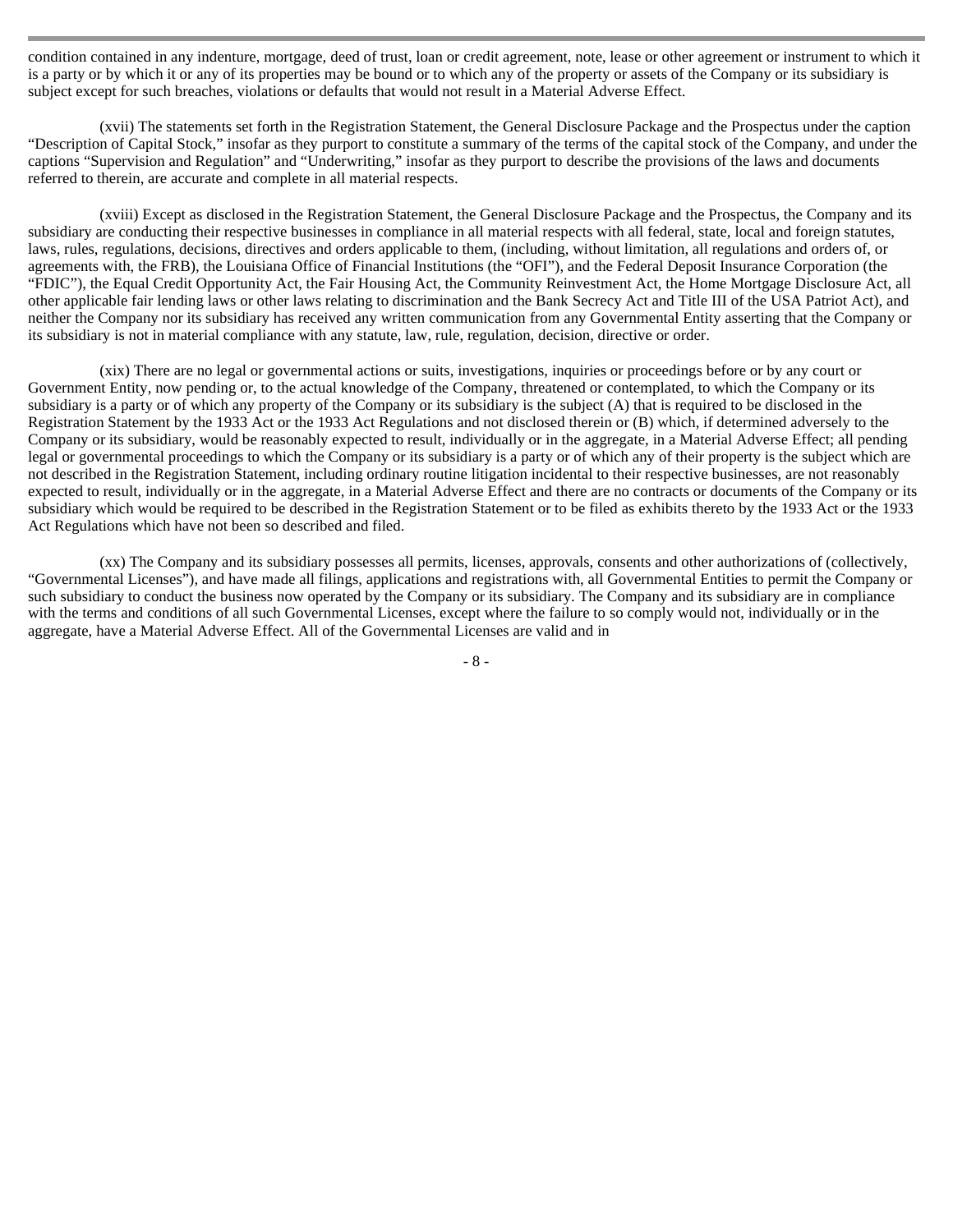full force and effect, except where the invalidity of such Governmental Licenses or the failure of such Governmental Licenses to be in full force and effect would not, individually or in the aggregate, have a Material Adverse Effect, and neither the Company nor its subsidiary has received any written notice of proceedings relating to the revocation or modification of any such Governmental Licenses. Neither the Company nor its subsidiary has failed to file with applicable regulatory authorities any statement, report, information or form required by any applicable law, regulation or order, except where the failure to so file in compliance would not, individually or in the aggregate, have a Material Adverse Effect; all such filings were in compliance in all material respects with applicable laws when filed and no material deficiencies have been asserted in writing by any regulatory commission, agency or authority with respect to any such filings or submissions.

(xxi) Except as disclosed in the Registration Statement, the General Disclosure Package and the Prospectus and except as would not, individually or in the aggregate, result in a Material Adverse Effect, (A) neither the Company nor its subsidiary is in violation of any federal, state or local statute, law, rule, regulation, ordinance, code, policy or rule of common law or any applicable judicial or administrative interpretation thereof, including any judicial or administrative order, consent, decree or judgment, relating to pollution or protection of human health, the environment (including, without limitation, ambient air, surface water, groundwater, land surface or subsurface strata) or wildlife, including, without limitation, laws and regulations relating to the release or threatened release of chemicals, pollutants, contaminants, wastes, toxic substances, hazardous substances, petroleum or petroleum products, asbestos-containing materials or mold (collectively, "Hazardous Materials") or to the manufacture, processing, distribution, use, treatment, storage, disposal, transport or handling of Hazardous Materials (collectively, "Environmental Laws"), (B) the Company and its subsidiary have all permits, authorizations and approvals required under any applicable Environmental Laws and are each in compliance with their requirements, (C) there are no pending or, to the actual knowledge of the Company, threatened, administrative, regulatory or judicial actions, suits, demands, demand letters, claims, liens, notices of noncompliance or violation, investigation or proceedings relating to any Environmental Law against the Company or its subsidiary, and (D) there are no events or circumstances that might reasonably be expected to form the basis of an order for clean-up or remediation, or an action, suit or proceeding by any private party or Governmental Entity, against or affecting the Company or its subsidiary relating to Hazardous Materials or any Environmental Laws.

(xxii) The Company and its subsidiary own or possess adequate rights to use or can acquire on reasonable terms ownership or rights to use all patents, patent applications, patent rights, licenses, trademarks, service marks, trade names, trademark registrations, service mark registrations, copyrights, know-how (including trade secrets and other unpatented and/or unpatentable property or confidential information, systems or procedures and excluding generally commercially available "off the shelf" software programs licensed pursuant to shrink wrap or "click and accept" licenses) and licenses (collectively, "Intellectual Property") necessary for the conduct of their respective businesses, except where the failure to own or possess such rights would not, individually or in the aggregate, result in a Material Adverse Effect, and have not received any written notice of any claim of infringement or conflict with, any such rights of others or any facts or circumstances that would render any Intellectual Property invalid or inadequate to protect the interest of the Company or its subsidiary therein, except where such infringement or conflict (if the subject of any unfavorable decision, ruling or finding) or invalidity or inadequacy, individually or in the aggregate, would result in a Material Adverse Effect.

- 9 -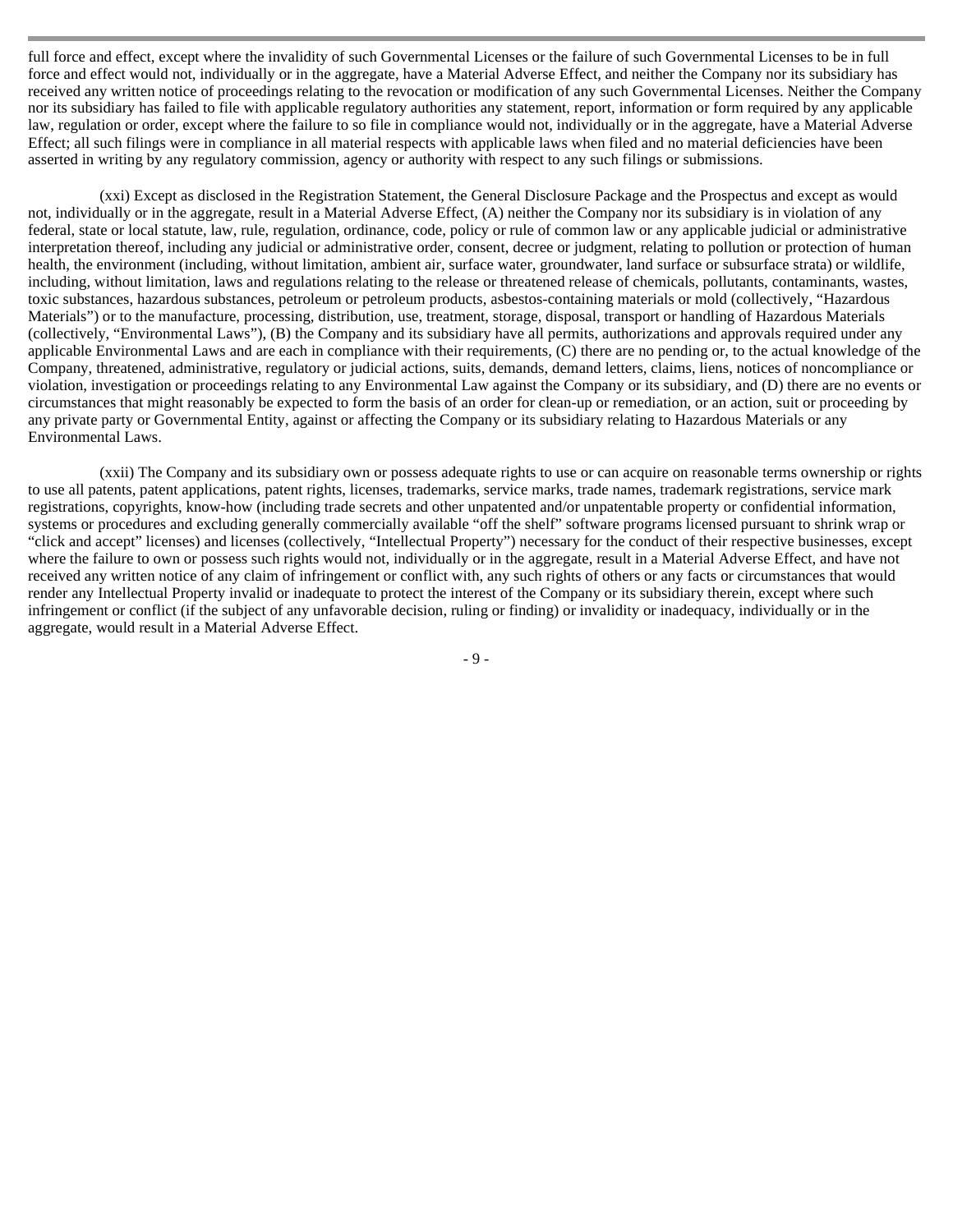(xxiii) No relationship, direct or indirect, exists between or among the Company or its subsidiary on the one hand, and the directors, officers, shareholders, customers or suppliers of the Company or its subsidiary on the other hand, which is required to be described in the Registration Statement and the Prospectus by the 1933 Act or the 1933 Act Regulations which has not been so described.

(xxiv) Neither the Company nor its subsidiary is or, after giving effect to the offering and sale of the Shares, and after receipt of payment for the Shares and the application of the net proceeds as described in each of the Registration Statement, the General Disclosure Package and the Prospectus, will be an "investment company", as such term is defined in the Investment Company Act of 1940, as amended (the "Investment Company Act").

(xxv) [Reserved.]

(xxvi) [Reserved.]

(xxvii) The Company is in compliance with the provisions of the Sarbanes-Oxley Act and the rules and regulations of the Commission thereunder applicable to it except where the failure to so comply would not, individually or in the aggregate, have a Material Adverse Effect.

(xxviii) Neither the Company nor its subsidiary, nor any affiliates of the Company or its subsidiary, has taken and will not take, directly or indirectly, any action designed to or that might be reasonably expected to cause or result in stabilization or manipulation of the price of the Common Stock to facilitate the sale or resale of the Shares.

(xxvix) Neither the Company nor its subsidiary nor any director, officer, employee or agent or other person acting on behalf of the Company or its subsidiary has (A) used any corporate funds for any unlawful contribution, gift, entertainment or other unlawful expense relating to political activity, (B) made any direct or indirect unlawful payment to any foreign or domestic government official or employee from corporate funds, (C) violated or is in violation of any provision of the Foreign Corrupt Practices Act of 1977, (D) made any bribe, rebate, payoff, influence payment, kickback or other unlawful payment, (E) materially violated applicable privacy of customer information requirements contained in any federal or state privacy act laws and regulations; or (F) made any payment of funds to the Company or its subsidiary or received or retained funds in violation of any law, rule or regulation, which payment, receipt or retention of funds is of a character required to be disclosed in each of the General Disclosure Package and the Prospectus, that is not described in each of the General Disclosure Package and the Prospectus as required.

(xxx) The Company and its subsidiary maintains a system of internal accounting controls sufficient to provide reasonable assurances that (A) transactions are executed in accordance with management's general or specific authorization, (B) transactions are recorded as necessary to permit preparation of financial statements in conformity with GAAP and to

 $-10-$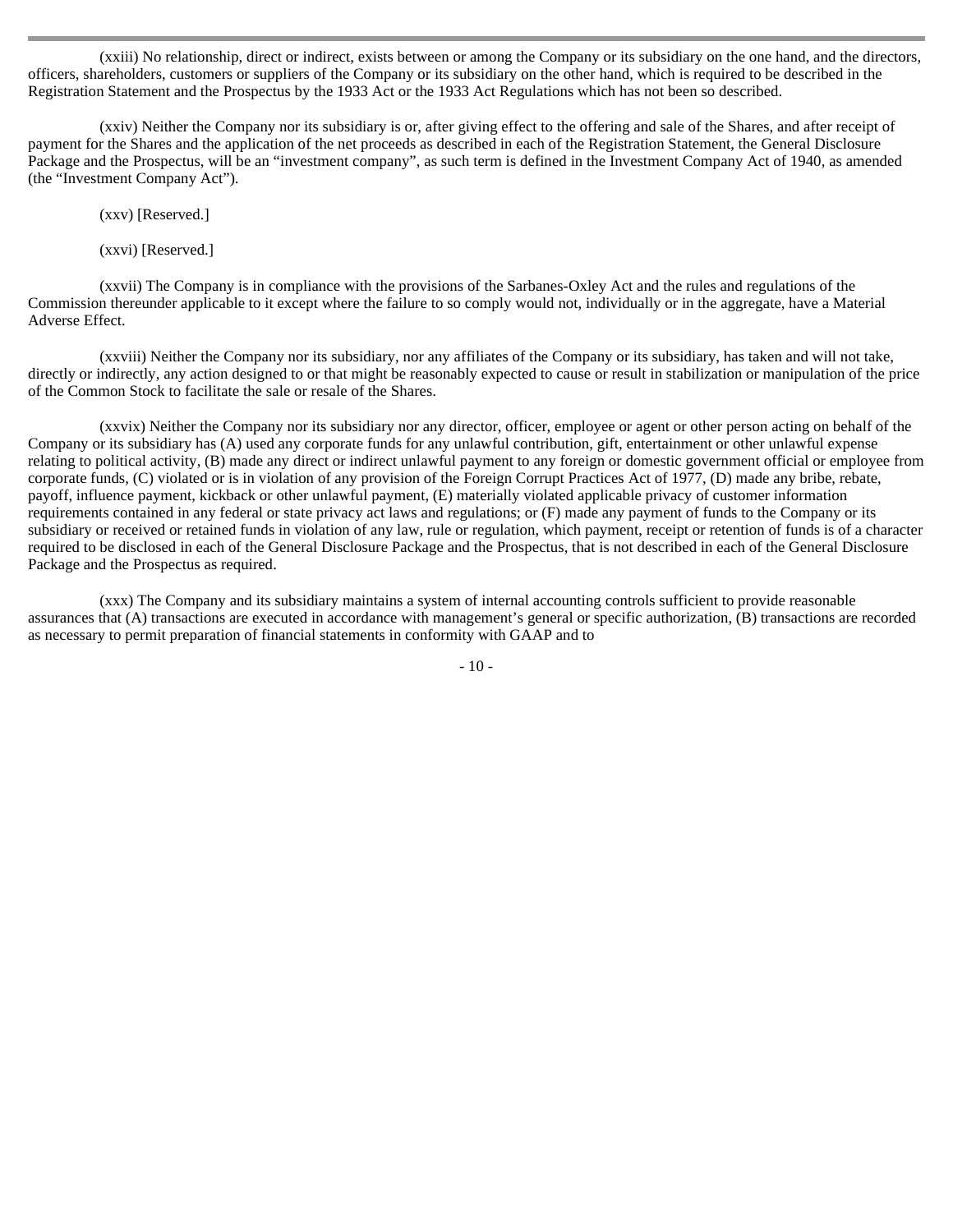maintain accountability for assets, (C) access to assets is permitted only in accordance with management's general or specific authorization, and (D) the recorded accountability for assets is compared with existing assets at reasonable intervals and appropriate action is taken with respect to any differences. The Company and its subsidiary maintain a system of internal control over financial reporting (as such term is defined in Rule 13a-15(f) under the 1934 Act), that complies with the requirements of the 1934 Act, as applicable to them; the Company's internal control over financial reporting is effective; and since the end of the Company's most recent audited fiscal year, there has been (X) no material weakness in the Company's internal control over financial reporting (whether or not remediated) and (Y) no change in the Company's internal control over financial reporting that has materially affected adversely, or is reasonably likely to materially affect adversely, the Company's internal control over financial reporting.

(xxxi) The Company maintains "disclosure controls and procedures" (as such term is defined in Rule 13a-15(e) under the 1934 Act) that comply with the requirements of the 1934 Act that are applicable to an issuer that has a class of securities registered under Section 12 of the 1934 Act.

(xxxii) Neither the Company nor the Bank is in violation of any order or directive from the FRB, the OFI, the FDIC, the Commission or any regulatory authority to make any material change in the method of conducting its respective businesses; the Company and the Bank have conducted and are conducting their business so as to comply in all material respects with all applicable statutes, regulations and administrative and court decrees (including, without limitation, all regulations, decisions, directives and orders of the FRB, the OFI, the FDIC and the Commission). Except as disclosed in the Registration Statement, the General Disclosure Package and the Prospectus, neither the Company nor its subsidiary is subject or is party to, or has received any notice or advice that any of them may become subject or party to any investigation with respect to, any corrective, suspension or cease-and-desist order, agreement, consent agreement, memorandum of understanding or other regulatory enforcement action, proceeding or order with or by, or is a party to any commitment letter, or is subject to any directive by, or has been a recipient of any supervisory letter from any Regulatory Agency (as defined below) that currently relates to or restricts in any respect the conduct of their business or that in any manner relates to capital adequacy, credit policies or management nor at the request or direction of any Regulatory Agency has the Company or its subsidiary adopted any board resolutions which are reasonably likely to have a Material Adverse Effect (each, a "Regulatory Agreement"), nor has the Company or its subsidiary been advised by any Regulatory Agency that it is considering issuing or requesting any such Regulatory Agreement or any such Regulatory Agreement is pending or, to the actual knowledge of the Company, threatened. Except as disclosed in the Registration Statement, the General Disclosure Package and the Prospectus, the Company and its subsidiary are each in compliance with all Regulatory Agreements, if any, and there is no unresolved violation, criticism or exception by any Regulatory Agency with respect to any report or statement relating to any examinations of the Company or its subsidiary which, in the reasonable judgment of the Company, currently results in or would reasonably be expected to result in a Material Adverse Effect. As used herein, the term "Regulatory Agency" means any Governmental Entity having supervisory or regulatory authority with respect to the Company or its subsidiary, including, but not limited to, any federal or state agency charged with the supervision or regulation of depositary institutions or holding companies of depositary institutions, or engaged in the insurance of depositary institution deposits.

- 11 -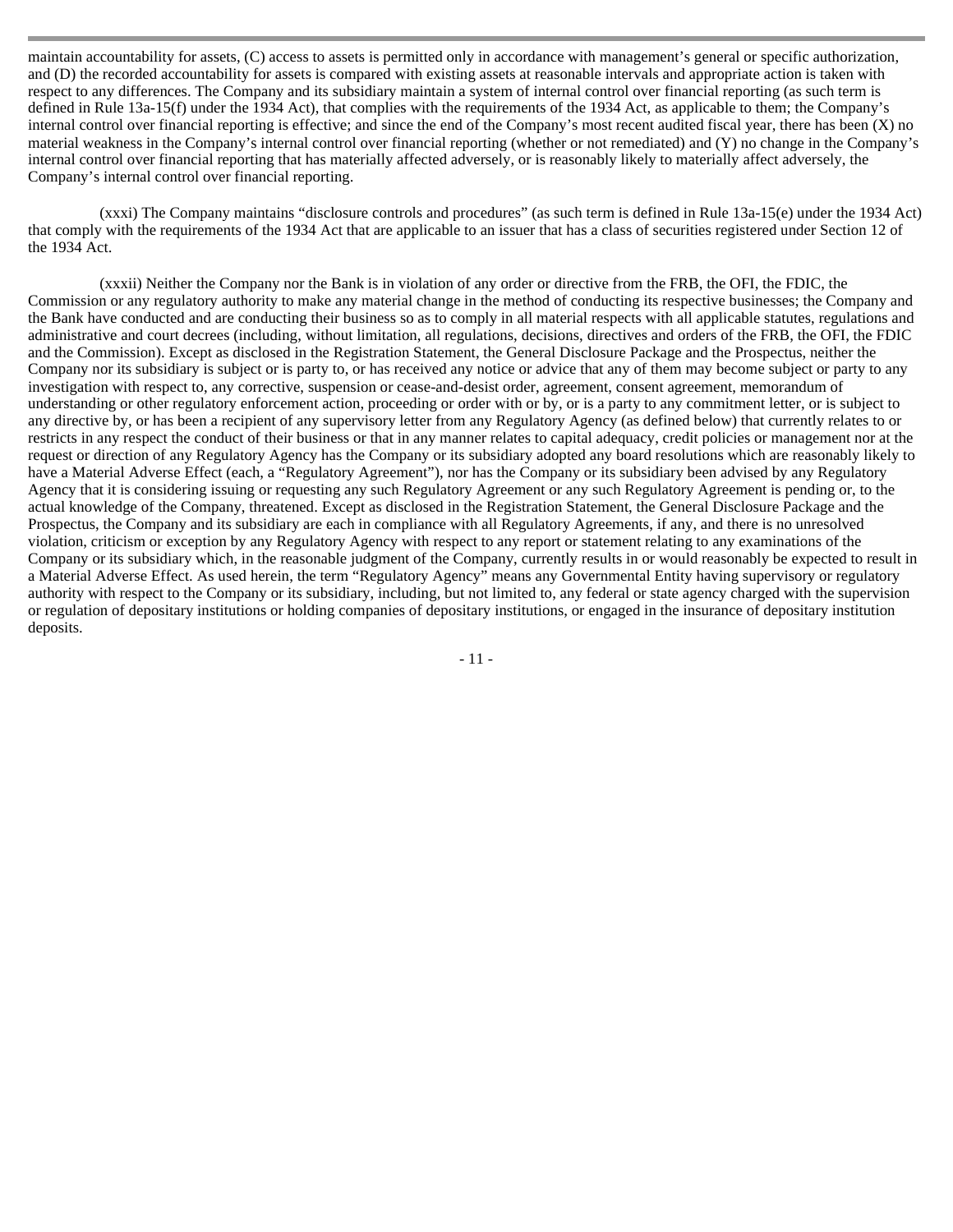(xxxiii) Any "employee benefit plan" (as defined under the Employee Retirement Income Security Act of 1974, as amended, and the regulations and published interpretations thereunder (collectively, "ERISA")) established or maintained by the Company, its subsidiary or their "ERISA Affiliates" (as defined below) are in compliance with ERISA, except where the failure to be in compliance with ERISA would not result in a Material Adverse Effect. "ERISA Affiliate" means, with respect to the Company or a subsidiary, any member of any group of organizations described in Section 414(b), (c), (m) or (o) of the Internal Revenue Code of 1986, as amended, and the regulations and published interpretations thereunder (the "Code") of which the Company or such subsidiary is a member. No "reportable event" (as defined under ERISA) has occurred or is reasonably expected to occur with respect to any "employee benefit plan" established or maintained by the Company, its subsidiary or any of their ERISA Affiliates. No "employee benefit plan" established or maintained by the Company, its subsidiary or any of their ERISA Affiliates, if such "employee benefit plan" were terminated, would have any "amount of unfunded benefit liabilities" (as defined under ERISA). None of the Company, its subsidiary nor any of their ERISA Affiliates has incurred or reasonably expects to incur any liability under (A) Title IV of ERISA with respect to termination of, or withdrawal from, any "employee benefit plan" or (B) Sections 412, 4971, 4975 or 4980B of the Code. Each "employee benefit plan" established or maintained by the Company, its subsidiary or any of their ERISA Affiliates that is intended to be qualified under Section 401(a) of the Code has received a favorable determination or approval letter from the Internal Revenue Service regarding its qualification under such section, or is maintained in the form of a pre-approved document, the sponsor of which has obtained a favorable determination with respect to such pre-approved document, and nothing has occurred whether by action or failure to act, which would cause the loss of such qualification.

(xxxiv) The Company and its subsidiary, taken as a whole, are insured by insurers of recognized financial responsibility against such losses and risks and in such amounts that the Company reasonably believes is adequate for its business on a consolidated basis. Neither the Company nor its subsidiary has any reason to believe that it will not be able to renew its existing insurance coverage from similar insurers as may be necessary to continue its business at a cost that would not have a Material Adverse Effect. Neither the Company nor its subsidiary has been denied any insurance coverage which it has sought or for which it has applied.

(xxxv) Except as disclosed in the Registration Statement, the General Disclosure Package and the Prospectus, there are no contracts, agreements or understandings between the Company and any person other that would give rise to a valid claim against the Company, or the Underwriters, for a brokerage commission, finder's fee or other like payment.

(xxxvi) The Company and its consolidated subsidiary have (i) filed all necessary federal, state and foreign income and franchise tax returns or have properly requested extensions thereof and all such tax returns are true, complete and correct in all material respects and (ii) have paid all taxes required to be paid by any of them except for any such tax, assessment, fine or penalty that is currently being contested in good faith by appropriate actions and except for such taxes, assessments, fines or penalties the nonpayment of which would not, individually or in the aggregate, be reasonably expected to have a Material Adverse Effect. The Company has made adequate charges, accruals and reserves in the applicable Financial Statements referred to in Section  $1(a)(iv)$  above in respect of all federal, state and foreign income and franchise taxes for all periods as to which the tax liability of the Company or its consolidated subsidiary has not been finally determined.

- 12 -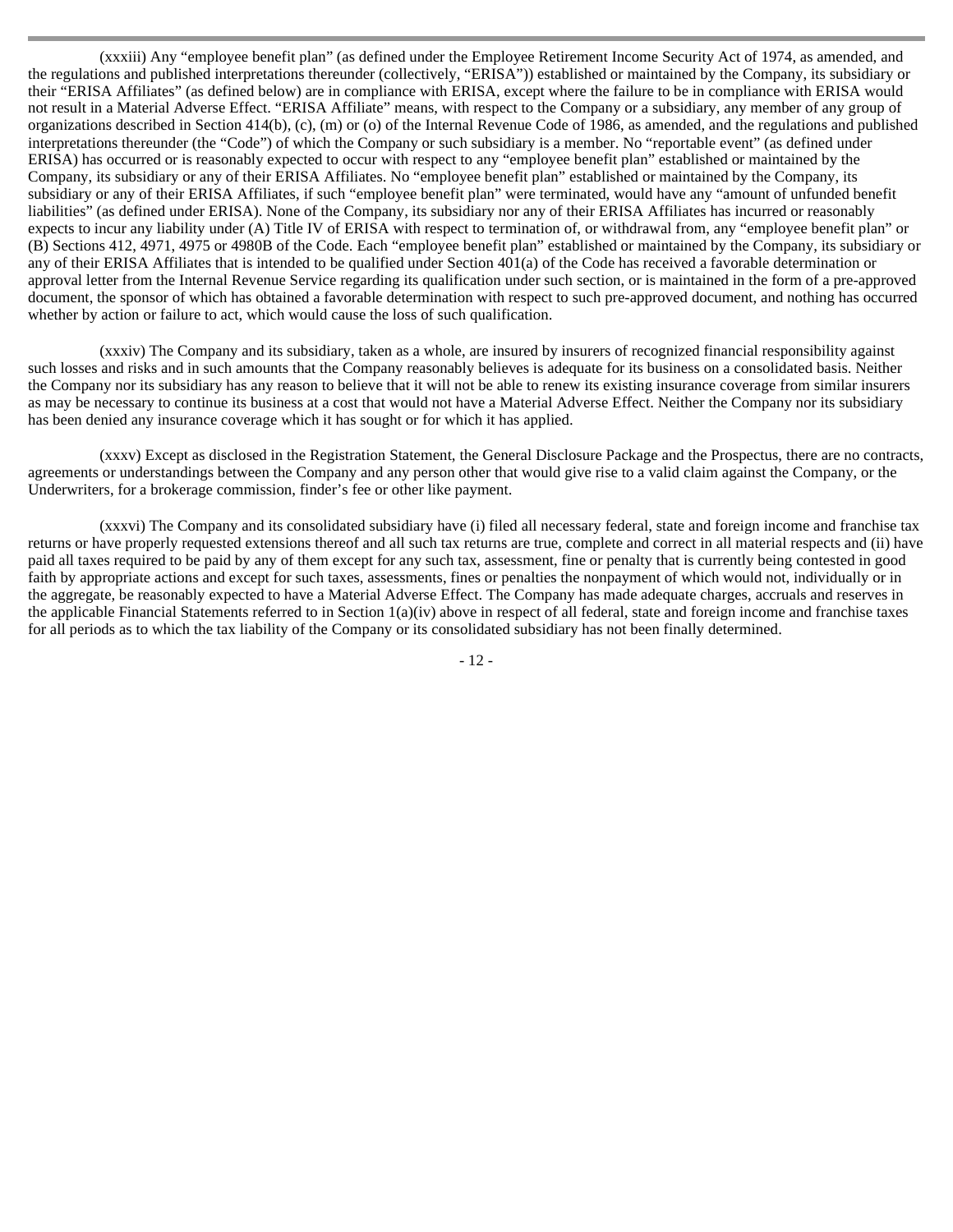(xxxvii) No labor dispute with the employees of the Company or its subsidiary exists or, to the knowledge of the Company, is imminent, which, in any case, would reasonably be expected to result in a Material Adverse Effect.

(xxxviii) Except as disclosed in the Registration Statement, the General Disclosure Package and the Prospectus, the operations of the Company and its subsidiary are and have been conducted at all times in compliance in all material respects with applicable financial recordkeeping and reporting requirements of the Currency and Foreign Transactions Reporting Act of 1970, as amended, money laundering statutes applicable to the Company and its subsidiary, the rules and regulations thereunder and any related or similar rules, regulations or guidelines, issued, administered or enforced by any governmental agency (collectively, the "Money Laundering Laws") and no action, suit or proceeding by or before any court or governmental agency, authority or body or any arbitrator involving the Company or its subsidiary with respect to the Money Laundering Laws is pending or, to the actual knowledge of the Company, threatened.

(xxxix) The Company has not distributed and, prior to the later to occur of (i) the Closing Time and (ii) completion of the distribution of the Shares, will not distribute any prospectus (as such term is defined in the 1933 Act and the 1933 Act Regulations) in connection with the offering and sale of the Shares other than the Registration Statement, any preliminary prospectus, the Prospectus or other materials, if any, permitted by the 1933 Act or the 1933 Act Regulations and approved by the Representative, including, without limitation, any Issuer-Represented Free Writing Prospectus.

(xl) No forward-looking statement (within the meaning of Section 27A of the 1933 Act and Section 21E of the 1934 Act) contained in the Registration Statement, the General Disclosure Package, the Prospectus and any Issuer-Represented Free Writing Prospectus has been made or reaffirmed without a reasonable basis or has been disclosed other than in good faith.

(xli) Each of the Company's executive officers and directors and certain Directed Share Purchasers, in each case, as listed on Schedule III hereto, has executed and delivered a lock-up agreement substantially in the form of Exhibit A.

(xlii) Neither the Company nor its subsidiary has participated in any reportable transaction, as defined in Treasury Regulation Section 1.6011-(4)(b)(1).

(xliii) Each of the Company and its subsidiary has good and marketable title to all securities held by it (except securities sold under repurchase agreements, pledged to secure deposits or derivative contracts or held in any fiduciary or agency capacity) free and clear of any lien, claim, charge, option, encumbrance, mortgage, pledge or security interest or other restriction of any kind, except to the extent such securities are pledged in the ordinary course of business to secure obligations of the Company or its subsidiary and except for such defects in title or liens, claims, charges, options, encumbrances, mortgages, pledges or security interests or other restrictions of any kind that would not, individually or in the aggregate, result in a Material Adverse Effect. Such securities are valued on the books of the Company and its subsidiary in accordance with GAAP.

- 13 -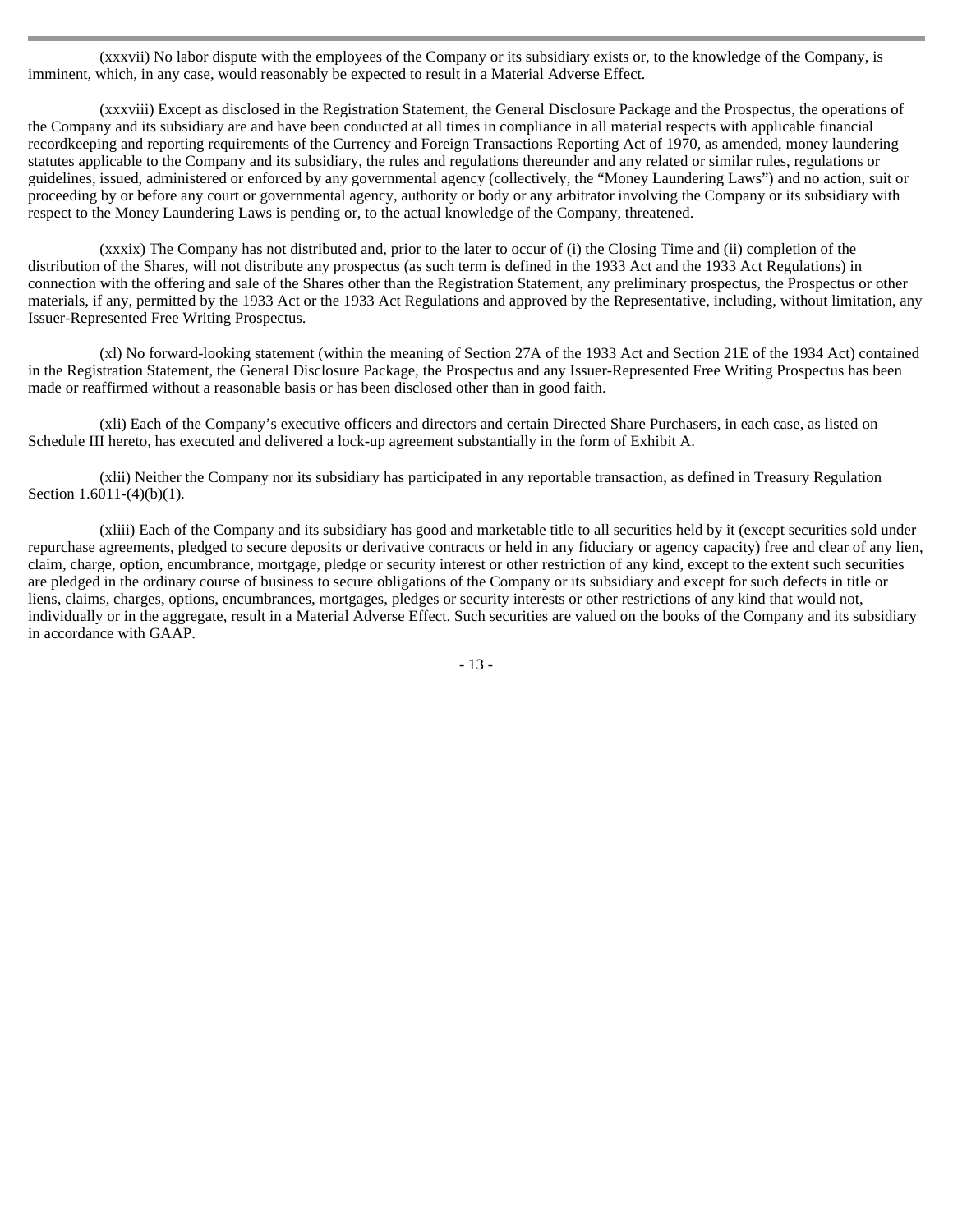(xliv) Any and all material swaps, caps, floors, futures, forward contracts, option agreements (other than employee stock options and restricted stock units) and other derivative financial instruments, contracts or arrangements, whether entered into for the account of the Company or its subsidiary or for the account of a customer of the Company or its subsidiary, were entered into in the ordinary course of business and in accordance with applicable laws, rules, regulations and policies of all applicable regulatory agencies and with counterparties reasonably believed to be financially responsible at the time. The Company and its subsidiary have duly performed all of their obligations thereunder to the extent that such obligations to perform have accrued, and there are no breaches, violations or defaults or allegations or assertions of such by any party thereunder, except for such breaches, violations, defaults, allegations or assertions that, individually or in the aggregate, would not result in a Material Adverse Effect.

(xlv) All of the information, as may have been updated or amended, provided to the Representative or to counsel for the Underwriters by the Company, its officers and directors in connection with letters, filings or other supplemental information provided to FINRA pursuant to FINRA Rule 5110 and FINRA Rule 5121 is true, complete and correct in all material respects.

(xlvi) The Shares have been approved for listing, subject to official notice of issuance and evidence of satisfactory distribution, on the Nasdaq Global Market, and the Company has taken no action designed to, or likely to have the effect of delisting the Shares from Nasdaq, nor has the Company received any written notification that the Commission or Nasdaq Global Market is contemplating terminating such registration or listing.

(xlvii) Neither the Company nor any of its affiliates does business with the government of Cuba or with any person or affiliate located in Cuba within the meaning of Section 517.075, Florida Statutes. For purposes of this Agreement, "affiliate" means a person that directly, or indirectly through one or more intermediaries, controls, is controlled by, or is under common control with the Company.

(xlviii) Neither the Company nor, to the actual knowledge of the Company, any director, officer, employee or affiliate of the Company is (a) currently subject to any U.S. sanctions administered by the Office of Foreign Assets Control of the U.S. Treasury Department ("OFAC") or (b) located, organized or resident in a country or territory that is the subject of such sanctions (including, without limitation, Burma/Myanmar, Cuba, Iran, North Korea, Sudan and Syria. The Company will not, directly or indirectly, use the proceeds of the offering, or lend, contribute or otherwise make available such proceeds to its subsidiary, joint venture partner or other person or entity, for the purpose of financing the activities of any person, or engage in dealings or transactions with any person, or in any country, or territory, subject to any U.S. sanctions administered by OFAC.

(lix) Except as described in the General Disclosure Package or the Prospectus, there are no material off-balance sheet transactions, arrangements, obligations (including contingent obligations), or any other relationships with unconsolidated entities or other persons, that would reasonably be expected to have, individually or in the aggregate, a Material Adverse Effect.

- 14 -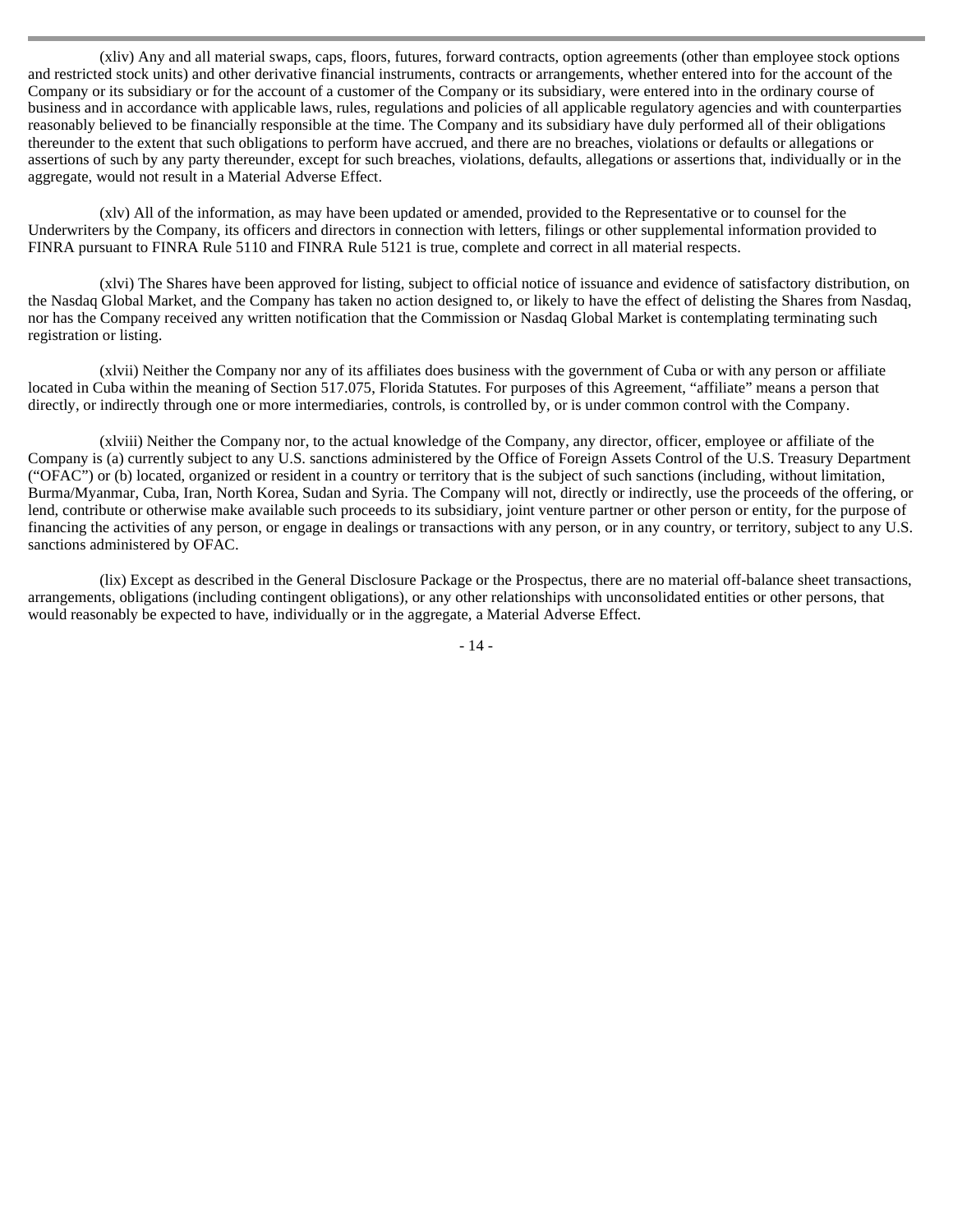(l) To the actual knowledge of the Company, after inquiry of its officers and directors, there are no affiliations with any FINRA member firm among the Company's officers or directors, except as set forth in the Registration Statement, the General Disclosure Package and the Prospectus, or as otherwise disclosed in writing to the Underwriters.

(li) The Company has no debt securities to which a rating is accorded by any "nationally recognized statistical rating organization", as defined in Section 3(a)(62) of the 1934 Act.

(lii) The Company (a) has not engaged in any Testing-the-Waters Communications other than the distribution of the Written Testing-the-Waters Communications listed on Schedule II hereto and (b) has not authorized anyone other than the Representative to engage in Testing-the-Waters Communications.

(liii) The audiovisual presentation made available to the public by the Company at http://www.retailroadshow.com/links/show.asp? c=ISTR is a "bona fide electronic roadshow" for purposes of Rule 433(d)(8)(ii) of the 1933 Act, and such presentation, together with the Prospectus, does not contain any untrue statement of material fact or omit to state a material fact necessary to make the statements therein, in light of the circumstances under which they were made, not misleading, except that the representations and warranties set forth in this paragraph do not apply to statements in or omissions from such presentation or the Prospectus made in reliance upon and in strict conformity with information furnished to the Company in writing by any Underwriter through the Representative expressly for use therein.

(liv) No consent, approval, authorization, order, registration or qualification of or with any Governmental Entity, other than such as have been obtained, is required in connection with the offering of the Directed Shares in any jurisdiction where the Directed Shares are being offered; the Company has not offered, or caused the Representative to offer, Shares to any person pursuant to the Directed Share Program with the specific intent to unlawfully influence (a) any client of the Company to alter the client's level or type of business with the Company or (b) a trade journalist or publication to write or publish favorable information about the Company or its products; the Company has identified the Directed Share Purchasers and instructed the Underwriters to sell Shares to such Directed Share Purchasers solely for the benefit of the Company and its subsidiary.

(b) The Bank represents and warrants to each Underwriter as of the date hereof, as of the Applicable Time referred to in Section 1(a)(i) hereof, as of the Closing Time referred to in Section 4(a) hereof, and as of each Date of Delivery (if any) referred to in Section 2 hereof, and agrees with each Underwriter, as follows:

(i) The Bank has been duly chartered and is validly existing as a Louisiana-chartered bank in good standing under the laws of the jurisdiction of its organization, with the corporate power and authority to own, lease and operate its properties and to conduct its business as described in the Prospectus and to enter into and perform its obligations under this

- 15 -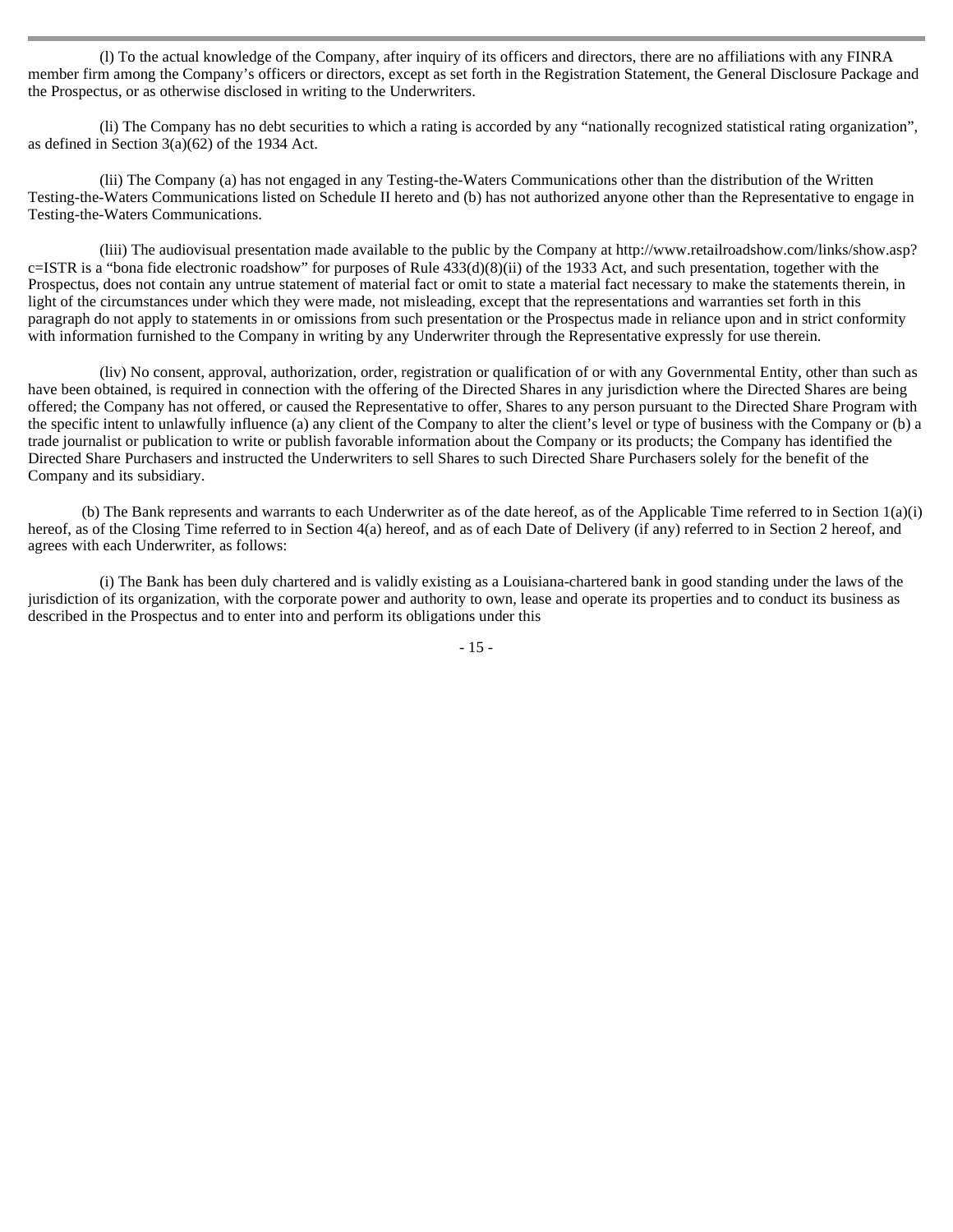Agreement. The Bank is the only depository institution subsidiary of the Company and the Bank is a member in good standing of the Federal Home Loan Bank System. The Bank is duly qualified as a foreign corporation to transact business and is in good standing in each other jurisdiction in which such qualification is required, whether by reason of the ownership or leasing of property or the conduct of business, except where the failure to so qualify or to be in good standing would not reasonably be expected to result in a Material Adverse Effect. The activities of the Bank are permitted under the laws and regulations of the State of Louisiana and the deposit accounts in the Bank are insured up to the applicable limits by the FDIC and no proceeding for the termination or revocation of such insurance is pending or, to the knowledge of the Bank, threatened against the Bank.

(ii) The Bank is not in violation of its articles of incorporation or bylaws or in default in the performance or observance of any obligation, agreement, covenant or condition contained in any indenture, mortgage, deed of trust, loan agreement, note, lease or other agreement or instrument to which it is a party or by which it or any of its properties may be bound or to which any of the property or assets of the Bank is subject except for such defaults that would not be expected to result in a Material Adverse Effect.

(iii) This Agreement has been duly authorized, executed and delivered by the Bank and, when duly executed by the Representative, will constitute the valid and binding agreement of the Bank enforceable against the Bank in accordance with its terms, except as enforcement thereof may be limited by bankruptcy, insolvency, reorganization, moratorium or other similar laws relating to or affecting creditors' rights generally or by general equitable principles and except as any indemnification or contribution provisions in Section 8 below may be limited under applicable securities laws and the public policy underlying such laws.

(iv) The execution, delivery and performance of this Agreement by the Bank and the compliance by the Bank with all of the provisions of this Agreement and the consummation of the transactions herein contemplated have been duly authorized by all necessary corporate action and do not and will not whether with or without the giving of notice or passage or time or both conflict with or result in a breach or violation of any of the terms or provisions of, or constitute a default or result in a Repayment Event under, any indenture, mortgage, deed of trust, loan agreement or other agreement or instrument to which the Bank is a party or by which the Bank is bound or to which any of the property or assets of the Bank is subject, nor will such action result in any violation of the provisions of the articles of incorporation or bylaws of the Bank or any statute or any order, rule or regulation of any Governmental Entity having jurisdiction over the Bank or any of its properties, except for those conflicts, breaches, violations, defaults or Repayment Events that would not result in a Material Adverse Effect.

(v) The Bank is not and, after giving effect to the consummation of the transactions contemplated herein, will not be an "investment company," as such term is defined in the Investment Company Act.

(vi) At December 31, 2013, the Bank met or exceeded the standards to be considered "well capitalized" under the FDIC's regulatory framework for prompt corrective action.

- 16 -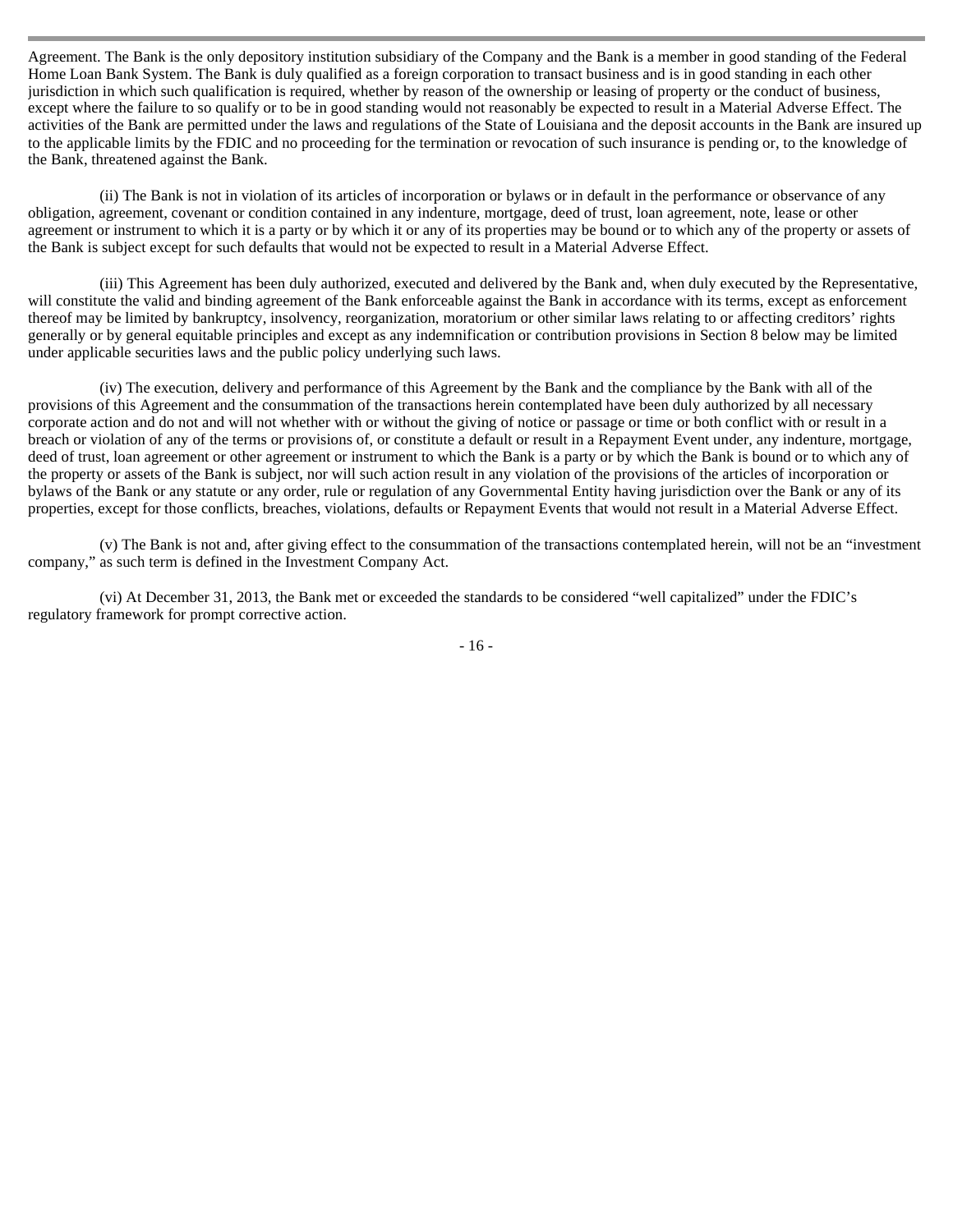(c) Any certificate signed by an officer of the Company or the Bank and delivered to the Representative or to counsel for the Representative in connection with the offering of Shares shall be deemed to be a representation and warranty by the Company and/or the Bank to the Underwriters as to the matters set forth therein.

2. (a) Subject to the terms and conditions herein set forth, (i) the Company agrees to issue and sell to each of the Underwriters, and each of the Underwriters, agrees severally and not jointly, to purchase from the Company, at a purchase price per share of \$13.09 (the "Purchase Price") the Firm Shares as set forth in Schedule I hereto, and (ii) in the event and to the extent that the Underwriters shall exercise the election to purchase Optional Shares as provided below, the Company agrees to issue and sell to each of the Underwriters, and each of the Underwriters agrees, severally and not jointly, to purchase from the Company, at the Purchase Price, the Optional Shares. Subject to the terms and conditions herein set forth, the Company hereby grants to the Underwriters the right to purchase at their election up to 431,250 Optional Shares, at the Purchase Price, for the sole purpose of covering sales of shares in excess of the number of Firm Shares. Any such election to purchase Optional Shares may be exercised only by written notice from the Representative to the Company, given within a period of 30 calendar days after the date of this Agreement, setting forth the aggregate number of Optional Shares to be purchased, the number of Optional Shares to be purchased by the Underwriter and the date on which such Optional Shares are to be delivered, as determined by the Representative. Any such time and date of delivery (a "Date of Delivery") shall be determined by the Representative, but shall not be later than seven full business days after the exercise of said option, nor in any event prior to the Closing Time, as hereinafter defined.

(b) It is understood that 115,000 Firm Shares initially will be reserved by the Underwriters for offer and sale to the Directed Share Purchasers upon the terms and conditions set forth in the Prospectus and in accordance with the rules and regulations of FINRA. Subject to the terms and conditions herein set forth, (i) the Company agrees to issue and sell to each of the Underwriters, and each of the Underwriters agrees, severally and not jointly, to purchase from the Company, at the Purchase Price, the number of Directed Shares set forth opposite the name of such Underwriter in Schedule I. Under no circumstances will the Representative or any Underwriter be liable to the Company or to any Directed Share Purchaser for any action taken or omitted to be taken in good faith in connection with such Directed Share Program. Notwithstanding the foregoing, to the extent that any Directed Shares are not affirmatively reconfirmed for purchase by any Directed Share Purchaser listed on Schedule IV hereto on or immediately after the date of this Agreement (the "Unsold Directed Shares"), such Unsold Directed Shares may be offered by the Underwriters to the public as part of the public offering contemplated herein.

(c) It is understood that each Underwriter has authorized the Representative, for such Underwriter's account, to accept delivery of, receipt for, and make payment of the purchase price for, the Firm Shares and the Optional Shares, if any, which such Underwriter has agreed to purchase. Sandler O'Neill & Partners, L.P., individually and not as Representative of the Underwriters, may (but shall not be obligated to) make payment of the purchase price for the Firm Shares or the Optional Shares, if any, to be purchased by any Underwriter whose funds have not been received by Sandler O'Neill & Partners, L.P. by the relevant Date of Delivery but such payment shall not relieve such Underwriter from its obligations hereunder.

- 17 -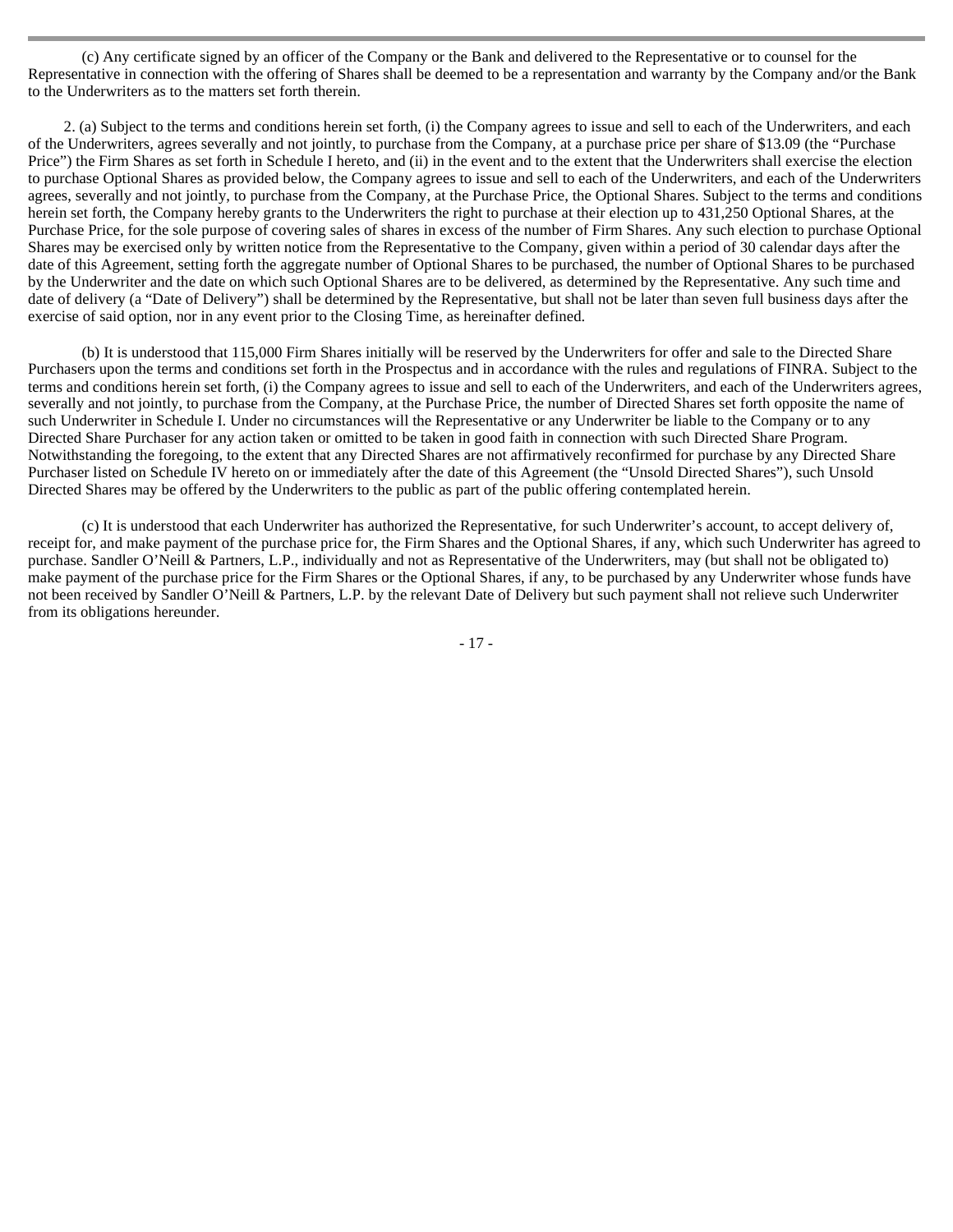3. Upon the authorization by the Representative of the release of the Firm Shares, the several Underwriters propose to offer the Firm Shares for sale upon the terms and conditions set forth in the Prospectus.

4. (a) The Shares to be purchased by each Underwriter hereunder, in definitive form, and in such authorized denominations and registered in such names as the Representative may request upon at least forty-eight hours prior notice to the Company shall be delivered by or on behalf of the Company to the Representative, through the facilities of The Depository Trust Company ("DTC"), for the account of such Underwriter, against payment by or on behalf of such Underwriter of the purchase price therefor by wire transfer of Federal (same day) funds to the account specified by the Company, to the Representative at least forty-eight hours in advance. The time and date of such delivery and payment shall be, with respect to the Firm Shares, 10:00 A.M. (Eastern time) on July 3, 2014 (such time and date of payment and delivery being herein called "Closing Time").

The documents to be delivered at Closing Time by or on behalf of the parties hereto, including the cross receipt for the Shares, will be delivered at the offices of Kilpatrick Townsend & Stockton LLP, 607 14 <sup>th</sup> Street, N.W., Suite 900, Washington, D.C. 20005, or at such other place as shall be agreed upon by the Representative and the Company, at 10:00 A.M. (Eastern time) on July 3, 2014, or such other time and date as the Representative and the Company may agree upon in writing.

(b) In addition, in the event that any or all of the Optional Shares are purchased by the Underwriters, payment of the purchase price for such Optional Shares shall be made by wire transfer of Federal (same day) funds as set forth in Section 4(a) above and delivery of certificates for such Optional Shares shall be made at the above mentioned offices, or at such other place as shall be agreed upon by the Representative and the Company on each Date of Delivery as specified in the notice from the Representative to the Company.

5. The Company further covenants and agrees with each of the Underwriters as follows:

(a) The Company will prepare the Prospectus in a form approved by the Representative and file such Prospectus pursuant to Rule 424 (b) under the 1933 Act not later than the Commission's close of business on the second business day following the execution and delivery of this Agreement, or, if applicable, such earlier time as may be required by Rule 430A(a)(3) under the 1933 Act and will make no further amendment or any supplement to the Registration Statement or the Prospectus which shall be disapproved by the Representative promptly after reasonable notice thereof. The Company will advise the Representative, promptly after it receives notice thereof, of the time when any amendment to the Registration Statement has been filed or becomes effective or any supplement to the Prospectus or any amended Prospectus has been filed and furnish the Representative with copies thereof and will advise the Representative, promptly after it receives notice thereof, of the issuance by the Commission of any stop order with respect to the Registration Statement or of any order preventing or suspending the use of any preliminary prospectus, any Issuer-Represented Free Writing Prospectus, any Written Testing-the-Waters Communication or the Prospectus, of the suspension of the qualification of the Shares for offering or sale in any jurisdiction, of the initiation or threatening of

- 18 -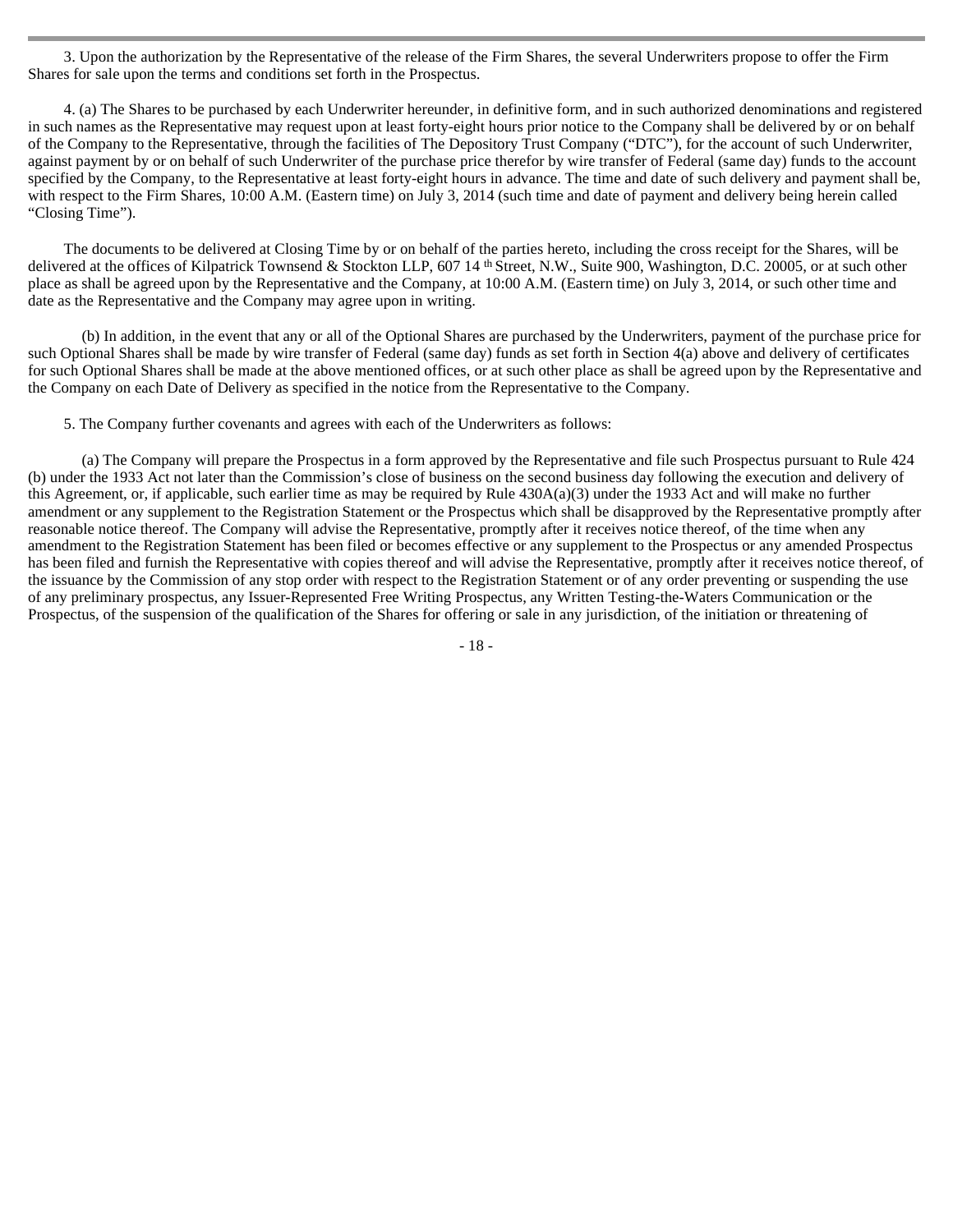any proceeding for any such purpose, or of any request by the Commission for the amending or supplementing of the Registration Statement, any preliminary prospectus, any Issuer-Represented Free Writing Prospectus, any Written Testing-the-Waters Communication or the Prospectus or for additional information, and, in the event of the issuance of any stop order or of any order preventing or suspending the use of any preliminary prospectus, any Issuer-Represented Free Writing Prospectus, any Written Testing-the-Waters Communication or Prospectus or suspending any such qualification, promptly use its best efforts to obtain the withdrawal of such order.

(b) The Company will give the Representative notice of its intention to file or prepare any amendment to the Registration Statement (including any filing under Rule 462(b)), or any amendment, supplement or revision to either any preliminary prospectus (including the prospectus included in the Registration Statement at the time it became effective) or to the Prospectus, whether pursuant to the 1933 Act, the 1934 Act or otherwise, will furnish the Representative with copies of any such documents a reasonable amount of time prior to such proposed filing or use, as the case may be, and will not file or use any such document to which the Representative or counsel for the Representative shall reasonably object.

(c) The Company has furnished or will deliver to the Representative and counsel for the Representative, without charge, signed copies of the Registration Statement as originally filed and of each amendment thereto (including exhibits filed therewith) and signed copies of all consents and certificates of experts, and will also deliver to the Representative, without charge, a conformed copy of the Registration Statement as originally filed and of each amendment thereto (without exhibits). The copies of the Registration Statement and each amendment thereto furnished to the Representative will be identical to the electronically transmitted copies thereof filed with the Commission pursuant to EDGAR, except to the extent permitted by Regulation S-T.

(d) Promptly from time to time, the Company will take such action as the Representative may reasonably request to qualify the Shares for offering and sale under the securities laws of such states and other jurisdictions as the Representative may reasonably request and to comply with such laws so as to permit the continuance of sales and dealings therein in such jurisdictions for as long as may be necessary to complete the distribution of the Shares, provided that in connection therewith the Company shall not be required to qualify as a foreign corporation or to file a general consent to service of process in any jurisdiction. In each state or other jurisdiction in which the Shares have been so qualified, the Company will file such statements and reports as may be required by the laws of such state or other jurisdiction to continue such qualification in effect until the completion of the distribution of the Shares. The Company will also supply the Representative with such information as is necessary for the determination of the legality of the Shares for investment under the laws of such jurisdiction as the Representative may reasonably request.

(e) Prior to 10:00 a.m., Eastern Time, on the New York Business Day next succeeding the date of this Agreement and from time to time, the Company will furnish the Underwriters with copies of the Prospectus in New York City in such quantities as the Representative may from time to time reasonably request, and, if the delivery of a prospectus is required at any time prior to the expiration of nine months after the time of issue of the Prospectus

- 19 -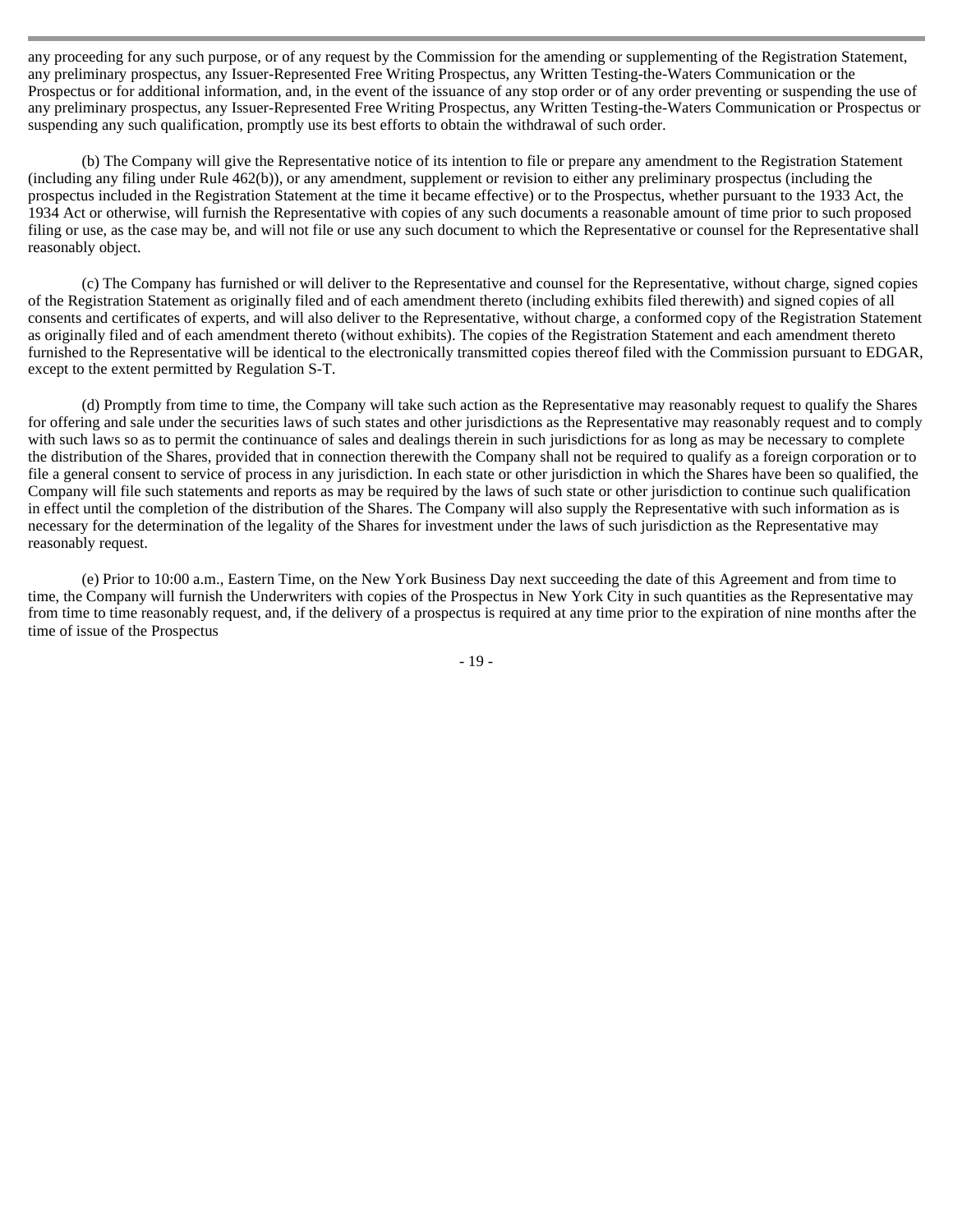in connection with the offering or sale of the Shares and if at such time any event shall have occurred as a result of which the Prospectus as then amended or supplemented would include an untrue statement of a material fact or omit to state any material fact necessary in order to make the statements therein, in the light of the circumstances under which they were made when such Prospectus is delivered, not misleading, or, if for any other reason it shall be necessary during such period to amend or supplement the Prospectus in order to comply with the 1933 Act, notify the Representative and upon the Representative's request prepare and furnish without charge to each Underwriter and to any dealer in securities as many copies as the Representative may from time to time reasonably request of an amended Prospectus or a supplement to the Prospectus which will correct such statement or omission or effect such compliance, and in case any Underwriter is required to deliver a prospectus in connection with sales of any of the Shares at any time nine months or more after the time of issue of the Prospectus, upon such Underwriter's request but at the expense of such Underwriter, prepare and deliver to such Underwriter as many copies as it may request of an amended or supplemented Prospectus complying with Section  $10(a)(3)$  of the 1933 Act.

(f) The Company will comply with the 1933 Act and the 1933 Act Regulations and the 1934 Act and the 1934 Act Regulations so as to permit the completion of the distribution of the Shares as contemplated in this Agreement and in the Prospectus. If at any time when a prospectus is required by the 1933 Act to be delivered in connection with sales of the Shares, any event shall occur or condition shall exist as a result of which it is necessary, in the opinion of counsel for the Representative or for the Company, to amend the Registration Statement or amend or supplement the Prospectus in order that the Prospectus will not include any untrue statements of a material fact or omit to state a material fact necessary in order to make the statements therein not misleading in the light of the circumstances existing at the time it is delivered to a purchaser, or if it shall be necessary, in the opinion of such counsel, at any such time to amend the Registration Statement or amend or supplement the Prospectus in order to comply with the requirements of the 1933 Act or the 1933 Act Regulations, the Company will promptly prepare and file with the Commission, subject to Section 5(b), such amendment or supplement as may be necessary to correct such statement or omission or to make the Registration Statement or the Prospectus comply with such requirements, and the Company will furnish to the Representative such number of copies of such amendment or supplement as the Representative may reasonably request. If at any time following issuance of an Issuer-Represented Free Writing Prospectus there occurred or occurs an event or development as a result of which such Issuer-Represented Free Writing Prospectus conflicted or would conflict with the information contained in the Registration Statement or included or would include an untrue statement of a material fact or omitted or would omit to state a material fact necessary in order to make the statements therein, in the light of the circumstances prevailing at that subsequent time, not misleading, the Company has promptly notified or will promptly notify the Representative and has promptly amended or will promptly amend or supplement, at its own expense, such Issuer-Represented Free Writing Prospectus to eliminate or correct such conflict, untrue statement or omission.

(g) The Company will make generally available to its securityholders as soon as practicable, an earnings statement of the Company and its subsidiary (which need not be audited) complying with Section 11(a) of the 1933 Act and the 1933 Act Regulations (including, at the option of the Company, Rule 158).

- 20 -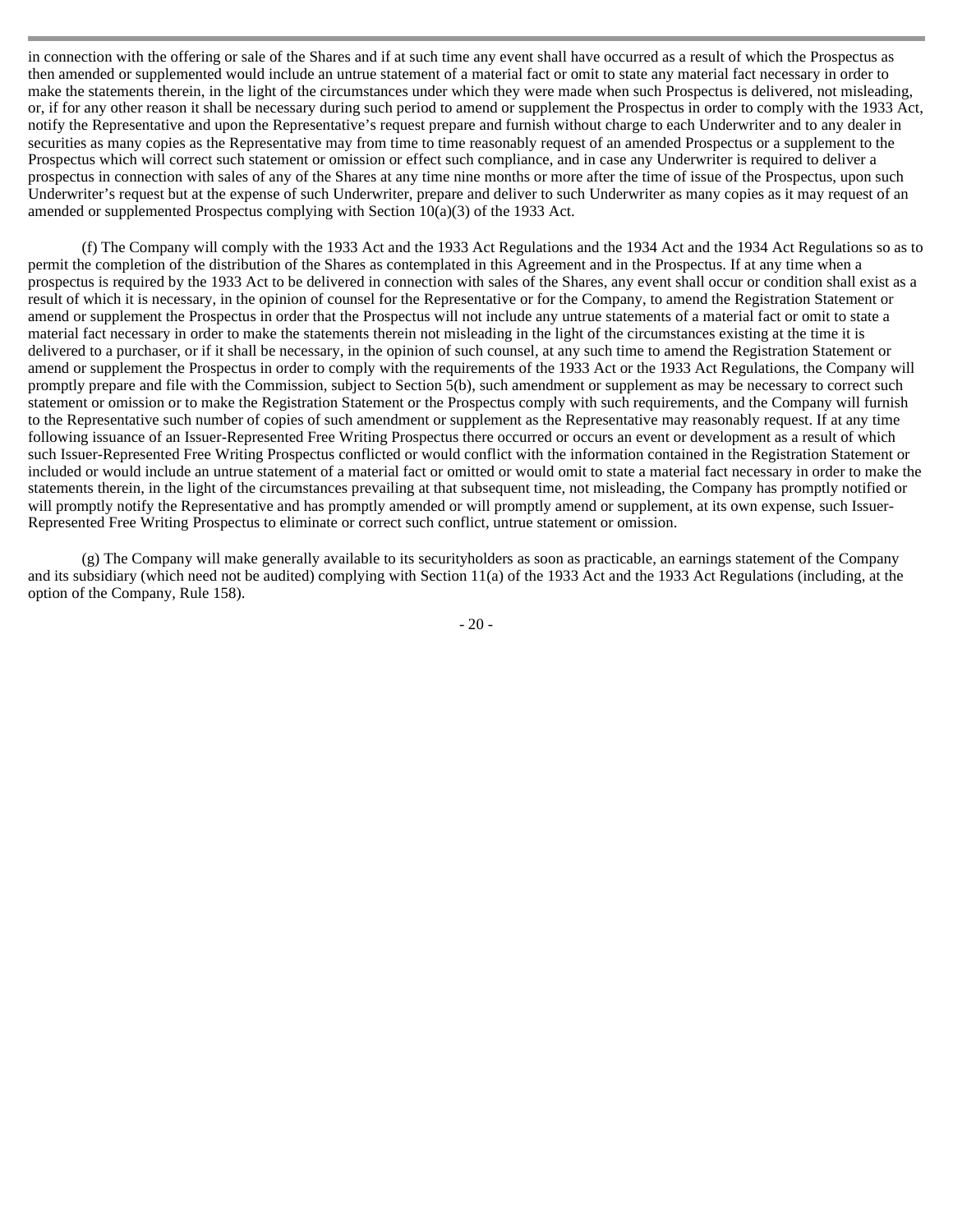(h) During the period beginning from the date hereof and continuing to and including the date 180 days after the date of the Prospectus, the Company will not directly or indirectly, offer, sell, contract or grant any option to sell, pledge, transfer or establish an open "put equivalent position" within the meaning of Rule 16a-l(h) under the 1934 Act, or otherwise dispose of or transfer, or announce the offering of, or file a registration statement or Form S-1 or Form S-3 under the 1933 Act in respect of, except as provided hereunder, any securities of the Company that are substantially similar to the Shares, including but not limited to any securities that are convertible into or exchangeable for, or that represent the right to receive, Common Stock or any such substantially similar securities, without your prior written consent, provided, however, that the restrictions in this sentence shall not apply to the Company's issuance of options to purchase its common stock or grants of restricted stock awards pursuant to the Company's 2014 Long-Term Incentive Compensation Plan. The foregoing sentence shall not apply to (A) the Shares to be sold hereunder or (B) any shares of common stock issued by the Company (i) upon the exercise of an option or warrant or the conversion of a security outstanding on the date hereof and reflected in the Registration Statement, the General Disclosure Package and the Prospectus or (ii) upon the exercise of an option or warrant or the conversion of a security issued after the date of this Agreement. If the Representative, in its sole discretion, agrees to release or waive the restrictions set forth in a lock-up agreement executed and delivered under Section  $1(a)(x)$  for an executive officer or director of the Company and the Representative provides the Company with notice of the impending release or waiver at least three business days before the effective date of the release or waiver, upon the Representative's request, the Company agrees to announce or cause to be announced the impending release or waiver by a press release substantially in the form of Exhibit B hereto through a major news service at least two business days before the effective date of the release or waiver. Additionally, for the avoidance of doubt, the Company may file with the Commission registration statements on Form S-8 for any of the plans set forth in paragraph (B) above and registration statements on Form S-4 during the restrictive period set forth in this Section 5(h).

(i) For a period of three years after the date of this Agreement, the Company will furnish to the Representative copies of all reports or other communications (financial or other) furnished to holders of its common stock, and to deliver to the Representative as soon as they are available, copies of any reports and financial statements furnished to or filed with the Commission or any national securities exchange on which any class of securities of the Company is listed; provided, however, that any such reports, communications or financial statements that have been furnished or filed with the Commission and are available on its EDGAR system, or successor filings system thereto, shall be deemed to have been delivered to the Representative.

(j) The Company will use the net proceeds received by it from the sale of the Shares pursuant to this Agreement in the manner specified in the Registration Statement, the General Disclosure Package and the Prospectus under the caption "Use of Proceeds."

(k) If the Company elects to rely on Rule 462(b), the Company shall file a Rule 462(b) Registration Statement with the Commission in compliance with Rule 462(b) by 4:00 p.m., Eastern time on the date of this Agreement, and the Company shall at the time of filing either pay to the Commission the filing fee for the Rule 462(b) Registration Statement or give irrevocable instructions for the payment of such fee pursuant to Rule 111(b) under the 1933 Act.

- 21 -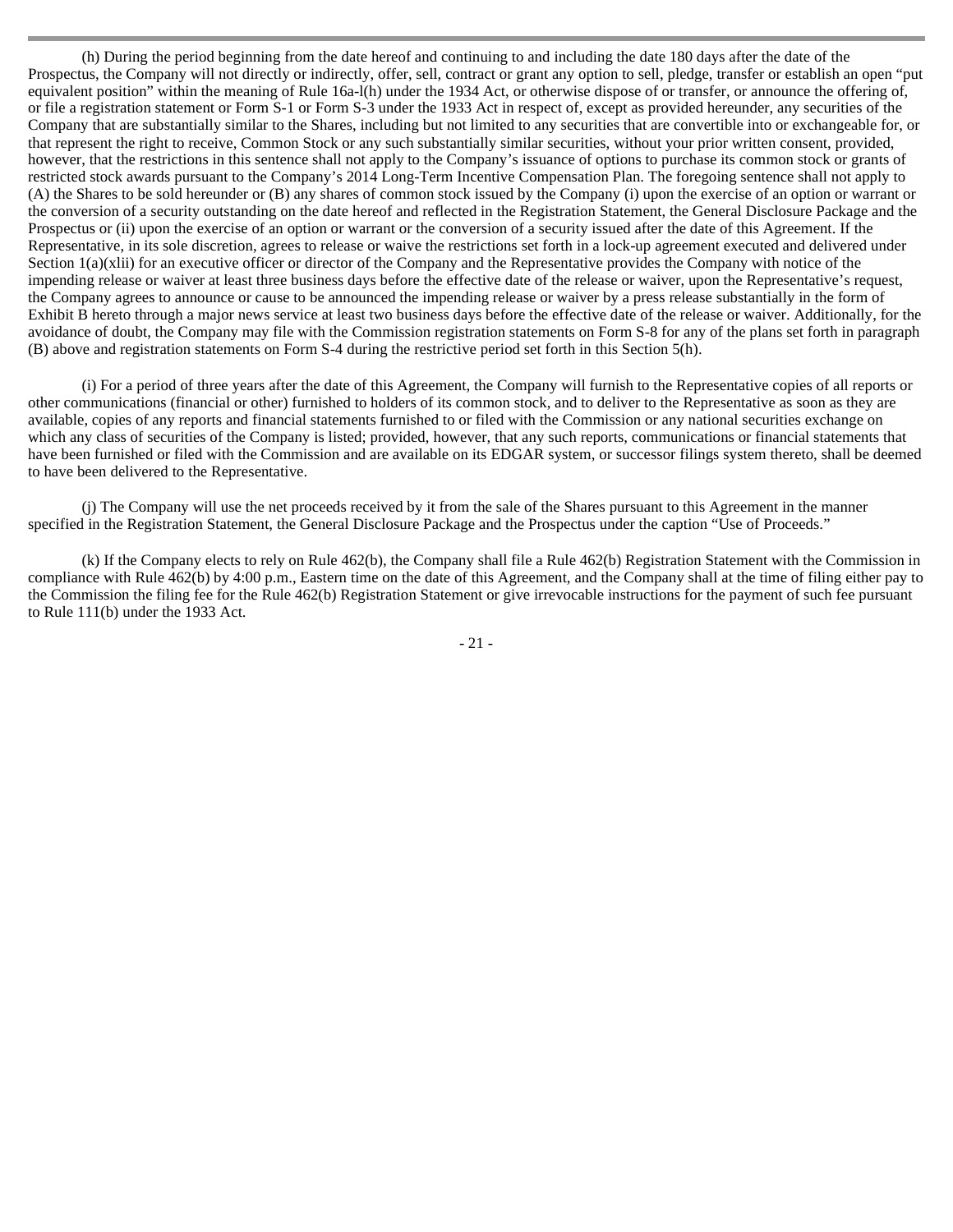(l) The Company will use its commercially reasonable efforts to list for quotation and to maintain the listing of the Common Stock (including the Shares) on the Nasdaq Global Market.

(m) Until completion of the distribution of the Shares, the Company will file (i) all documents required to be filed with the Commission pursuant to the 1934 Act within the time periods required by the 1934 Act and the 1934 Act Regulations and (ii) such information on Form 10-K or Form 10-Q as may be required by Rule 463 under the 1933 Act.

(n) That unless it obtains the prior consent of the Representative, the Company has not made and will not make any offer relating to the Shares that would constitute an Issuer-Represented Free Writing Prospectus and has complied and will comply with the requirements of Rule 433 applicable to any Issuer-Represented Free Writing Prospectus, including where and when required timely filing with the Commission, legending and record keeping.

(o) The Company shall comply, and to use its commercially reasonable efforts to cause the Company's directors and officers, in their capacities as such, to comply, in all material respects, with all effective applicable provisions of the Sarbanes-Oxley Act and the rules and regulations thereunder.

(p) During the Lock-up Period, the Company will enforce all existing agreements between the Company and any of its securityholders that prohibit the sale, transfer, assignment, pledge or hypothecation of any of the Company's securities. In addition, the Company will direct the transfer agent to place stop transfer restrictions upon any such securities of the Company that are bound by such existing "lock-up" agreements for the duration of the periods contemplated in such agreements, including, without limitation, "lock-up" agreements entered into by the Company's officers and directors pursuant to Section 7(i).

(q) The Company will promptly notify the Representative if the Company ceases to be an Emerging Growth Company at any time prior to the later of (a) completion of the distribution of the Shares within the meaning of the 1933 Act and (b) 15 days following completion of the restricted period referred to in Section 5(h) hereof.

(r) If at any time following the distribution of any Written Testing-the-Waters Communication, there occurred or occurs an event or development as a result of which such Written Testing-the-Waters Communication would include any information that conflicted, conflicts or will conflict with the information contained in the Registration Statement or the Prospectus, or included or would include an untrue statement of a material fact or omitted or would omit to state a material fact necessary in order to make the statements therein, in the light of the circumstances existing at that subsequent time, not misleading, the Company will promptly notify the Representative and, if not already superseded by a later filed Registration Statement, will promptly amend or supplement, at its own expense, such Written Testing-the-Waters Communication to eliminate or correct such untrue statement or omission.

(s) The Company will comply, and will furnish such information as may be required and otherwise cooperate with the Underwriters to enable the Underwriters to comply,

- 22 -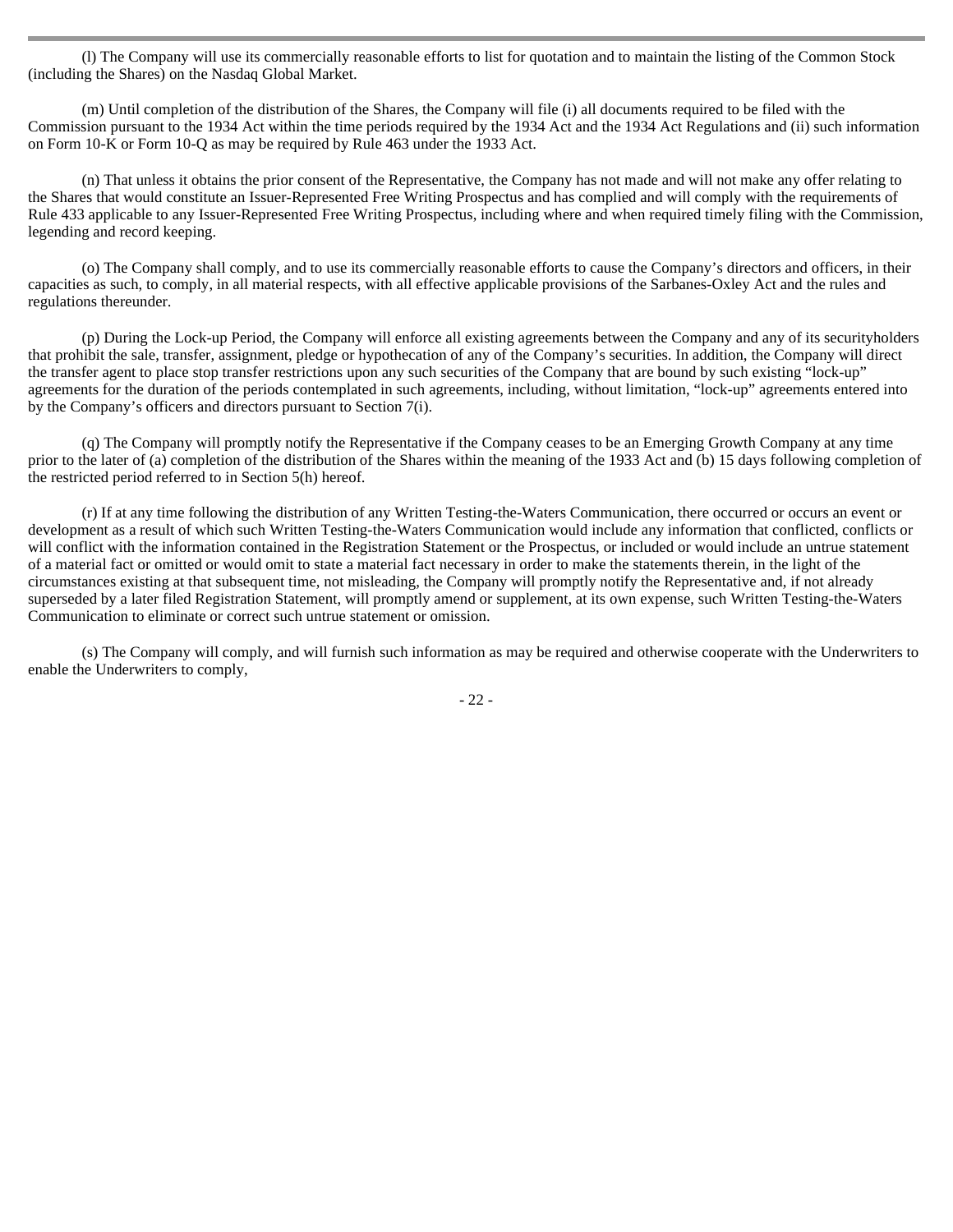with all applicable securities and other applicable laws, rules and regulations, including without limitation, the rules and regulations of Nasdaq and the FINRA, in each jurisdiction in which the Directed Shares are offered in connection with the Directed Share Program.

6. The Company covenants and agrees with the Representative that the Company will pay or cause to be paid the following, whether or not the transactions contemplated herein are completed: (i) the reasonable out-of-pocket expenses incurred by the Representative in connection with its engagement, including without limitation, legal fees and expenses, marketing, syndication and travel expenses (coach class for domestic travel), provided however, that such expenses shall not exceed \$500,000 without the Company's prior written consent, not to be unreasonably withheld; (ii) the cost of obtaining all securities and bank regulatory approvals, including any required FINRA fees, including the filing fees incident thereto, and the fees and disbursements of counsel for the Underwriters in connection therewith; (iii) all fees and disbursements of the Company's counsel and accountants in connection with the registration of the Shares under the 1933 Act and all other expenses in connection with the preparation, printing and filing of amendments and supplements thereto and the mailing and delivering of copies thereof to the Underwriters and dealers; (iv) all expenses in connection with the qualification of the Shares for offering and sale under state securities as provided in Section 5(d) hereof, including the fees and disbursements of counsel for the Representative in connection with such qualification and in connection with the Blue Sky survey; (v) all fees and expenses in connection with listing the Shares on Nasdaq; (vi) the cost of producing any agreement among Underwriters, this Agreement, the Blue Sky survey, closing documents (including any compilations thereof) and any other documents in connection with the offering, purchase, sale and delivery of the Shares; (vii) the cost of preparing stock certificates; (x) the cost and charges of any transfer agent or registrar; (xi) the costs and expenses of the Company relating to investor presentations on any "road show" undertaken in connection with the marketing of the Shares, including without limitation, expenses associated with the production of road show slides and graphics, fees and expenses of any consultants engaged in connection with the road show presentations, travel and lodging expenses of the representatives and officers of the Company and any such consultants, and the cost of aircraft and other transportation chartered in connection with the road show with the consent of the Company; (xii) all reasonable fees and disbursements of counsel incurred by the Underwriters in connection with the Directed Share Program and any stamp duties, similar taxes or duties or other taxes, if any, incurred by the Underwriters in connection with the Directed Share Program provided that any such fees and disbursements of counsel incurred by the Underwriters shall be deemed to be expenses incurred by the Underwriters under clause (i) of this Section 6 for purposes of the proviso to such clause; and (xiii) all other costs and expenses incident to the performance of its obligations hereunder which are not otherwise specifically provided for in this Section.

7. The obligations of the Underwriters hereunder to purchase and pay for the Shares as provided herein on the Closing Time and, with respect to the Optional Shares, each additional Date of Delivery, shall be subject, in its discretion, to the condition that all representations and warranties and other statements of the Company herein are, at and as of such Closing Time and, with respect to the Optional Shares, at and as of each Date of Delivery, true and correct, the condition that the Company shall have performed all of its obligations hereunder theretofore to be performed, and the following additional conditions:

- 23 -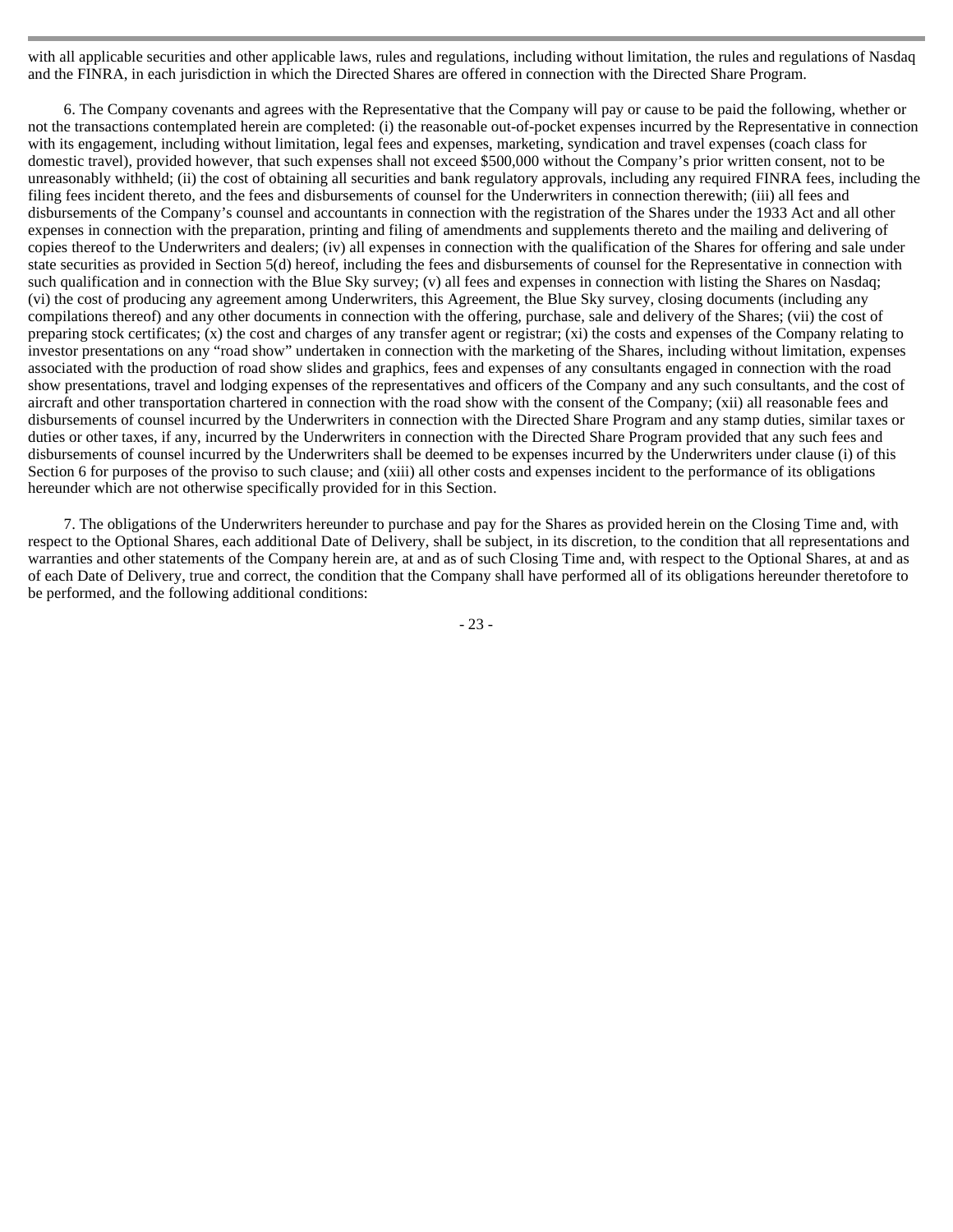(a) The Prospectus shall have been filed with the Commission pursuant to Rule 424(b) within the applicable time period prescribed for such filing by the rules and regulations under the 1933 Act and in accordance with Section 5(a) hereof (or a post-effective amendment shall have been filed and declared effective in accordance with the requirements of Rule 430A), if the Company has elected to rely upon Rule 462 (b), the Rule 462(b) Registration Statement shall have become effective by 4:00 p.m., Eastern Time, on the date of this Agreement, no stop order suspending the effectiveness of the Registration Statement or any part thereof shall have been issued and no proceeding for that purpose shall have been initiated or threatened by the Commission, and all requests for additional information on the part of the Commission shall have been complied with to your reasonable satisfaction, and FINRA shall have raised no objection to the fairness and reasonableness of the underwriting terms and arrangements.

(b) At the Closing Time, the Representative shall have received the favorable opinion, dated as of Closing Time, of Phelps Dunbar LLP, counsel for the Company, in form and substance satisfactory to counsel for the Representative, to the effect set forth in Exhibit C hereto. Such counsel may also state that, insofar as such opinion involves factual matters, they have relied, to the extent they deem proper, upon certificates of officers of the Company and its subsidiary and certificates of public officials.

(c) At the Closing Time, the Representative shall have received the opinion, dated as of Closing Time, of Kilpatrick Townsend & Stockton LLP, counsel for the Underwriters. The opinion shall address the matters as the Representative may reasonably request. In giving such opinion such counsel may rely, as to all matters governed by the laws of jurisdictions other than the law of the State of New York and the federal law of the United States, upon the opinions of counsel satisfactory to the Representative. Such counsel may also state that, insofar as such opinion involves factual matters, they have relied, to the extent they deem proper, upon certificates of officers of the Company and its subsidiary and certificates of public officials.

(d) On the date of this Agreement, at the Closing Time and at each Date of Delivery, Postlewaite & Netterville, APAC shall have furnished to the Representative a letter or letters, dated the respective dates of delivery thereof, in form and substance satisfactory to you, containing statements and information of the type ordinarily included in accountants "comfort letters" to underwriters with respect to the financial statements of the Company and certain financial information contained in the Registration Statement, the General Disclosure Package and the Prospectus, provided that the letter delivered as of the Closing Time or the additional Date of Delivery shall use a "cut-off" date no more than three business days prior to such Closing Time or additional Date of Delivery, as applicable.

(e) No event or condition of a type described in Section 1(a)(viii) shall have occurred or shall exist, otherwise than as set forth or contemplated in the General Disclosure Package and the Prospectus, the effect of which is in the judgment of the Representative so material and adverse as to make it impracticable or inadvisable to proceed with the public offering or the delivery of the Shares being delivered at the Closing Time and, with respect to the Optional Shares, each additional Date of Delivery on the terms and in the manner contemplated in the Prospectus.

- 24 -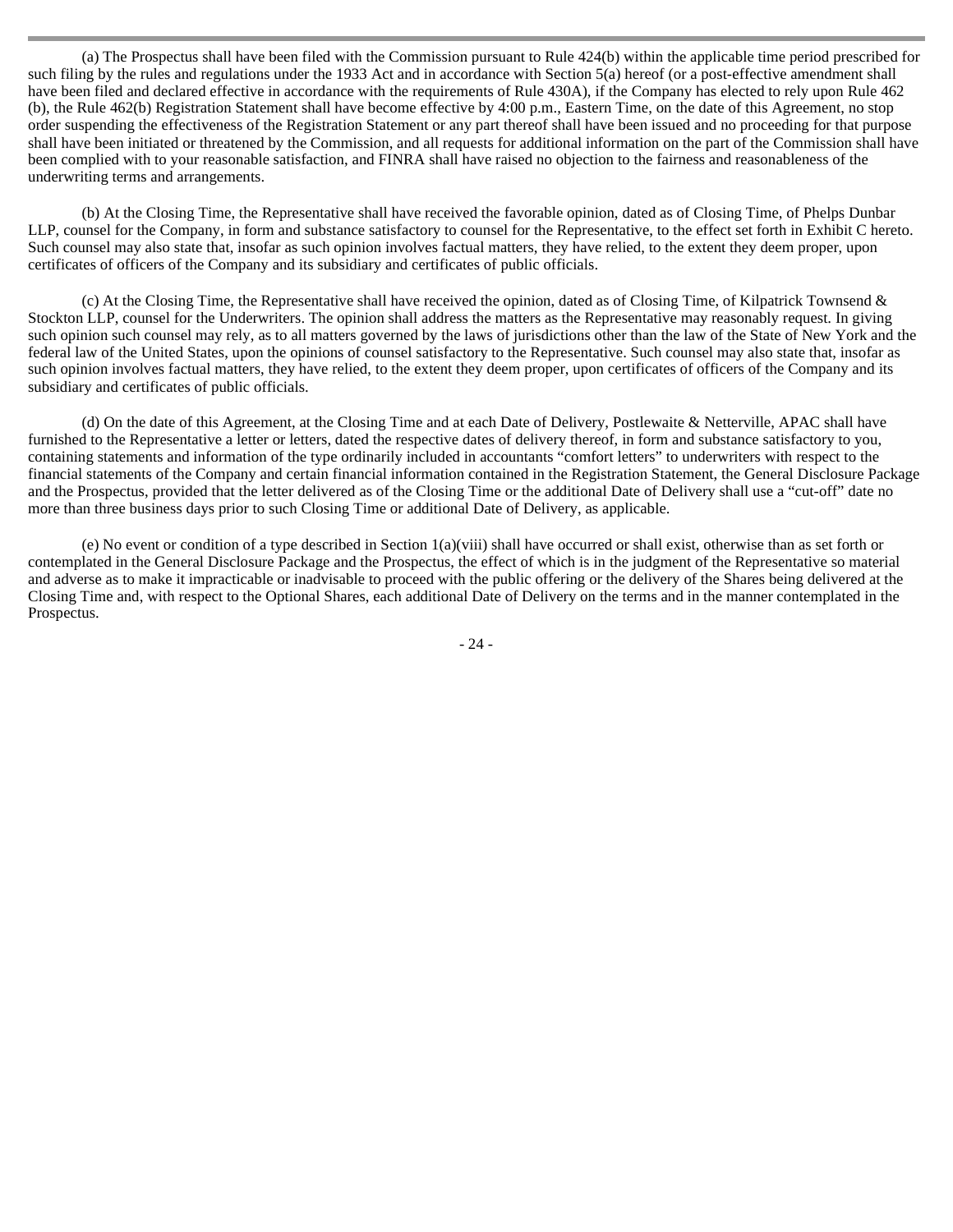(f) On or after the date hereof there shall not have occurred any of the following: (i) a suspension or material limitation in trading in securities generally on the New York Stock Exchange or on Nasdaq; (ii) a suspension or material limitation in trading in the Company's securities on Nasdaq; (iii) a general moratorium on commercial banking activities declared by either Federal or New York authorities or a material disruption in commercial banking or securities settlement or clearance services in the United States; (iv) the outbreak or escalation of hostilities involving the United States or the declaration by the United States of a national emergency or war; or (v) the occurrence of any other calamity or crisis or any change in financial, political or economic conditions in the United States or elsewhere, including without limitation, as a result of terrorist activities occurring after the date hereof, if the effect of any such event specified in clause (iv) or  $(v)$ , in the reasonable judgment of the Representative is so material and adverse as to make it impracticable or inadvisable to proceed with the public offering or the delivery of the Shares being delivered at the Closing Time and, with respect to the Optional Shares, each additional Date of Delivery on the terms and in the manner contemplated in the Prospectus.

(g) The Shares have been approved for listing, subject to official notice of issuance and evidence of satisfactory distribution, on the Nasdaq Global Market.

(h) The Company has obtained and delivered to the Underwriters on or before the date of this Agreement executed copies of an agreement from each officer and director and certain Directed Share Purchasers in each case, as listed on Schedule III hereto of the Company, substantially in the form of Exhibit A.

(i) The Representative shall have received a certificate of the President or a Vice President of the Company and of the chief financial or chief accounting officer of the Company, dated as of Closing Time and, with respect to the Optional Shares, each additional Date of Delivery, to the effect that (i) no Material Adverse Effect has occurred, (ii) the representations and warranties in Section 1(a) hereof are true and correct with the same force and effect as though made at and as of Closing Time and, with respect to the Optional Shares, each additional Date of Delivery, (iii) the Company has complied with all agreements and satisfied all conditions on its part to be performed or satisfied at or prior to Closing Time and, with respect to the Optional Shares, each additional Date of Delivery, and (iv) no stop order suspending the effectiveness of the Registration Statement has been issued and no proceedings for that purpose have been instituted or are pending or are to their knowledge contemplated by the Commission.

(j) The Representative shall have received a certificate from the President or a Vice President of the Bank and of the chief financial or chief accounting officer of the Bank, dated as of the Closing Time and, with respect to the Optional Shares, each additional Date of Delivery, to the effect that the representations and warranties in Section 1(b) are true and correct with the same force and effect as though made at and as of Closing Time and, with respect to the Optional Shares, each additional Date of Delivery.

If any condition specified in this Section shall not have been fulfilled when and as required to be fulfilled, this Agreement may be terminated by the Representative by notice to the Company at any time on or prior to the Closing Time. If the sale of the Shares provided for herein is not consummated because any condition set forth in this Section 7 is not satisfied, because of any

- 25 -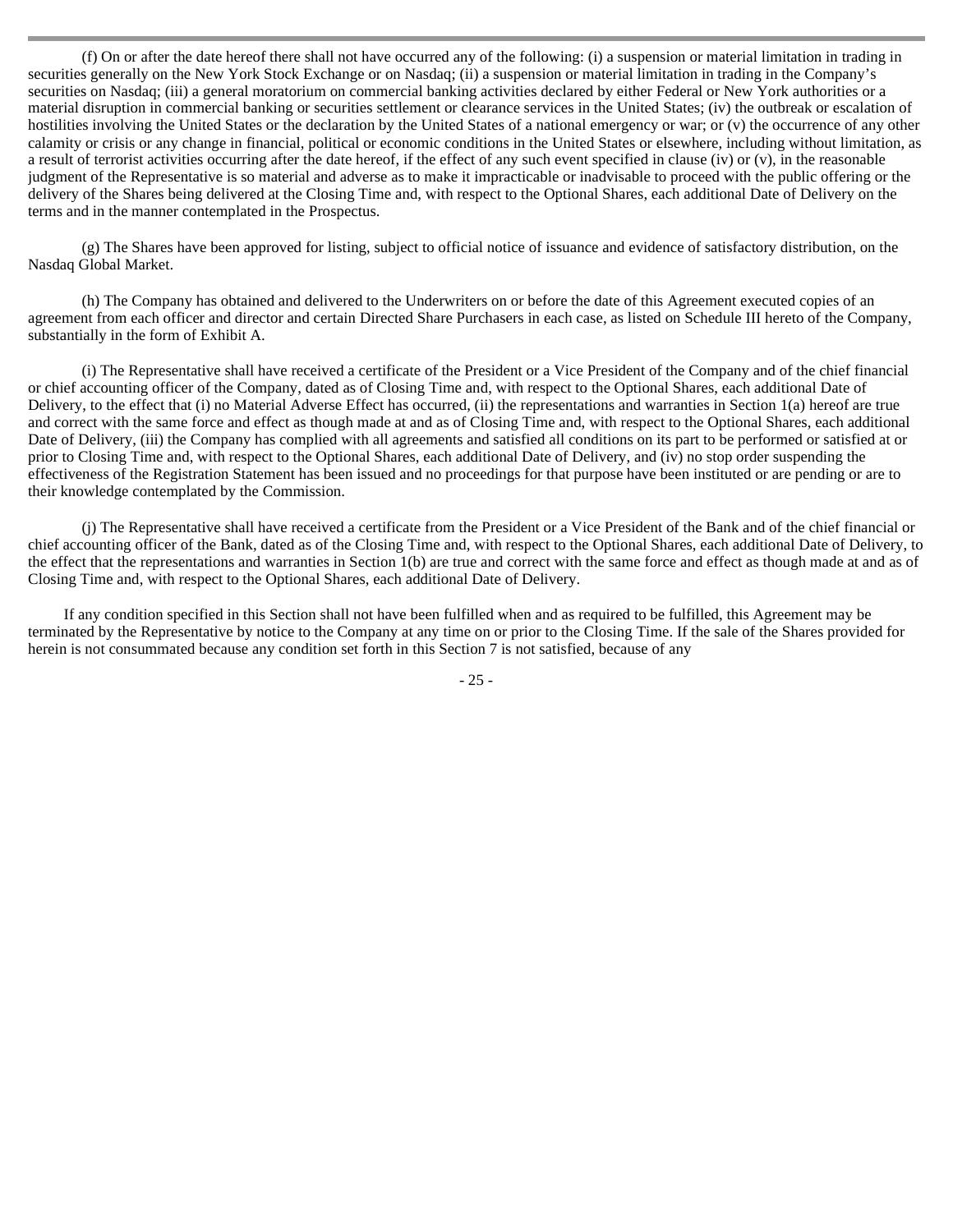termination pursuant to Section 11(a) hereof, or because of any refusal, inability or failure on the part of the Company to perform any agreement herein or comply with any provision hereof, the Company will reimburse the Underwriters through the Representative upon demand for all documented out-of-pocket expenses (including reasonable fees and disbursements of counsel) that shall have been incurred by the Underwriters in connection with the proposed offering of the Shares. In addition, such termination shall be subject to Section 6 hereof, and Sections 1, 8 and 10 hereof shall survive any such termination and remain in full force and effect.

8. (a) The Company and the Bank, jointly and severally, will indemnify and hold harmless each Underwriter, each person, if any, who controls such Underwriter within the meaning of Section 15 of the 1933 Act or Section 20 of the 1934 Act, and their respective partners, directors, officers, employees and agents against any losses, claims, damages or liabilities, joint or several, to which such Underwriter may become subject, under the 1933 Act or otherwise, insofar as such losses, claims, damages or liabilities (or actions in respect thereof) arise out of or are based upon (i) any breach or violation by the Company of Section 5(o) hereof or (ii) an untrue statement or alleged untrue statement of a material fact contained in any Issuer-Represented Free Writing Prospectus, any Written Testing-the-Waters Communications, any preliminary prospectus, the Registration Statement, the General Disclosure Package, the Prospectus, or any amendment or supplement thereto, or arise out of or are based upon the omission or alleged omission to state therein a material fact required to be stated therein or necessary to make the statements therein not misleading, and will reimburse the Underwriters for any legal or other expenses reasonably incurred by the Underwriters in connection with investigating or defending any such action or claim as such expenses are incurred; *provided* , *however* , that the Company and the Bank shall not be liable in any such case to the extent that any such loss, claim, damage or liability arises out of or is based upon an untrue statement or alleged untrue statement or omission or alleged omission made in any Issuer-Represented Free Writing Prospectus, any Written Testing-the-Waters Communications, any preliminary prospectus, the Registration Statement, the General Disclosure Package, the Prospectus or any such amendment or supplement in reliance upon and in conformity with written information furnished to the Company by an Underwriter through the Representative expressly for use therein. The Company, the Bank and the Underwriters hereby acknowledge and agree that the only information that the Underwriters have furnished to the Company consists solely of the information described as such in subsection (b) below. Notwithstanding the foregoing, the indemnification provided for by the Bank in this paragraph shall be limited with respect to the Bank to the extent necessary if (a) a Governmental Entity having jurisdiction over the Bank by written communication addressed to the Bank or its board of directors, including in connection with any examination of the Bank, informs the Bank or its board of directors that such Governmental Entity has determined that such indemnification violates Sections 23A or 23B of the Federal Reserve Act, as amended, or another law, rule, regulation or policy applicable to the Bank or the Company, (b) a Governmental Entity notifies the Bank that this indemnification would result in an adverse impact on the Bank's examination ratings, (c) such indemnification would give rise to civil money penalties or other sanctions or (d) the Bank determines, upon the written advice of counsel, that payment of any indemnification hereunder by the Bank would violate any law, rule, regulation or policy applicable to the Bank or the Company. The Company and the Bank agree to notify the Representative immediately upon receipt of such written advisement or notice. The Underwriters agree to cooperate with the Company in implementing any modification required by the foregoing.

- 26 -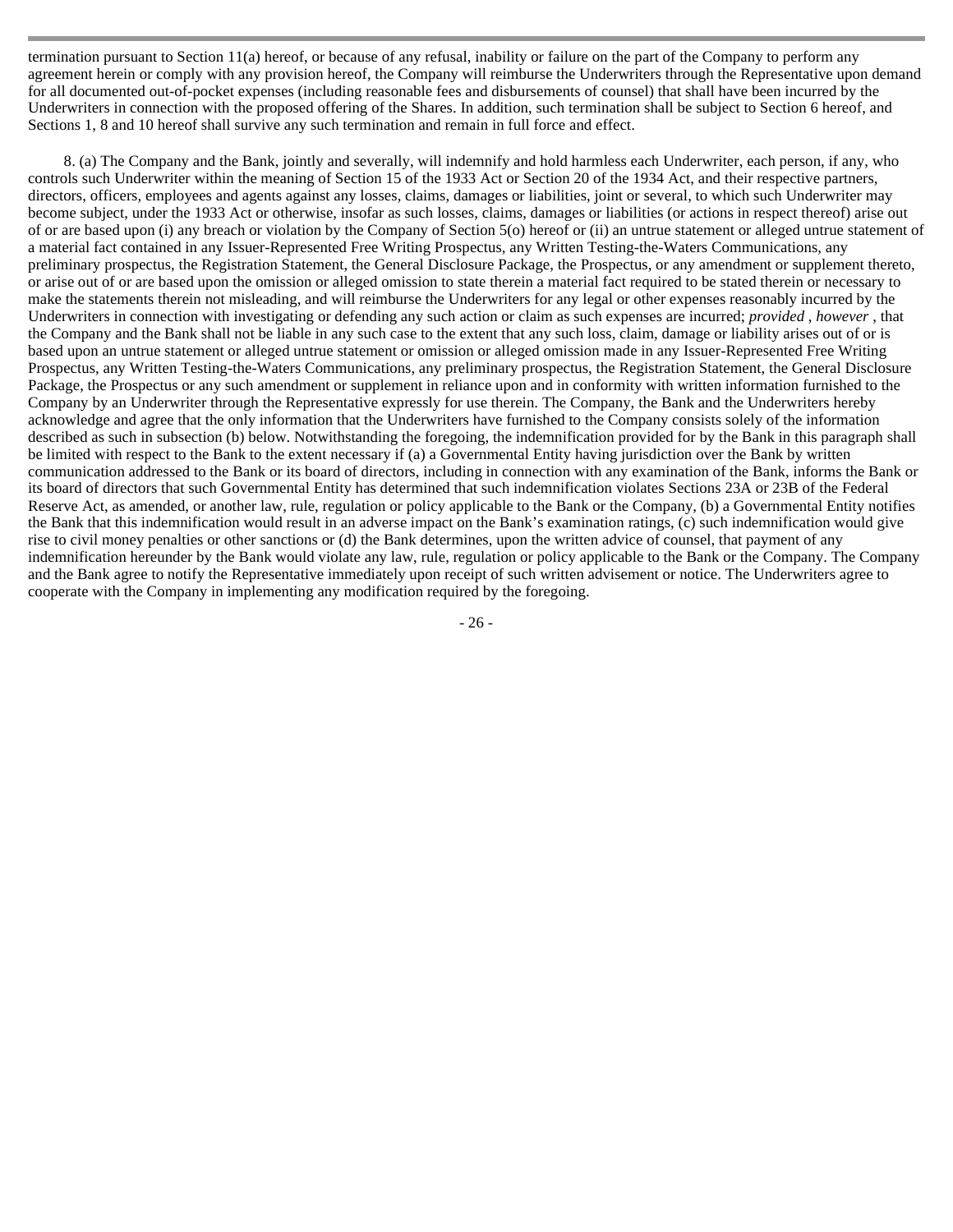(b) Each Underwriter, severally and not jointly, shall indemnify and hold harmless the Company, its officers, directors and each person, if any, who controls the Company within the meaning of Section 15 of the 1933 Act or Section 20 of the 1934 Act, against any losses, claims, damages or liabilities to which the Company may become subject, under the 1933 Act or otherwise, insofar as such losses, claims, damages or liabilities (or actions in respect thereof) arise out of or are based upon an untrue statement or alleged untrue statement of a material fact contained in any Issuer-Represented Free Writing Prospectus, any Written Testing-the-Waters Communications, any preliminary prospectus, the Registration Statement, the General Disclosure Package or the Prospectus, or any amendment or supplement thereto, or arise out of or are based upon the omission or alleged omission to state therein a material fact required to be stated therein or necessary to make the statements therein not misleading, in each case to the extent, but only to the extent, that such untrue statement or alleged untrue statement or omission or alleged omission was made in any Issuer-Represented Free Writing Prospectus, any Written Testing-the-Waters Communications, preliminary prospectus, the Registration Statement, the General Disclosure Package or the Prospectus or any such amendment or supplement in reliance upon and in conformity with written information furnished to the Company by the Underwriters expressly for use therein and will reimburse the Company for any legal or other expenses reasonably incurred by the Company in connection with investigating or defending any such action or claim as such expenses are incurred. The Company and the Underwriters hereby acknowledge and agree that the only information that the Underwriters have furnished to the Company specifically for inclusion in any Issuer-Represented Free Writing Prospectus, any Written Testing-the-Waters Communications, any preliminary prospectus, the Registration Statement, the General Disclosure Package or the Prospectus, or any amendment or supplement thereto, is (i) the allocation, concession and discount figures appearing in the Prospectus in the section entitled "Underwriting" (ii) the Underwriters reservation of the right to withdraw, cancel or modify the offer contemplated by this Agreement and to reject orders in whole or in part, as described in the Prospectus under the section entitled "Underwriting" and (iii) the affecting of stabilization transactions, overallotment transactions, syndicate covering transactions and, if applicable, penalty bids in which the Underwriters may engage, as described in the Prospectus in the section entitled "Underwriting" (collectively, the "Underwriters' Information").

(c) Promptly after receipt by an indemnified party under subsection (a) or (b) above of notice of the commencement of any action, such indemnified party shall, if a claim in respect thereof is to be made against the indemnifying party under such subsection, notify the indemnifying party in writing of the commencement thereof, but the omission so to notify the indemnifying party shall not relieve it from any liability which it may have to any indemnified party otherwise than under such subsection, unless the indemnifying party has been prejudiced thereby. In case any such action shall be brought against any indemnified party and it shall notify the indemnifying party of the commencement thereof, the indemnifying party shall be entitled to participate therein and, to the extent that it shall wish, jointly with any other indemnifying party similarly notified, to assume the defense thereof, with counsel reasonably satisfactory to such indemnified party (who shall not, except with the consent of the indemnified party which consent shall not be unreasonably withheld, be counsel to the indemnifying party), *provided, however*, if the defendants in any such action include both the indemnified party and the indemnifying party and the indemnified party shall have reasonably concluded that a conflict may arise between the positions of the indemnifying party and the indemnified party in conducting the defense of any such action or that there may be legal defenses available to its and/or other indemnified parties

- 27 -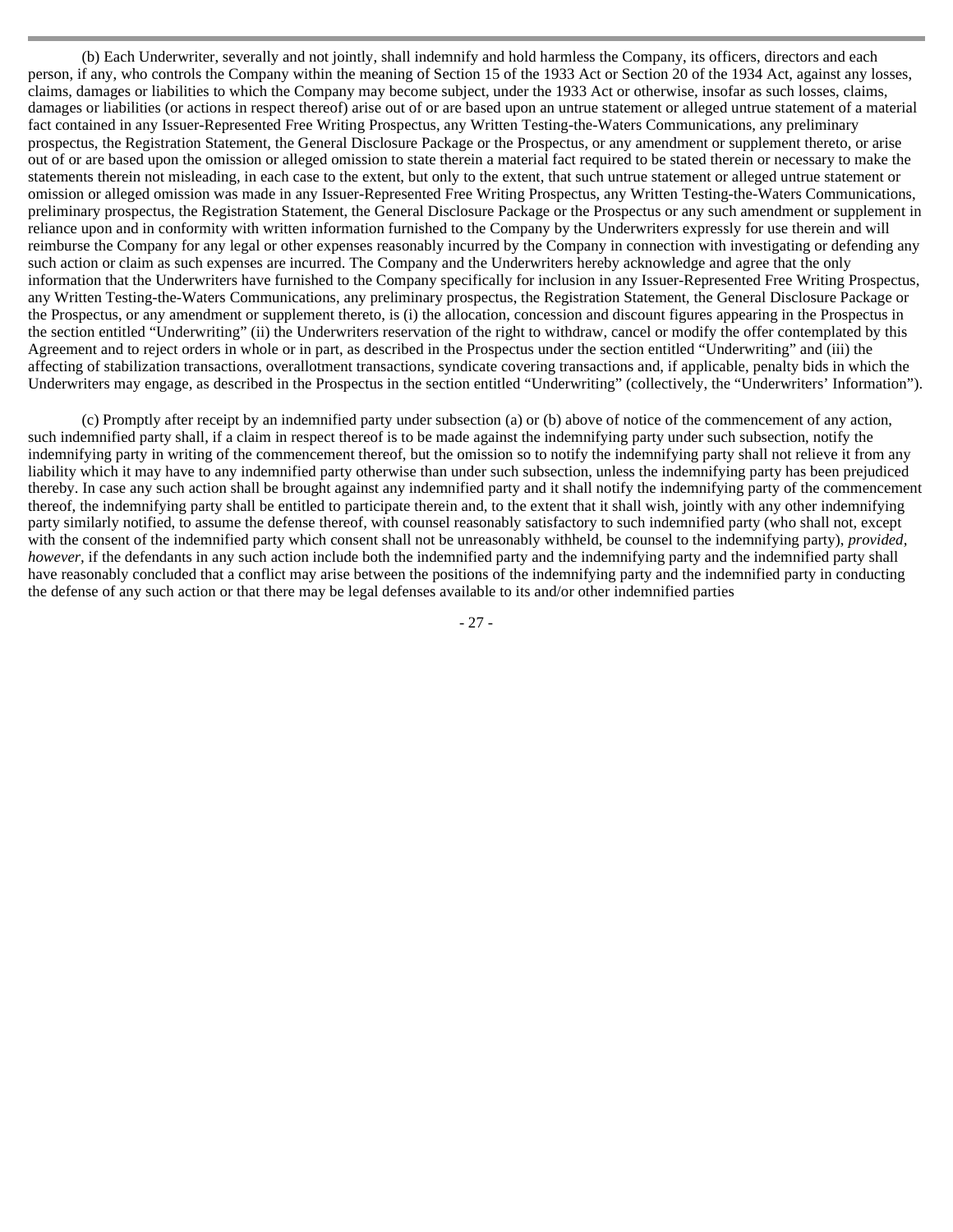which are different from or additional to those available to the indemnifying party, the indemnified party or parties shall have the right to select separate counsel to assume such legal defenses of such indemnified party or parties (but not to control the defense of such action as to the indemnifying party) and to otherwise participate in the defense of such action on behalf of such indemnified party or parties, and, after notice from the indemnifying party to such indemnified party of its election so to assume the defense thereof, the indemnifying party shall not be liable to such indemnified party under such subsection for any legal expenses of other counsel or any other expenses, in each case subsequently incurred by such indemnified party, in connection with the defense thereof other than reasonable costs of investigation unless (i) the indemnified party shall have employed separate counsel in accordance with the proviso to the preceding sentence (it being understood, however, that the indemnifying party shall not be liable for the expenses of more than one separate counsel (together with local counsel), approved by the indemnifying party) or (ii) the indemnifying party shall not have employed counsel satisfactory to the indemnified party within a reasonable time after notice of commencement of the action, in each of which cases the fees and expenses of one counsel for the indemnified party or parties (in addition to local counsel) shall be at the expense of the indemnifying party. The indemnifying party under this Section 8 shall not be liable for any settlement of any proceedings effected without its written consent, but if settled with such consent or if there be a final judgment for the plaintiff, the indemnifying party agrees to indemnify the indemnified party against any loss, claim, damage, liability or expense by reason of such settlement or judgment. Notwithstanding the foregoing sentence, if at any time an indemnified party shall have requested an indemnifying party to reimburse the indemnified party for fees and expenses of counsel as contemplated by this Section 8(c), the indemnifying party agrees that it shall be liable for any settlement of any proceeding effected without its written consent if (i) such settlement is entered into more than 45 days after receipt by such indemnifying party of the aforesaid request, (ii) such indemnifying party shall have received notice of the terms of such settlement at least 30 days prior to such settlement being entered into and (iii) such indemnifying party shall not have reimbursed the indemnified party in accordance with such request (other than those fees and expenses that are being contested in good faith) prior to the date of such settlement. No indemnifying party shall, without the written consent of the indemnified party, effect the settlement or compromise of, or consent to the entry of any judgment with respect to, any pending or threatened action or claim in respect of which indemnification or contribution may be sought hereunder (whether or not the indemnified party is an actual or potential party to such action or claim) unless such settlement, compromise or judgment (i) includes an unconditional release of the indemnified party from all liability arising out of such action or claim and (ii) does not include a statement as to or an admission of fault, culpability or a failure to act, by or on behalf of any indemnified party.

(d) If the indemnification provided for in this Section 8 is unavailable to or insufficient to hold harmless an indemnified party under subsection (a) or (b) above in respect of any losses, claims, damages or liabilities (or actions in respect thereof) referred to therein, then each indemnifying party shall contribute to the amount paid or payable by such indemnified party as a result of such losses, claims, damages or liabilities (or actions in respect thereof) in such proportion as is appropriate to reflect the relative benefits received by the Company on the one hand and the Underwriters on the other from the offering of the Shares. If, however, the allocation provided by the immediately preceding sentence is not permitted by applicable law or if the indemnified party failed to give the notice required under subsection (c) above, then each indemnifying party shall contribute to such amount paid or payable by such indemnified party in

- 28 -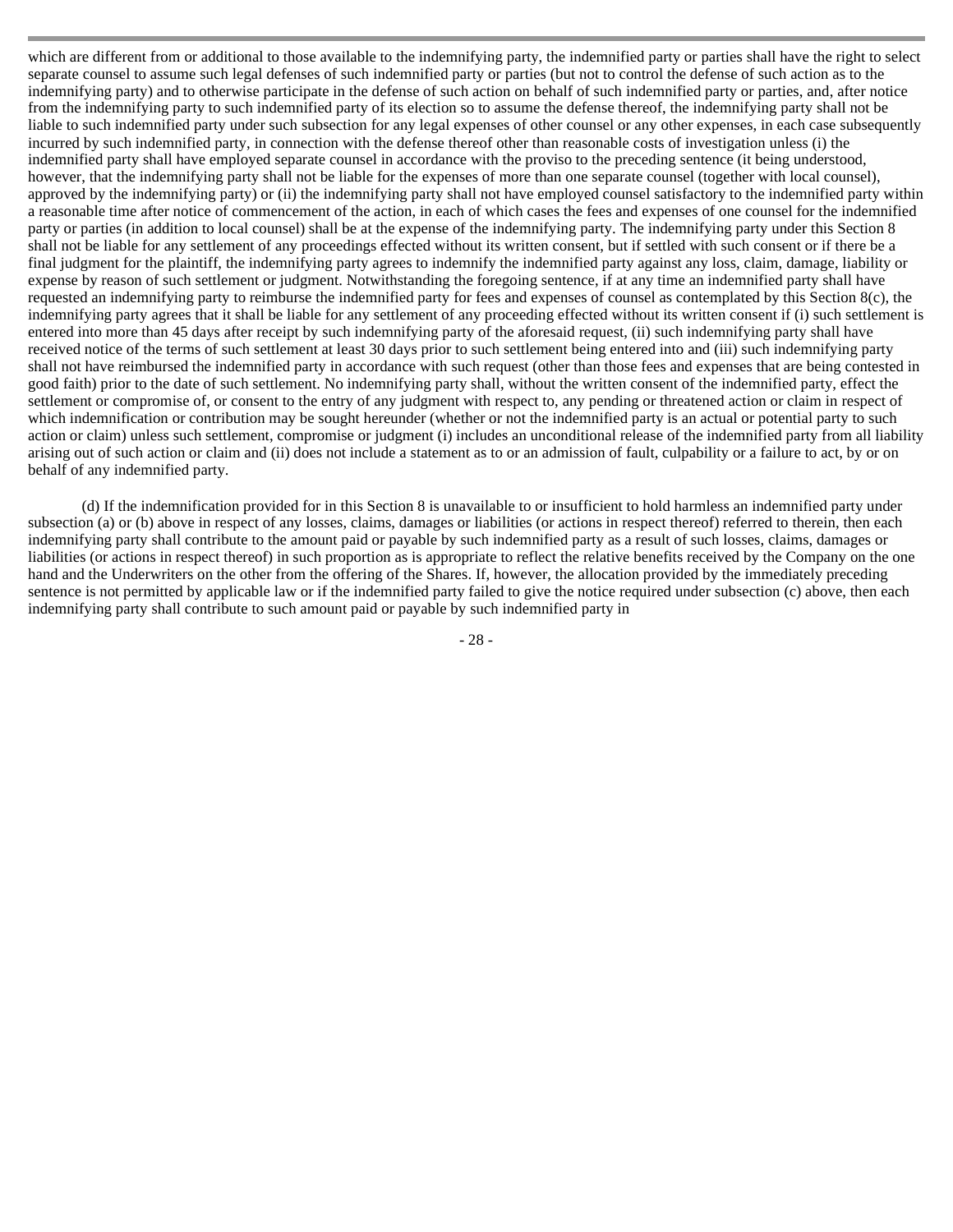such proportion as is appropriate to reflect not only such relative benefits but also the relative fault of the Company on the one hand and the Underwriters on the other in connection with the statements or omissions which resulted in such losses, claims, damages or liabilities (or actions in respect thereof), as well as any other relevant equitable considerations. The relative benefits received by the Company on the one hand and the Underwriters on the other shall be deemed to be in the same proportion as the total net proceeds from the offering (before deducting expenses) received by the Company bear to the total underwriting discounts and commissions received by the Underwriters, in each case as set forth in the table on the cover page of the Prospectus. The relative fault shall be determined by reference to, among other things, whether the untrue or alleged untrue statement of a material fact or the omission or alleged omission to state a material fact relates to information supplied by the Company on the one hand or the Underwriters on the other and the parties' relative intent, knowledge, access to information and opportunity to correct or prevent such statement or omission. The Company, the Bank and the Underwriters agree that it would not be just and equitable if contributions pursuant to this subsection (d) were determined by *pro rata* allocation or by any other method of allocation which does not take account of the equitable considerations referred to above in this subsection (d). The amount paid or payable by an indemnified party as a result of the losses, claims, damages or liabilities (or actions in respect thereof) referred to above in this subsection (d) shall be deemed to include any legal or other expenses reasonably incurred by such indemnified party in connection with investigating or defending any such action or claim. Notwithstanding the provisions of this subsection (d), no Underwriter shall be required to contribute any amount in excess of the amount by which the total price at which the Shares underwritten by it and distributed to the public were offered to the public exceeds the amount of any damages which such Underwriter has otherwise been required to pay by reason of any such untrue or alleged untrue statement or omission or alleged omission. No person guilty of fraudulent misrepresentation (within the meaning of Section 11(f) of the 1933 Act) shall be entitled to contribution from any person who was not guilty of such fraudulent misrepresentation. For purposes of this Section 8, each officer and employee of an Underwriter and each person, if any, who controls such Underwriter within the meaning of the 1933 Act and the 1934 Act shall have the same rights to contribution as such Underwriter, and each director of the Company, each officer of the Company who signed the Registration Statement, and each person, if any, who controls the Company with the meaning of the 1933 Act and the 1934 Act shall have the same rights to contribution as the Company. Notwithstanding the foregoing, the contribution obligation of the Bank in this paragraph shall be limited with respect to the Bank to the extent necessary if (a) a Governmental Entity having jurisdiction over the Bank by written communication addressed to the Bank or its board of directors, including in connection with any examination of the Bank, informs the Bank or its board of directors that such Governmental Entity has determined that such contribution violates Sections 23A or 23B of the Federal Reserve Act, as amended, or another law, rule, regulation or policy applicable to the Bank or the Company, (b) a Governmental Entity notifies the Bank that any contribution would result in an adverse impact on the Bank's examination ratings, (c) such contribution would give rise to civil money penalties or other sanctions or (d) the Bank determines, upon the written advice of counsel, that any contribution made by the Bank hereunder would violate any law, rule, regulation or policy applicable to the Bank or the Company.

(e) In connection with the offer and sale of Directed Shares, the Company agrees promptly upon written notice, to indemnify and hold harmless each Underwriter and each person, if any, who controls any Underwriter within the meaning of Section 15 of the Securities

- 29 -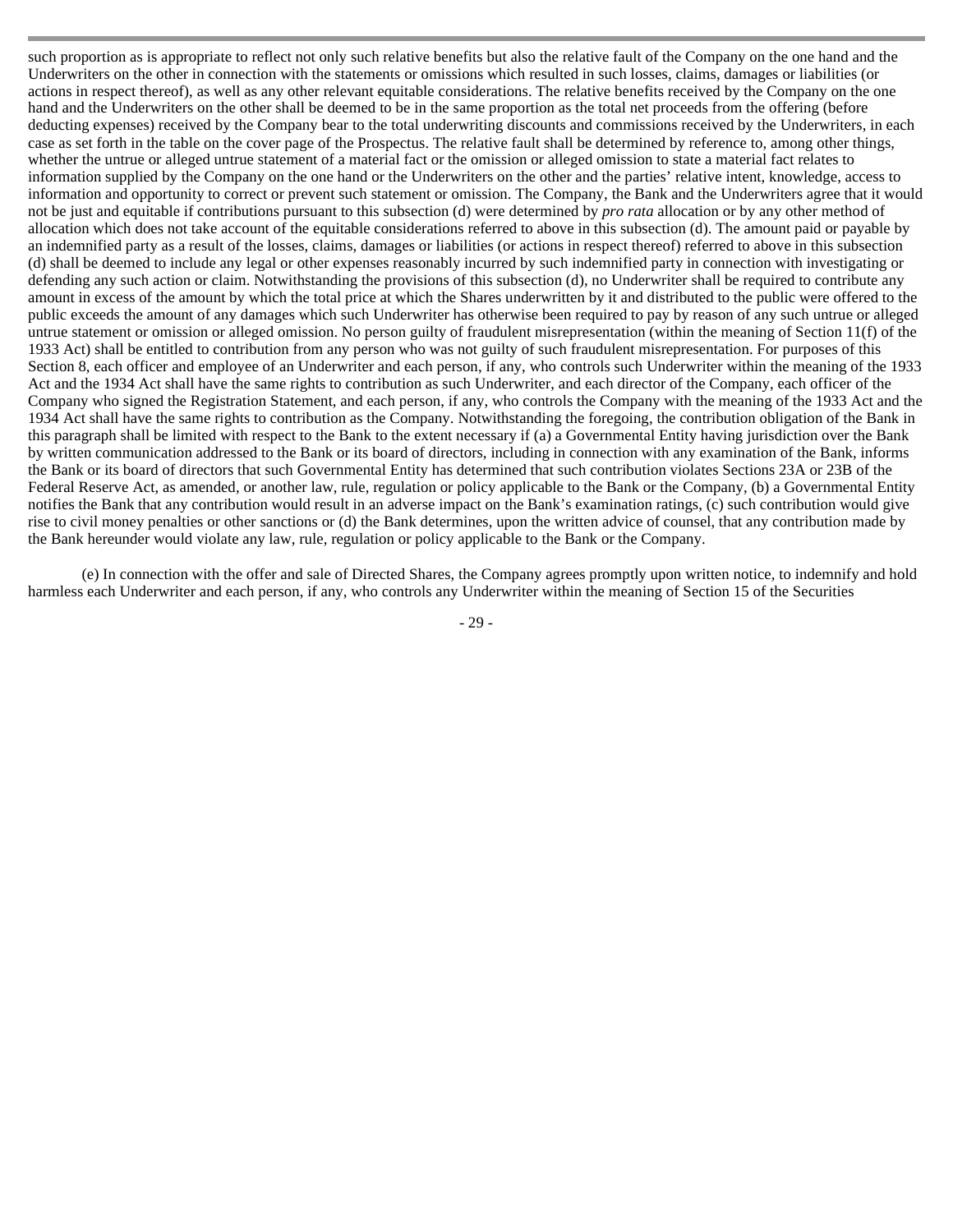Act or Section 20 of the Exchange Act, and each affiliate of any Underwriter within the meaning of Rule 405 under the Securities Act from and against any and all losses, liabilities, claims, damages and expenses incurred by them as a result of the violation of any applicable laws or regulations of any foreign jurisdictions where Directed Shares have been offered. Under no circumstances will the Representative or any Underwriter be liable to the Company or to any Directed Share Purchaser for any action taken or omitted to be taken in good faith in connection with the Directed Shares or any transaction effected with any Directed Share Purchaser.

(f) The obligations of the Company and the Bank under this Section 8 shall be in addition to any liability which the Company and the Bank may otherwise have and shall extend, upon the same terms and conditions, to each person, if any, who controls (within the meaning of the 1933 Act) any Underwriter, or any of the respective partners, directors, officers and employees of any Underwriter or any such controlling person.

(g) The remedies provided for in this Section 8 are not exclusive and shall not limit any rights or remedies which may otherwise be available to an indemnified party at law or in equity.

9. (a) If any Underwriter shall default in its obligation to purchase the Shares which it has agreed to purchase hereunder at a Date of Delivery, the Representative may in its discretion arrange for it or another party or other parties reasonably satisfactory to the Company to purchase such Shares on the terms contained herein. If within 36 hours after such default by any Underwriter, the Representative does not arrange for the purchase of such Shares, then the Company shall be entitled to a further period of 36 hours within which to procure another party or other parties reasonably satisfactory to the Representative to purchase such Shares on such terms. In the event that, within the respective prescribed periods, the Representative notifies the Company that it has so arranged for the purchase of such Shares, or the Company notifies the Representative that it has so arranged for the purchase of such Shares, the Representative or the Company shall have the right to postpone such Date of Delivery for a period of not more than seven days, in order to effect whatever changes may thereby be made necessary in the Registration Statement, the General Disclosure Package or the Prospectus, or in any other documents or arrangements, and the Company agrees to file promptly any amendments to the Registration Statement or the Prospectus which the Representative may determine to be made necessary thereby. The term "Underwriter" as used in this Agreement shall include any person substituted under this Section with like effect as if such person had originally been a party to this Agreement with respect to such Shares.

(b) If, after giving effect to any arrangements for the purchase of the Shares of a defaulting Underwriter or Underwriters by the Representative and the Company as provided in Section 9(a) above, the aggregate number of such Shares which remains unpurchased does not exceed one tenth of the aggregate number of all the Shares to be purchased at such Date of Delivery, then the Company shall have the right to require each non-defaulting Underwriter to purchase the number of shares which such Underwriter agreed to purchase hereunder at such Date of Delivery and, in addition, to require each non-defaulting Underwriter to purchase its pro rata share (based on the number of Shares which such Underwriter agreed to purchase hereunder) of the Shares of such defaulting Underwriter or Underwriters for which such arrangements have not been made; but nothing herein shall relieve a defaulting Underwriter from liability for its default.

- 30 -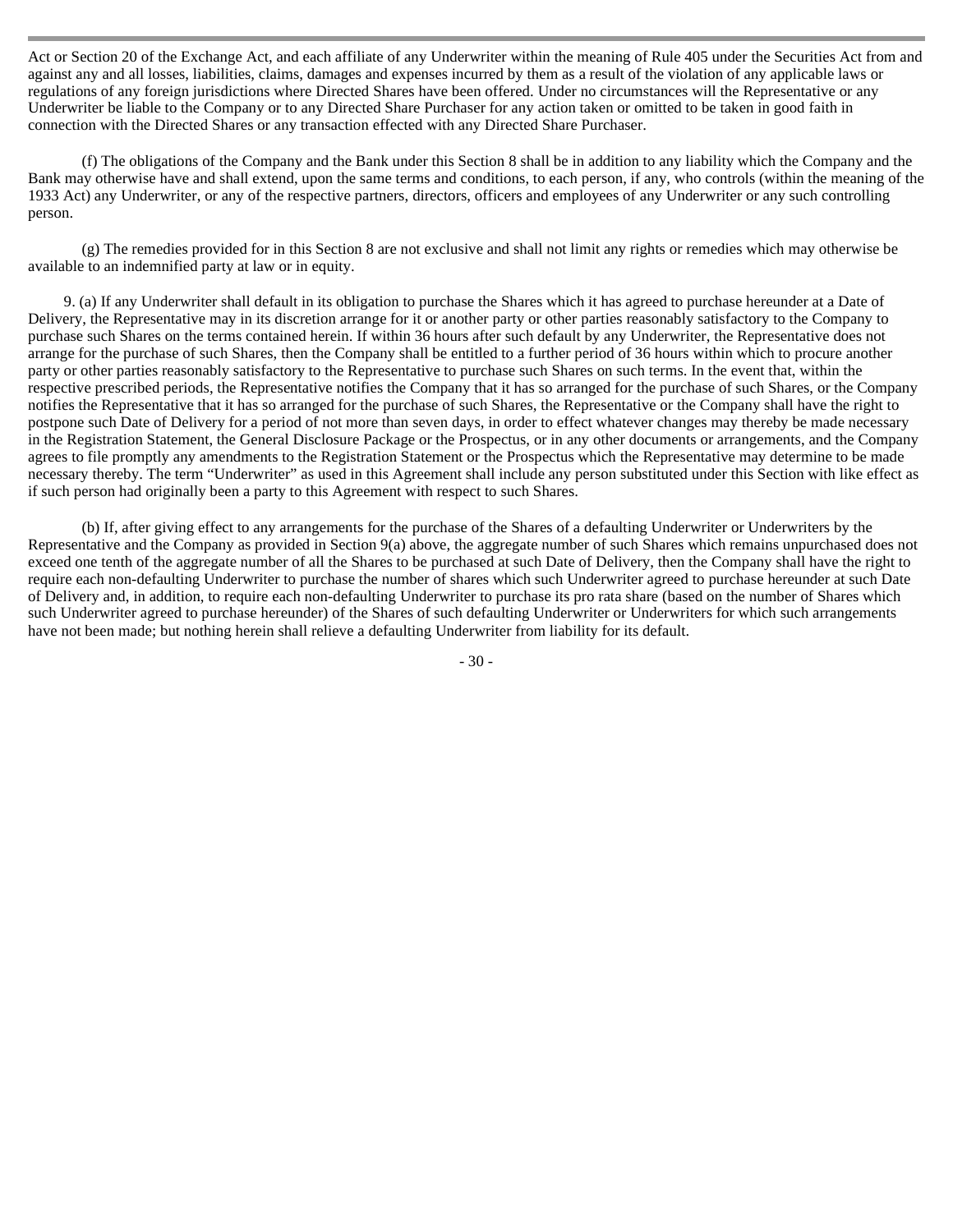(c) If, after giving effect to any arrangements for the purchase of the Shares of a defaulting Underwriter or Underwriters by the Representative and the Company as provided in Section 9(a) above, the aggregate number of such Shares which remains unpurchased exceeds one tenth of the aggregate number of all the Shares to be purchased at such Date of Delivery, or if the Company shall not exercise the right described in Section 9(b) above to require non-defaulting Underwriters to purchase Shares of a defaulting Underwriter or Underwriters, then this Agreement shall thereupon terminate, without liability on the part of any non-defaulting Underwriter or the Company, except for the expenses to be borne by the Company as provided in Section 6 hereof and the indemnity and contribution agreements in Section 8 hereof; but nothing herein shall relieve a defaulting Underwriter from liability for its default.

10. The respective indemnities, agreements, representations, warranties and other statements of the Company and the several Underwriters, as set forth in this Agreement or made by or on behalf of them, respectively, pursuant to this Agreement, shall remain in full force and effect, regardless of any investigation (or any statement as to the results thereof) made by or on behalf of any Underwriter or any controlling person of any Underwriter, or the Company, or any officer or director or controlling person of the Company, and shall survive delivery of and payment for the Shares.

11. (a) The Representative may terminate this Agreement, by notice to the Company, at any time on or prior to the Closing Time if, since the time of execution of this Agreement or, in the case of (i) below, since the date of the most recent balance sheets included in the Financial Statements, there has occurred, (i) any Material Adverse Effect, (ii) a suspension or material limitation in trading in the Company's securities on Nasdaq, (iii) a general moratorium on commercial banking activities declared by either Federal, New York or Louisiana authorities or a material disruption in commercial banking or securities settlement or clearance services in the United States, (iv) the outbreak or escalation of hostilities involving the United States or the declaration by the United States of a national emergency or war or (v) the occurrence of any other calamity or crisis or any change in financial, political or economic conditions in the United States or elsewhere, including without limitation, as a result of terrorist activities occurring after the date hereof, if the effect of any such event specified in clause (iv) or  $(v)$ , in the reasonable judgment of the Representative is so material and adverse so as to make it impracticable or inadvisable to proceed with the public offering or the delivery of the Shares being delivered at the Closing Time and, with respect to the Optional Shares, each additional Date of Delivery on the terms and in the manner contemplated in the Prospectus.

(b) If this Agreement is terminated pursuant to this Section 11, such termination shall be without liability of any party to any other party except as provided in Section 6 hereof and provided further that Sections 1, 8 and 10 hereof shall survive such termination and remain in full force and effect.

12. In all dealings hereunder, the Representative shall act on behalf of each of the Underwriters, and the parties hereto shall be entitled to act and rely upon any statement, request, notice or agreement on behalf of any Underwriter made or given by the Representative.

13. All statements, requests, notices and agreements hereunder shall be in writing, and if to the Representative shall be delivered or sent by mail or overnight delivery service or facsimile

- 31 -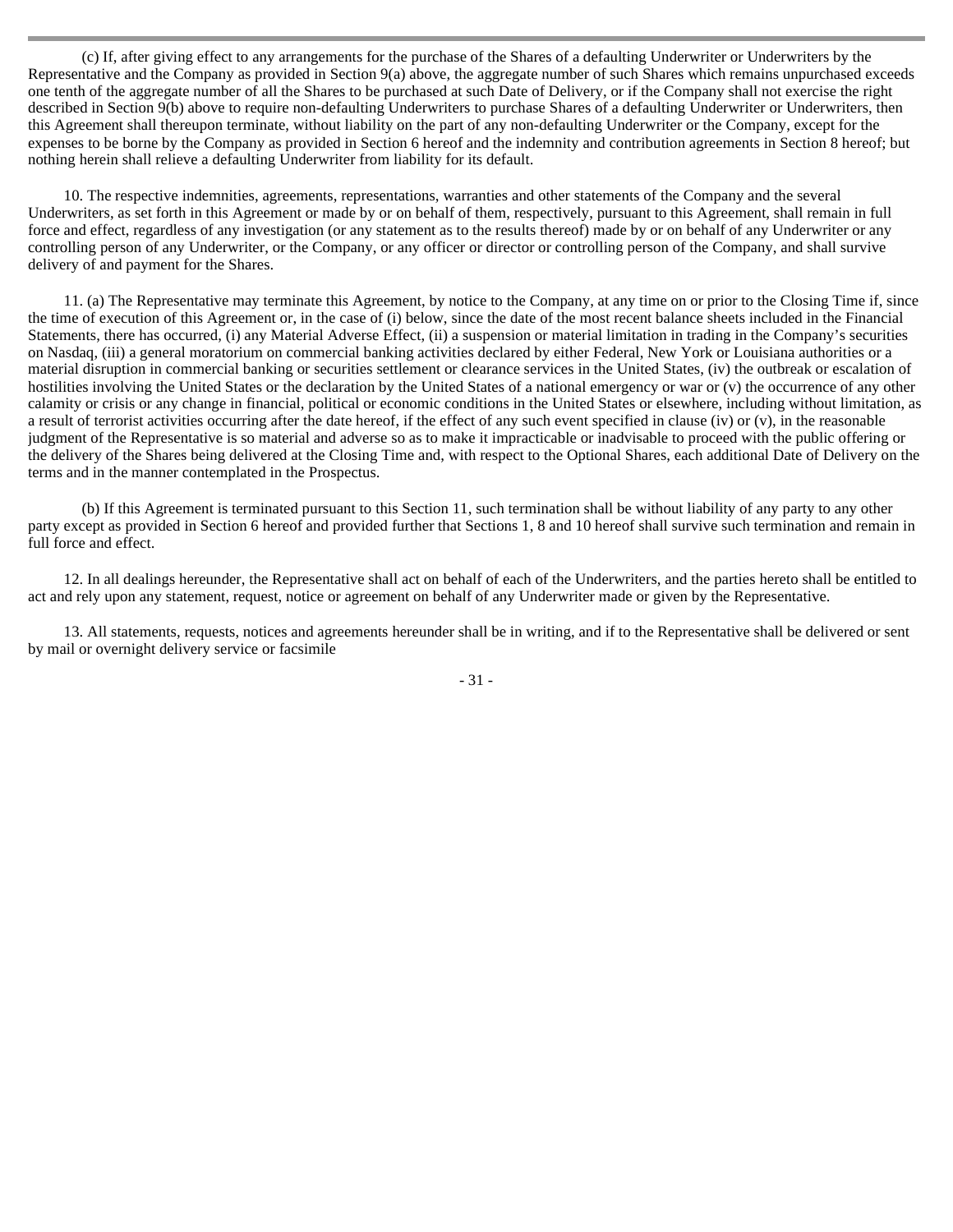transmission to the Representative at Sandler O'Neill & Partners, L.P., 1251 Avenue of the Americas, 6 th Floor, New York, New York 10020, Attention: General Counsel, with a copy to Kilpatrick Townsend & Stockton LLP, 607 14 th Street, Suite 900, N.W., Washington, D.C. 20005, Attention: Christina M. Gattuso; and if to the Company shall be delivered or sent by mail or facsimile to Investar Holding Corporation, 7244 Perkins Road, Baton Rouge, Louisiana 70808, Attention: Randy Kassmeier, with copies to Phelps Dunbar LLP, Canal Place, 365 Canal Street, Suite 2000, New Orleans, Louisiana 70130, Attention: Mark A. Fullmer. Any such statements, requests, notices or agreements shall take effect upon receipt thereof.

14. This Agreement shall be binding upon, and inure solely to the benefit of, the Underwriters, the Company and, to the extent provided in Sections 8 and 10 hereof, the officers and directors of the Company and each person who controls the Company or the Underwriters, and their respective heirs, executors, administrators, successors and assigns, and no other person shall acquire or have any right under or by virtue of this Agreement. No purchaser of any of the Shares from any Underwriter shall be deemed a successor or assign by reason merely of such purchase.

15. Time shall be of the essence of this Agreement. As used herein, the term "business day" shall mean any day when the Commission's office in Washington, D.C. is open for business.

16. The Company acknowledges and agrees that (i) the purchase and sale of the Shares pursuant to this Agreement, including the determination of the public offering price of the Shares and any related discounts and commissions, is an arm's-length commercial transaction between the Company, on the one hand, and the Underwriters, on the other hand, and the Company is capable of evaluating and understanding and understands and accepts the terms, risks and conditions of the transactions contemplated by this Agreement, (ii) in connection with the offering contemplated hereby and the process leading to such transaction the Underwriters are and have been acting solely as principals and are not the agents or fiduciaries of the Company, its subsidiary or the Company's shareholders, creditors, employees or any other third party, (iii) the Underwriters have not assumed nor will assume an advisory or fiduciary responsibility in favor of the Company or its subsidiary with respect to the offering contemplated hereby or the process leading thereto (irrespective of whether any Underwriter has advised or is currently advising the Company or its subsidiary on any other matters) and the Underwriters have no obligation to the Company or its subsidiary with respect to the offering contemplated hereby except the obligations expressly set forth in this Agreement, (iv) the Underwriters and their respective affiliates may be engaged in a broad range of transactions that involve interests that differ from those of the Company or its subsidiary and the Underwriters have no obligation to disclose such interests and transactions to the Company by virtue of any fiduciary, advisory or agency relationship, (v) the Company and its subsidiary waive, to the fullest extent permitted by law, any claims the Company may have against the Underwriters for breach of fiduciary duty or alleged breach of fiduciary duty and agree that the Underwriters shall have no liability (whether direct or indirect) to the Company or its subsidiary in respect of such a fiduciary duty claim or to any person asserting a fiduciary duty claim on behalf of or in right of the Company, including shareholders, employees or creditors of the Company, and (vi) the Underwriters have not provided any legal, accounting, regulatory or tax advice with respect to the offering contemplated hereby and the Company and the Bank consulted their own legal, accounting, regulatory and tax advisors to the extent they deemed appropriate.

- 32 -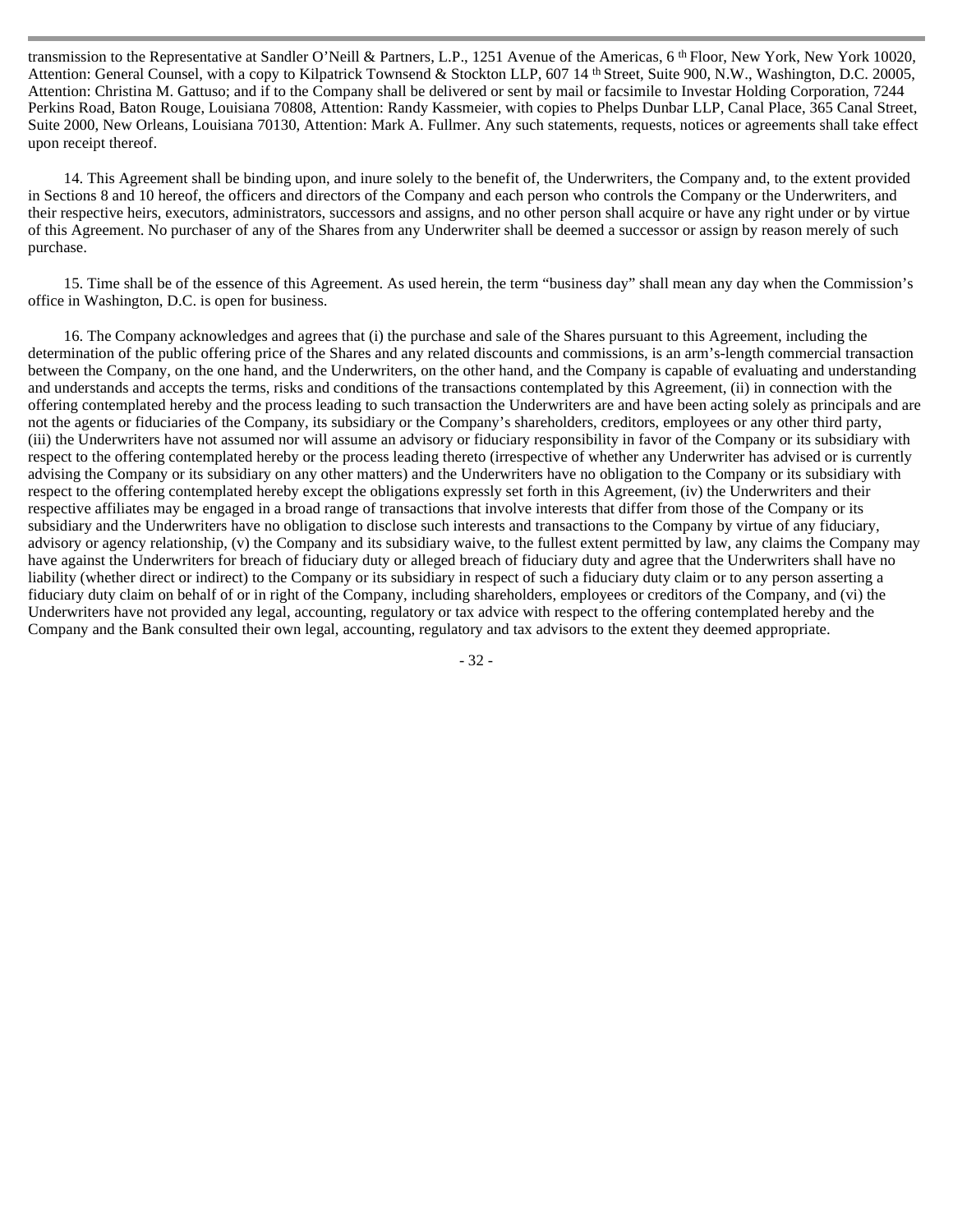17. THIS AGREEMENT SHALL BE GOVERNED BY, AND CONSTRUED IN ACCORDANCE WITH, THE LAWS OF THE STATE OF NEW YORK, WITHOUT REGARD TO CONFLICT OF LAWS PRINCIPLES OF SAID STATE OTHER THAN SECTION 5- 1401 OF THE NEW YORK GENERAL OBLIGATIONS LAW.

THE COMPANY, ON BEHALF OF ITSELF AND ITS SUBSIDIARY, HEREBY IRREVOCABLY SUBMITS TO THE EXCLUSIVE JURISDICTION OF THE FEDERAL AND NEW YORK STATE COURTS LOCATED IN THE CITY OF NEW YORK IN CONNECTION WITH ANY SUIT, ACTION OR PROCEEDING RELATED TO THIS AGREEMENT OR ANY OF THE MATTERS CONTEMPLATED HEREBY, IRREVOCABLY WAIVES ANY DEFENSE OF LACK OF PERSONAL JURISDICTION AND IRREVOCABLY AGREES THAT ALL CLAIMS IN RESPECT OF ANY SUIT, ACTION OR PROCEEDING MAY BE HEARD AND DETERMINED IN ANY SUCH COURT. THE COMPANY, ON BEHALF OF ITSELF AND ITS SUBSIDIARY, IRREVOCABLY WAIVES, TO THE FULLEST EXTENT IT MAY EFFECTIVELY DO SO UNDER APPLICABLE LAW, ANY OBJECTION WHICH IT MAY NOW OR HEREAFTER HAVE TO THE LAYING OF VENUE OF ANY SUCH SUIT, ACTION OR PROCEEDING BROUGHT IN ANY SUCH COURT AND ANY CLAIM THAT ANY SUCH SUIT, ACTION OR PROCEEDING BROUGHT IN ANY SUCH COURT HAS BEEN BROUGHT IN AN INCONVENIENT FORUM.

18. This Agreement may be executed by any one or more of the parties hereto in any number of counterparts, each of which shall be deemed to be an original, but all such counterparts shall together constitute one and the same instrument.

19. No amendment or waiver of any provision of this Agreement, nor any consent or approval to any departure therefrom, shall in any event be effective unless the same shall be in writing and signed by the parties hereto.

[Signatures on Next Page]

- 33 -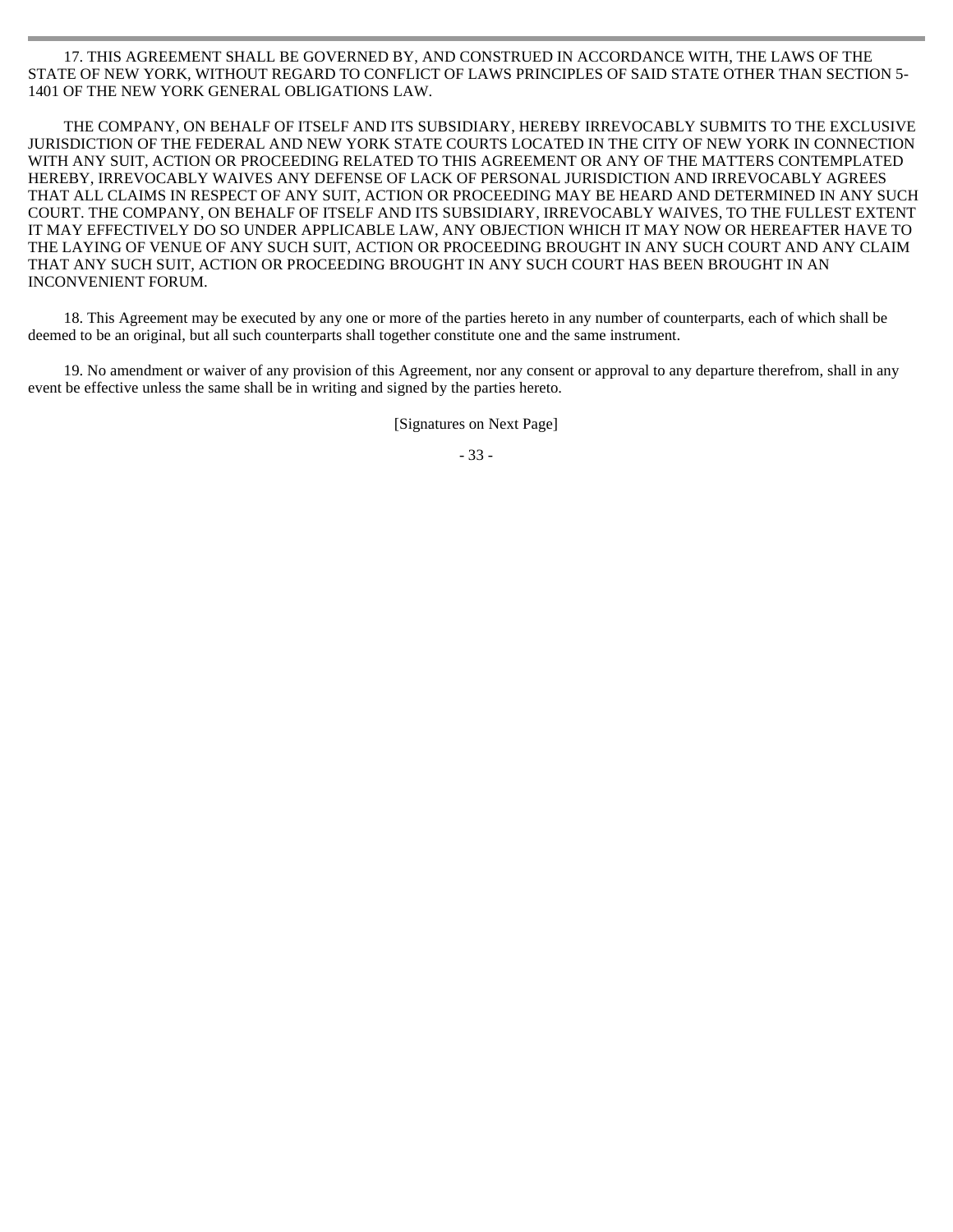If the foregoing is in accordance with your understanding, please sign and return to us four counterparts hereof, and upon the acceptance hereof by you, this letter and such acceptance hereof shall constitute a binding agreement among each of the Underwriters, the Bank and the Company.

Very truly yours,

#### **INVESTAR HOLDING CORPORATION**

By: /s/ John J. D'Angelo

John J. D'Angelo, President and Chief Executive Officer

#### **INVESTAR BANK**

By: /s/ John J. D'Angelo John J. D'Angelo, President and Chief Executive Officer

Accepted as of the date hereof:

SANDLER O'NEILL & PARTNERS, L.P. as Representative of the several Underwriters

By: Sandler O'Neill & Partners Corp., the sole general partner

By: /s/ Jennifer A. Docherty Name: Jennifer A. Docherty Title: Authorized Signatory

[Signature Page to Underwriting Agreement]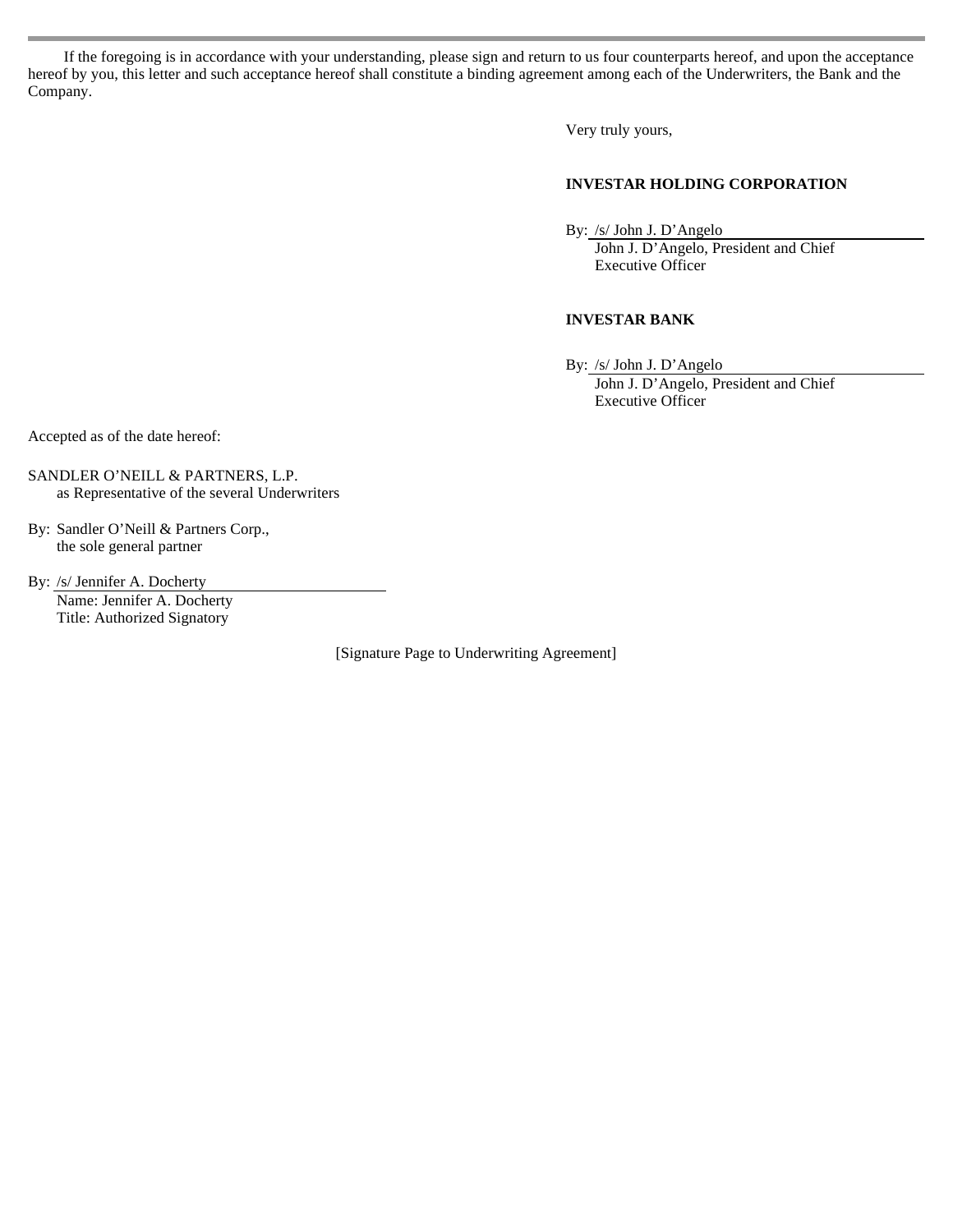#### **Investar Holding Corporation Announces Pricing of Its Initial Public Offering**

Investar Holding Corporation ("Investar") announced today that it has priced its initial public offering of 2,875,000 shares of common stock at \$14.00 per share.

The common stock has been approved for listing on the NASDAQ Global Market and is expected to begin trading on July 1, 2014 under the symbol "ISTR." The offering is expected to close on or about July 3, 2014.

The underwriters have a 30-day option to purchase up to an additional 431,250 shares from the Company at the initial public offering price less the underwriting discount.

Sandler O'Neill & Partners L.P. will serve as lead book-running manager for the offering and Sterne, Agee and Leach, Inc. will serve as a colead manager.

This press release shall not constitute an offer to sell or the solicitation of an offer to buy these securities, nor shall there be any sale of these securities in any state or jurisdiction in which such offer, solicitation or sale would be unlawful prior to registration or qualification under the securities laws of any such state or jurisdiction.

When available, a copy of the preliminary prospectus relating to the proposed initial public offering may be obtained from:

#### **Sandler O'Neill + Partners, L.P.**

Prospectus Department 1251 Avenue of the Americas, 6th Floor New York, New York 10020 Phone: 1-866-805-4128 Email: syndicate@sandleroneill.com

#### **Sterne, Agee & Leach, Inc.**

Attn: Capital Markets 277 Park Avenue, 24th Floor New York, New York 10172 syndicate@sterneagee.com Phone: (212) 338-4708

#### **About Investar**

Investar Bank had total assets of \$673 million as of March 31, 2014. It has 10 branches serving 4 markets in southeast Louisiana: the Baton Rouge area (2 branches in Baton Rouge, 1 in Port Allen and 1 in Prairieville), Livingston and Tangipahoa parishes (1 in Denham Springs and 1 in Hammond), the New Orleans area (1 in Metairie), the Northshore (2 in Mandeville), and the Lafayette area (1 in Lafayette).

#### **Forward-Looking Statements**

This press release includes "forward-looking statements," including with respect to the proposed initial public offering. Forward-looking statements are subject to known and unknown risks and uncertainties, many of which may be beyond our control. We caution you that the forward-looking information presented in this press release is not a guarantee of future events, and that actual events may differ materially from those made in or suggested by the forward-looking information contained in this press release. In addition, forward-looking statements generally can be identified by the use of forward-looking terminology such as "may," "plan," "seek," "comfortable with," "will," "expect," "intend," "estimate," "anticipate," "believe" or "continue" or the negative thereof or variations thereon or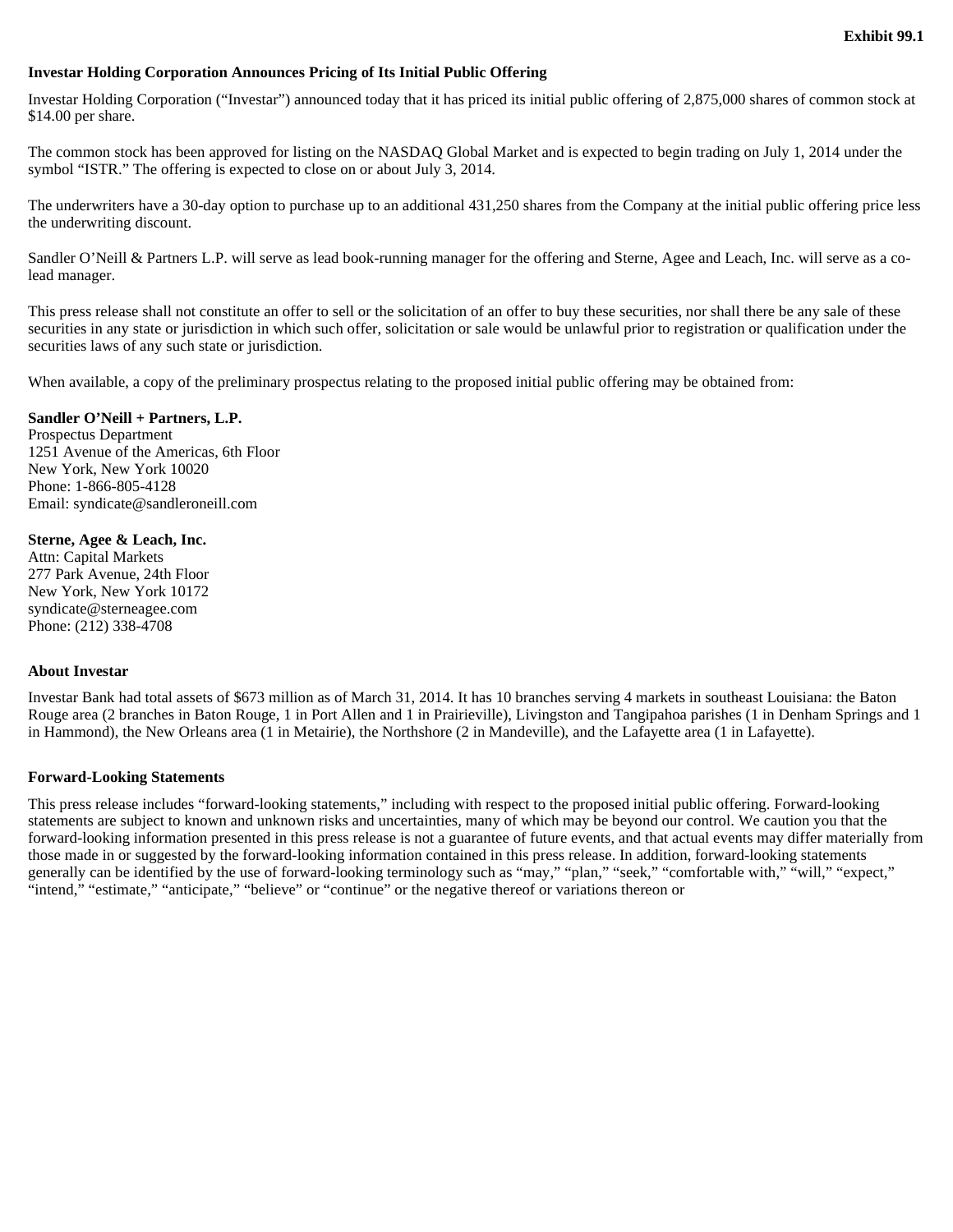similar terminology. Any forward-looking information presented herein is made only as of the date of this press release, and we do not undertake any obligation to update or revise any forward-looking information to reflect changes in assumptions, the occurrence of unanticipated events, or otherwise.